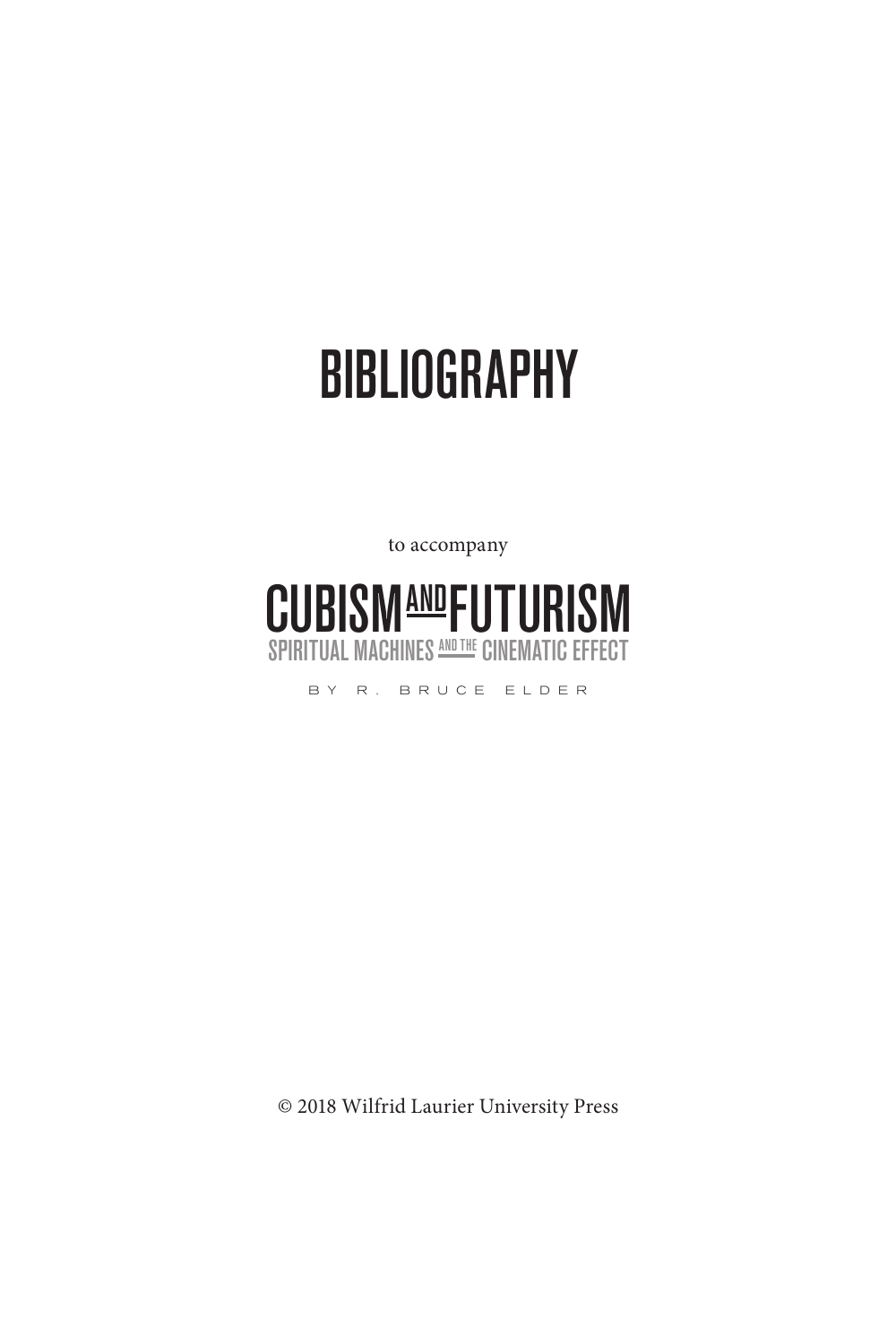# **BIBLIOGRAPHY**

# Fernand Léger: Cited Works

## *Anthologies and Collections*

- Abel, Richard, ed. *French Film Theory and Criticism 1907–1939: A History/ Anthology*, vol. 1: 1907–1929. Princeton: Princeton University Press, 1988.
- Léger, Fernand. *Fonctions de la peinture*. Paris: Éditions Denoël-Gonthier, 1965.

———. *Fonctions de la peinture*, ed. Sylvie Forestier. Paris: Gallimard, 1997.

———. *The Functions of Painting*, ed. and introduced by Edward F. Fry, trans. Alexandra Anderson. New York: Viking Press, 1973.

## *Individual Works*

- "Autour du *Ballet mécanique*" [1926]. In *Fonctions de la peinture*, 164–67; augmented ed., 133–39. In English: "*Ballet Mécanique*," in *The Functions of Painting*, 48–51.
- "L'avenir du cinéma" [1923?] (response to a questionnaire from René Clair). Unpublished, n.d. Fernand Léger Archives, formerly Musée national Fernand Legér, Biot.
- "Charlot Cubiste" [1922?]. Film script, n.d., unpublished in Léger's lifetime, likely written before the *Ballet mécanique* was made. In English: "Charlot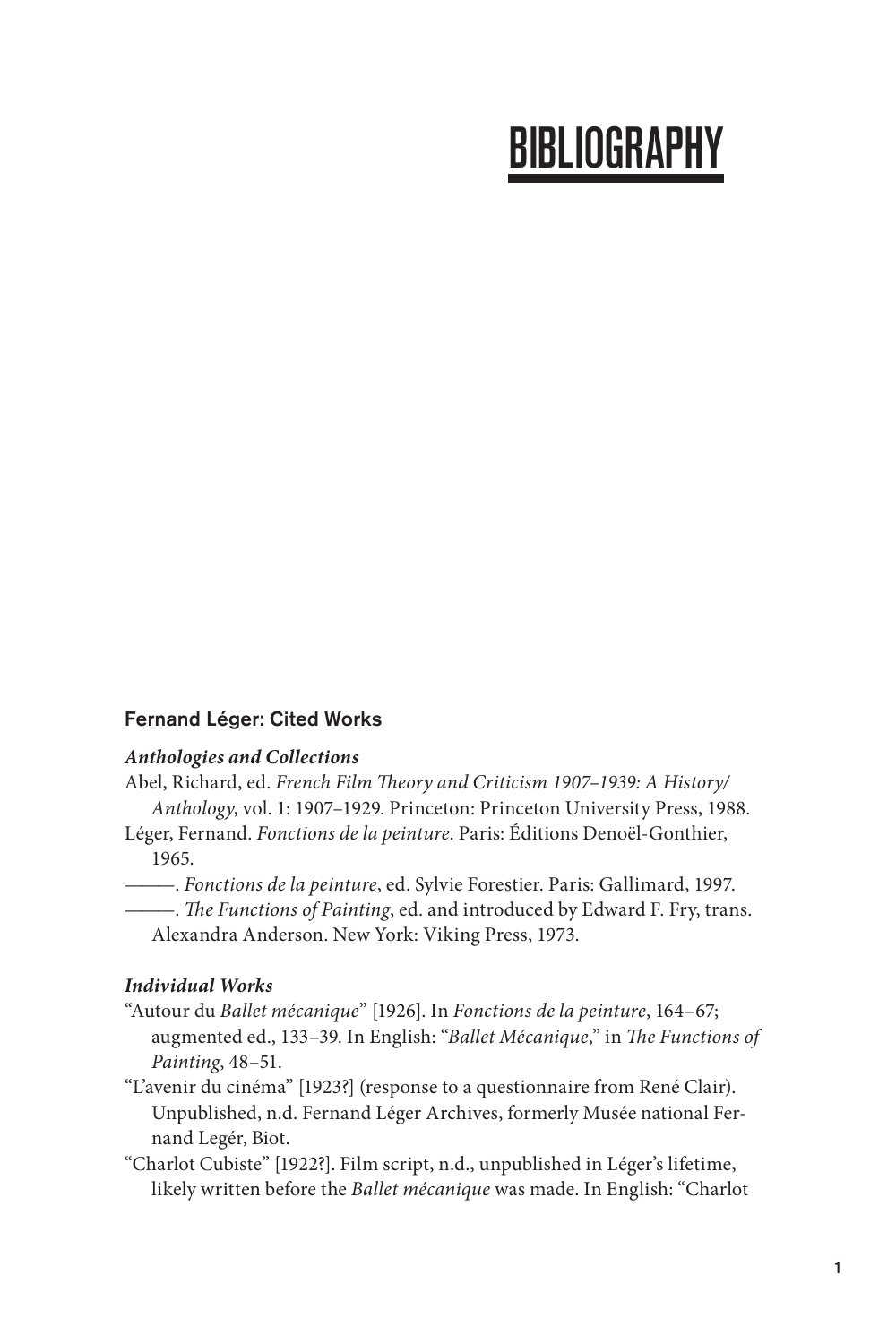the Cubist." In Patrice Blouin, Christian Delage, and Sam Stourdzé. *Chaplin in Pictures* (Paris: NBC Editions, 2005). Prepared as unpaginated notes for the exhibition "Chaplin in Pictures," Jeu de Paume, Paris, 7 June–18 September 2005.

"Film by Fernand Leger and Dudley Murphy, Musical Synchronism by George Antheil." *Little Review* (Autumn–Winter 1924–25): 42–44.

- "The Machine Aesthetic: The Manufactured Object, the Artisan, and the Artist." *Little Revie*w 9, no. 3 (1923): 45–49, dedicated to Ezra Pound. Collected in *The Functions of Painting*, ed. Fry, 52–61. Also in French as "L'esthétique de la machine: L'objet fabriqué, l'artisan et l'artiste," in *Der Querschnitt* 3, nos. 3–4 (Autumn 1923): 122–23, dedicated to Mayakovsky. Published again in French, under the same title, in *Sélection* 3, no. 4 (February 1924): 374–82, dedicated to Blaise Cendrars. Collected in *Fonctions de la peinture*, original edition, 53–62; Forestier edition, 87–102.
- "The New Realism." Talk at Museum of Modern Art, New York City. In *Art Front* 2, no. 8 (1935): 10–11. Also in *The Functions of Painting*, 109–13. In French: "Un nouveau réalisme: La couleur pure et l'objet," in *Fonctions de la peinture*, original edition, 77–81; Forestier edition, 187–93.
- "Notes sur la vie plastique actuelle, 1920–22." *7 Arts* 20 (15 March 1923). Also in *Fonctions de la peinture*, original edition, 45–49; Forestier edition, 61–67. Forestier provides a slightly different version of the text than did the 1960s edition, one from 1923 that was first published as "Kurzgefasste Ausseinandersetzung über das aktuelle künstlerische Sein," trans. Fred Antoine Angemayer, in *Kunstblatt* 1 (1923): 1–4. In English: "Notes on Contemporary Plastic Life," in *The Functions of Painting*, 24–27.
- "Le nouveau réalisme continue." In Jean Lurçat et al., eds., *Querelle du réalisme*, 73–79. Paris: Éditions sociales, 1936; reprint: Paris: Éditions Cercle d'art, 1987. Also in *Fonctions de la peinture*, original edition, 175–79; Forrestier's edition, 195–203. In English: "The New Realism Goes On," trans. Samuel Putnam, *Art Front* 3, no. 1 (February 1937): 7–8. A facsimile reprint of *Art Front* can be found at the Smithsonian Institute's Archive of American Art, https://www .aaa.si.edu/collections/art-front-5779. Putnam's translation is included in *The Functions of Painting*, 114–18; excerpts in Charles Harrison and Paul Wood, eds., *Art in Theory 1900–1990*, 493–96 (Oxford: Blackwell, 1993).
- "Les origines de la peinture contemporaine et sa valeur representative." Lecture at the Académie Vassilieff presented on 15 May 1913. Published as "Les origins de la peinture et sa valeur representative" (The Origins of Painting and Its Representational Value), *Montjoie!*, 29 May 1911, 7, 14; and 29 June 1913, 9–10. Republished as "Les origines de la peinture contemporaine et sa valeur representative" (The Origins of Contemporary Painting and Its Representational Value—note the addition of the term *contemporaine*/contemporary) in *Der Sturm: Halbmonatsschrift für Kunst und Kultur* 172–73 (Berlin/Paris, August 1913), 76–77. Collected as "Les origines de la peinture et sa valeur representative," in *Fonctions de la peinture*, original edition,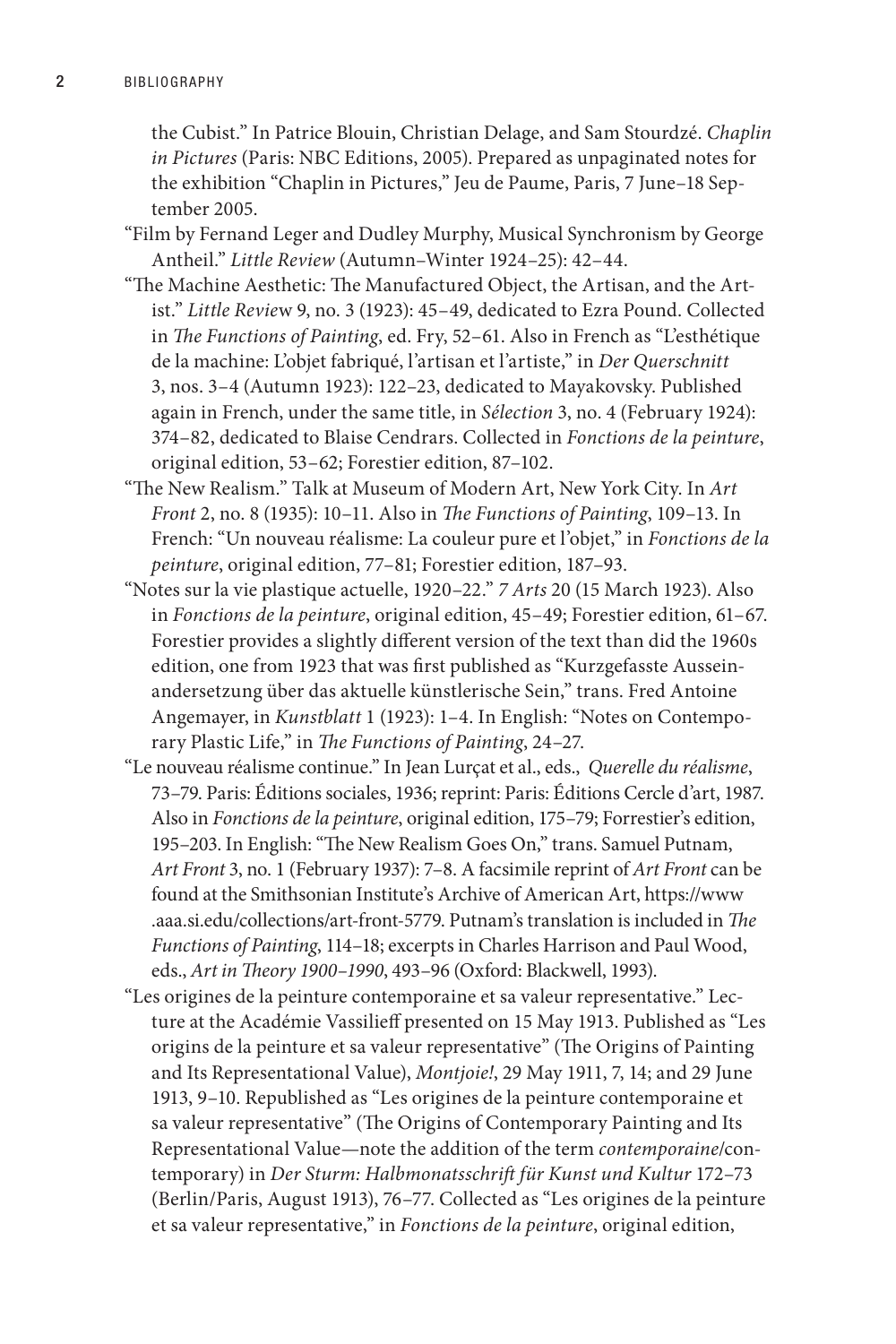7–19; and as "Les origines de la peinture contemporaine et sa valeur representative" in Forestier edition, 25–38. In English: "The Origins of Painting and Its Representational Value," in *The Functions of Painting*, 3–10.

- "Peinture et cinema." *Cahiers du mois* 16–17 (1925): 107–8. In English: "Painting and Cinema," trans. Richard Abel, in Abel, ed. *French Film Theory and Criticism 1907–1939*, vol. 1 1907–1929, 372–73.
- "À propos d'élément mécanique" [1923]. In *Fonctions de la peinture*, original edition, 50–52; Forestier edition, 81–85. In English: "Notes on the Mechanical Element," in *The Functions of Painting*, 28–30.
- "À propos du corps humain considéré comme un objet." In *La forme humaine dans l'espace*, 63–75. Montréal: Éditions de l'arbre, 1945; rev. text in *Fonctions de la peinture*, original edition 70–75; Forestier edition, 227–35. In English: "The Human Body Considered as an Object," in *The Functions of Painting*, 132–40.
- "Les réalisations picturales actuelles" [1914]. In *Fonctions de la peinture*, original edition, 20–29; Forestier edition, 39–54. In English: "Contemporary Achievements in Painting," in *The Functions of Painting*, 11–23.
- "*La roue*, sa valeur plastique." In *Comoedia*, 16 December 1922, 5. Collected in Forestier's edition of *Les fonctions de la peinture*, 55–60. In English: "A Critical Essay on the Plastic Quality of Abel Gance's Film, *The Wheel*," in *The Functions of Painting*, 20–23; reprinted in Abel, ed., *French Film Theory and Criticism 1907–1939*, vol. 1 1907–1929, 271–74.
- "La rue: Objets, spectacles." *Cahiers de la République des Lettres, des Sciences et des Arts* 12 (Paris: 1928): 102–4. Collected in *Fonctions de la peinture*, original edition, 68–69; Forrestier edition, 141–42. In English: "The Street: Objects, Spectacles," in *The Functions of Painting*, 78–80.
- "Le spectacle, lumière, couleur, image mobile, objet-spectacle." Lecture at the Sorbonne to the Groupe d'études philosophiques. Published as "Le spectacle, lumière, couleur, image mobile, objet-spectacle," *Bulletin de l'effort moderne* 7 (July 1924): 4–7; 8 (October 1924): 5–9; 9 (November 1924): 7–9. In German: "Schauspiel, Licht, Farbe, Film," trans. Erika Tietze, catalogue of the Internationale Ausstellung neuer Theatertechnik, Vienna, September 1924, 6–16. Collected in *Fonctions de la peinture*, original edition, 131–43; Forestier edition, 111–31. In English: "The Spectacle: Light, Color, Moving Image, Object-Spectacle," in *The Functions of Painting*, 35–47.
- "Témoignage." Special Chaplin issue of *Les Chroniques du Jour* 73, nos. 7–8 (15–31 December 1926).

#### **Filippo Tommaso Marinetti: Cited Works**

#### *Anthologies and Collections*

- Berhaus, Günter, ed. *Futurism and the Technological Imagination*. Amsterdam and New York: Rodopi, 2009.
- Gambillo, Maria Drudi, and Teresa Fiori, eds. *Archivi del futurismo*, 2 vols. Rome: De Luca Editore, 1958–62.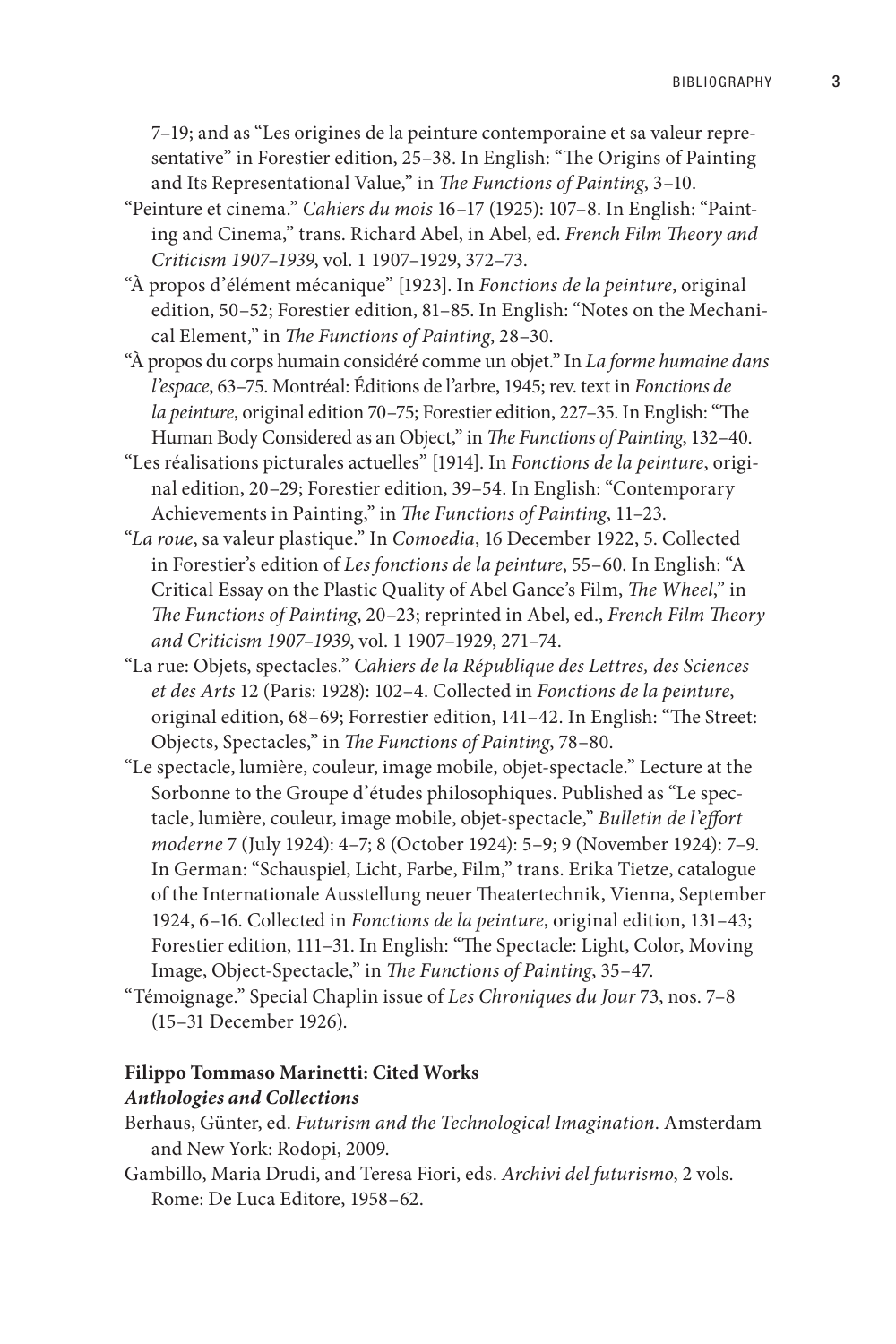- Marinetti, F.T. *Critical Writings: New Edition*, trans. Doug Thompson, ed. Günter Berghaus. New York: Farrar, Straus and Giroux, 2007.
- ———. *Filippo Tommaso Marinetti e il futurismo*, ed. Luciano De Maria. Milan: Mondadori, 1973.
- ———. *I manifesti del futurismo*. Florence: Edizioni di *Lacerba,* 1914.
	- ———. *Marinetti: Selected Writings*, ed. and intro. by R. W. Flint, trans. R. W.
- Flint and Arthur A. Coppotelli. New York: Farrar, Straus and Giroux, 1972. ———. *Teoria e invenzione futurista,* preface by Aldo Palazzeschi, ed. and intro.
- by Luciano De Maria. Milan and Verona: Arnoldo Mondadori, 1968.
- Rainey, Lawrence, Christine Poggi, and Laura Wittman, eds. *Futurism: An Anthology.* New Haven: Yale University Press, 2009.

#### *Individual Works*

*Al di là del Comunismo*. Milan: Edizioni de La testa di ferro, no. 1, August 1920. Also in *Teoria e invenzione futurista*, 409–24. In English: "Beyond Communism," in R.W. Flint, ed., 148–57 and in Rainey et al., eds., 254–64.

"Les babels du rêve." In *Destruction: Poèmes lyriques*. Paris: Librairie Léon Vanier, 1904.

"Contro i professori" [1910]. In Marinetti, *Guerra sola igiene del mondo*, 107–12. Also in "Guerra sola igiene del mondo," in Marinetti, *Teoria e invenzione futurista*, 262–66; and in *Teoria e invenzione futurista*, 35–39. In English: "Against Academic Teachers," in Marinetti, *Critical Writings*, 81–84.

"Contro l'amore e il parlamentarismo" [1915]. In *Teoria e invenzione futurista*, 250–54.

*La Conquête des étoiles: Poème épique suivi des jugements de la presse française et italienne*. Paris: Bibliothèque Internationale des Éditions, E. Sansot & Cie, 1902.

*Les Dieux s'en vont, D'Annunzio reste* (The Gods Have Gone, D'Annunzio Is Still Here). Paris: E. Sansot, 1908.

"Distruzione della sintassi—Immaginazione senza fili—Parole in libertà." *Lacerba* 1 (15 June 1913): 121–24. Also in Marinetti, *I manifesti del futurismo*, 133–46. In English: "Destruction of Syntax—Radio Imagination—Wordsin-Freedom," in Rainey et al., eds., 143–51.

*Il fascino dell'Egitto* (The Charm of Egypt). Verona: A. Mondadori, 1933.

- "Fondazione e Manifesto del futurismo" [1909]. *Le Figaro*, 20 February 1909; also in Marinetti, *I manifesti del futurismo*, 3–10. In English: "The Founding and Manifesto of Futurism," in Rainey et al., eds., 49–53. Different translations appear in *Futurist Manifestos*, ed. Umbro Apollonio, 19–24. Boston: MFA Publications, 2001; and in R.W. Flint, ed., 39–44.
- *La grande Milano tradizionale e futurista: Una sensiblità italiana nata in Egitto*  [1943]. Milan: A. Mondadori, 1969. Excerpts, trans. A. Coppetelli, in "Selections from *Great Traditional and Futurist Milan*, in R.W. Flint, ed., 253–63.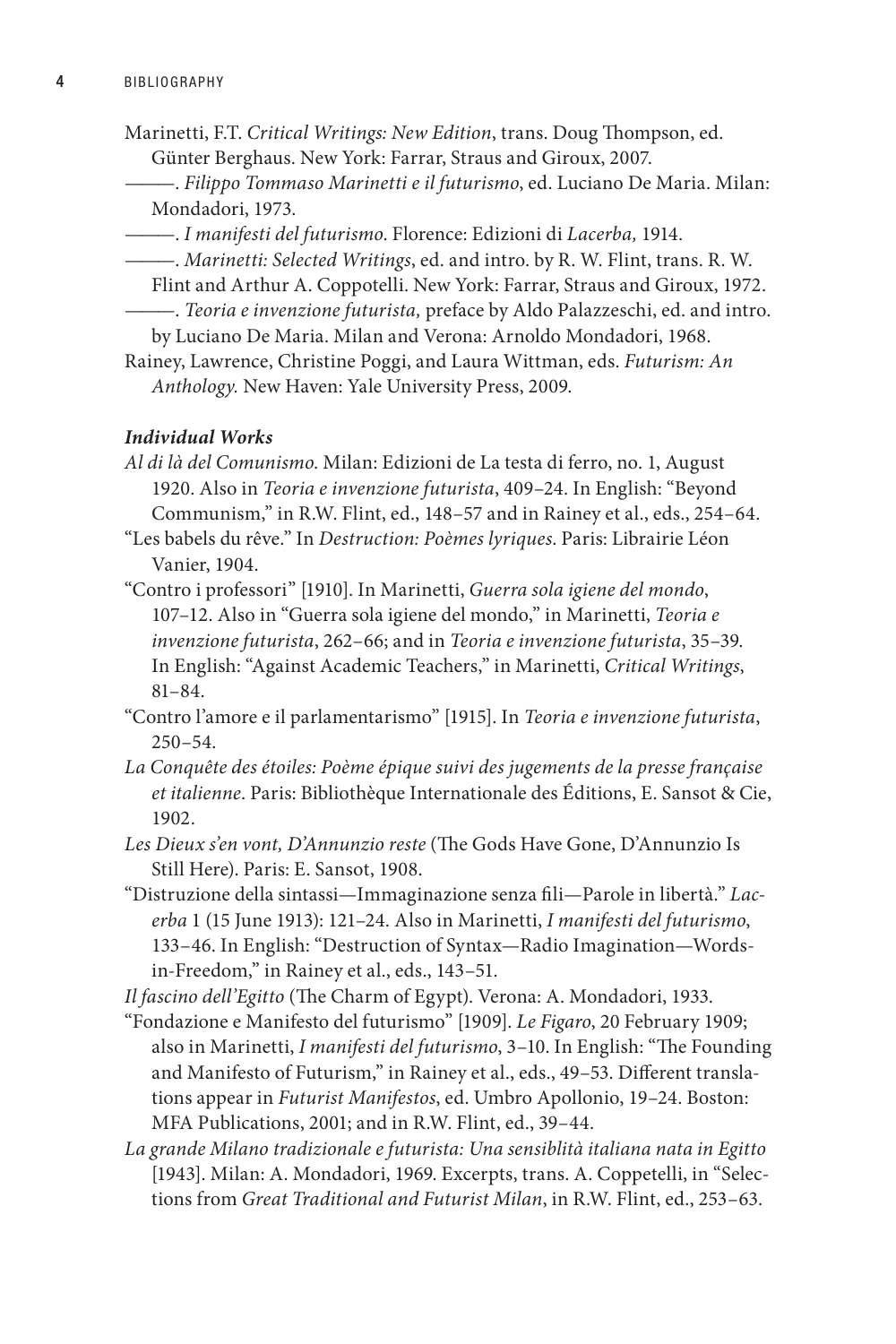- *Guerra sola igiene del mondo*. Milan: Edizioni Futuriste di *Poesia*, 1915. Also in *Teoria e invenzione futurista*, 201–93.
- *Gli indomabili*. Milan: Edizioni Futuriste di *Poesia,* 1922*.* Also in *Teoria e invenzione futurista*, 841–922. In English: "The Untamables," in R.W. Flint, ed., 163–244.
- *Mafarka le futuriste: Roman africain*. Paris: E. Sansot & Co., 1910. Reprinted in Paris: C. Bourgois, 1984. In Italian: *Mafarka il futurista: Romanzo*, trans. Dicio Cinti. Milan: Edizione Futuriste di *Poesia*, 1910. In English: *Mafarka the Futurist: An African Novel*, trans. Carol Diethe and Steve Cox. London: Middlesex University Press, 1998. *I manifesti del futurismo*. Florence: Edizioni di *Lacerba*, 1911.
- *Manifesto dei drammaturghi futuristi* (Manifesto of Futurist Playwrights) (leaflet). Milan: Redazione di *Poesia*, 11 January 1911. In French (with some significant changes): *Manifeste des auteurs dramatiques futurists* (leaflet), 22 April 1911. Republished in French: "Le plaisir d'être hué," in *Le Futurisme*, ed. Marinetti. Paris: E. Sansot, 1911. Collected as "La voluttà d'esser fischiati" in Marinetti, *Guerra sola igiene del mondo*, 113–17. Also in *Teoria e invenzione futurista*, 310–13. In English: "The Pleasure of Being Booed," in R.W. Flint, ed., 113–15.
- "Manifesto della danza futurista." *L'Italia futurista*, 8 July 1917 (broadsheet). Collected in *Teoria e invenzione futurista*, 123*–*30; and in *Manifesti e testi vari* (*1909–1941): Opere di F.T. Marinetti*, vol. 2., ed. Luciano De Maria, 184–94. Milan: Arnoldo Mondadori, 1968. In English: "Manifesto of Futurist Dance," in Rainey et al., eds., 234*–*40.
- *La momie sanglante*. Milan: Édition du Journal *Verde e Azzurro*, 1904.
- "Movimento politico futurista" [1915]. First published in *Guerra, sola igiene del mondo*, 151–57. Collected in *Teoria e invenzione futurista*, 289–93. In English: "The Futurist Political Movement," in Rainey et al., eds., 216-19.
- "Noi rinneghiamo i nostri maestri simbolisti ultimi amanti della luna." First published (in French) as "Nous renions nos maîtres les symbolistes, derniers amants de la lune," in *Revue d'Europe et d'Amerique* 14 (1 October 1911), then collected in *Le futurisme*, ed. Marinetti, 82–92. Paris: Sansot, 1911. When it appeared (with slight variations) in Italian in 1915, it became a section of work with a different title, "Guerra, solo igiene del mondo," in *Teoria e invenzione futurista*, 302*–*6. In English: "We Abjure our Symbolist Masters, the Last Lovers of the Moon," in R.W. Flint, ed., 66–71.
- "La nuova religione-morale della *velocità*" (leaflet), May 1916. In *Teoria e invenzione futurista*, 130–37. In English: "The New Religion-Morality of Speed," in R.W. Flint, ed., 94–96; and in Rainey et al., eds., 224–29.
- "Poesia simultanea della luce tessuta." In *Il poema non umano dei tecnicismi*  (The Nonhuman Poem of Technologies), 53–60. Milan: A. Mondadori, 1940. Also in *Teoria e invenzione futurista*, 1058–61. In English: "Simultaneous Poetry of Woven Light," in Rainey et al., eds., 473–76.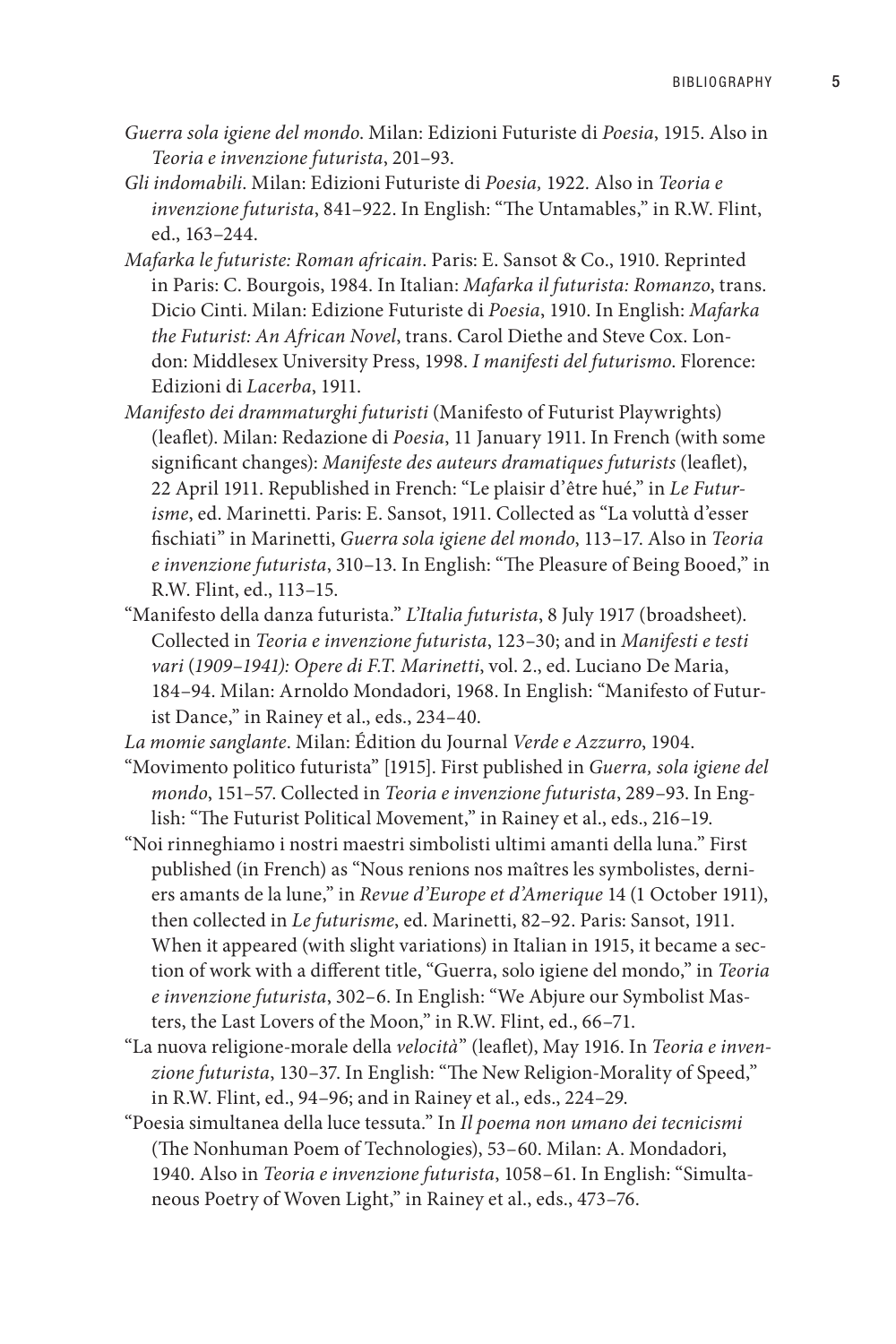- "Il poeta futurista Aldo Palazzeschi." *La tavola rotonda* 23, no. 18 (1 June 1913): 126. Also in *Teoria e invenzione futurista*, 54–56.
- "Prime battaglie futuriste" [1915]. In *Guerra sola igiene del mondo*, 5–18. Also in *Teoria e invenzione futurista*, 201–9.
- "Risposta alle obiezioni" (supplement to "Manifesto tecnico della letteratura futurista," May 1912). In *I poeti futuristi*, 385–88. Milan: Edizioni futuriste di *Poesia*, 1912; and in *Teoria e invenzione futurista*, 48–51. In English: "A Response to Objections," in Rainey et al., eds., 125–29.
- *Simultaneità: Compenetrazione* [1915]. In Marinetti, Settimelli, and Corra, *Teatro futurista*, 21–24. Piacenza: Casa Editrice Guelfi Constantino, 1921; also in *Teatro*, vol. 2, ed. Giovanni Calendoli, 309–10. Rome: Bianco, 1960.
- "Lo splendore geometrico e meccanico e la sensibilità numerica: manifesto futurista" (leaflet) [1914]. Milan: Direzione del movimento futurista. Also in *Teoria e invenzione futurista*, 84–92. In English: "Geometric and Mechanical Splendor and the Numerical Sensibility," in R.W. Flint, ed., 97–103.
- "Tattilismo." *Comœdia*, 16 January 1921. In English: "Tactilism," in R.W. Flint, ed., 107–12, and in Rainey et al., eds., 264–69.
- "L'uomo moltiplicato e il regno della macchina." First printed as "L'uomo moltiplicato e il regno della macchina" (pamphlet), 1910. Also in *Le Futurisme* (1911); and in Marinetti, *Guerra, sola igiene del mondo*. Reprinted in *Teoria e invenzione futurista*, 297–301. In English: "Multiplied Man and the Reign of the Machine," Rainey et al., 89–92.
- "The Variety Theatre." *Daily Mail*, 21 November 1913, 6, under the title "The Meaning of the Music Hall." Reprinted in *The Mask: A Quarterly Journal of the Art of the Theatre*, January 1914, as "In Praise of Variety Theatre." A longer version appears as "Il teatro di varietà: Manifesto futurista," in *Lacerba* 1 (1 October 1913): 209–11. *Lacerba* version collected in Marinetti, *I manifesti del futurismo*, 158–66 (and in *Teoria e invenzione futurista*, 70–78); English translation. as "The Variety Theatre," in R.W. Flint, ed., 116–22.
- *I vasi comunicanti* (Communicating Vessels) [1915]. In *Teatro futurista sintetico*, supplement to *Gli Avvenimenti* 2, no. 15 (2–9 April 1916). Also in *Marinetti e i futuristi*, ed. Luciano De Maria with Laura Dondi, 516–17. Milan: Garzanti, 1994; and in Marinetti, *Teatro*, vol. 2, ed. Jeffrey T. Schnapp, 573–74. Milan: Oscar Mondadori, 2004.
- "Velocità" [likely composed sometime between 1915 and 1919]. In "Oltre l'autore 1," special issue of *Fotogenia* 2, ed. Alberto Boschi and Giacomo Manzoli (1996): 15–25. In English: "Speed," in idem., 143–47.

#### *Collective Works*

Marinetti, Filippo Tommaso, and Francesco Cangiullo. "Il teatro della sorpresa (Teatro sintetico, Fisicofollia, Parole in libertà sceneggiate, Declamazione dinamica e sinottica, Teatro-giornale, Teatro-galleria di quadri, Discussioni improvvisate di strumenti musicali, ecc.)." First published in a French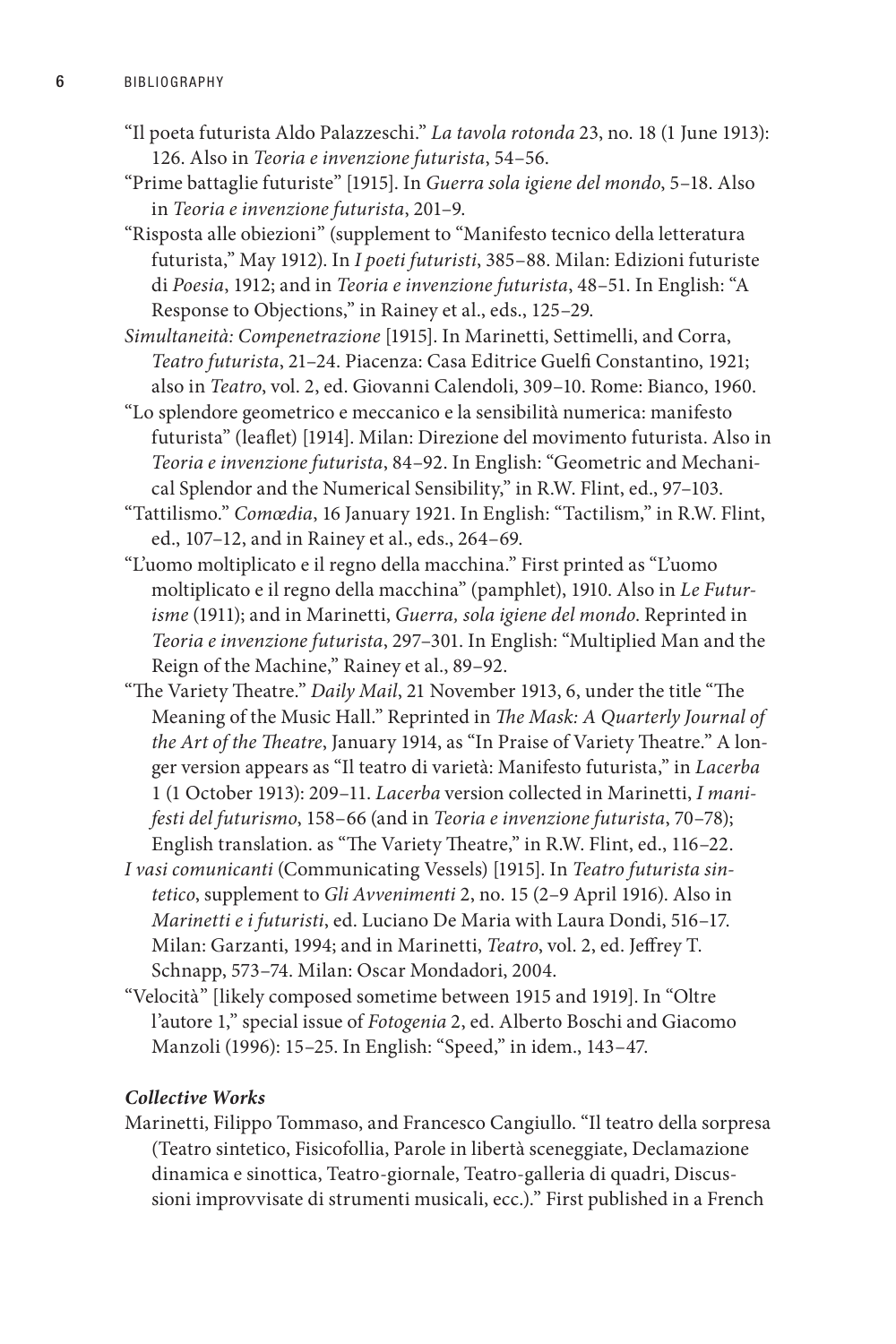and an Italian version in *Il futurismo*, on 12 January 1922. In English: "The Theater of Surprises (Theater of Essential Brevity—Zany Physical Comedy—Words in Freedom on Stage—Dynamic and Multichanneled Recitation—News-Theater—Gallery Theater—improvised conversation among different musical instruments, and so on)," in Marinetti, *Critical Writings*, 383–85.

- Marinetti, Filippo Tommaso, Bruno Corra, Emilio Settimelli, Arnaldo Ginna, Giacomo Balla, and Remo Chiti. "Manifesto della cinematografia futurista." Originally published as "La cinematografia futurista" 11 September 1916 and reprinted in *L'Italia futurista,* no. 9 (15 November 1916). Reprinted several times, including as "Manifesto della cinematografia futurista" in Marinetti, *Teoria e invenzione futurista,* 138–44; as "La cinematografia futurista," in Gambillo and Fiori eds., *Archivi del futurismo*, vol. 1, 96ff.; as "La cinematografia futurista" in M. Verdone, ed., *Manifesti futuristi e scritti teorici di Arnaldo Ginna e Bruno Corra*, 211–15; and as "La cinematografia futurista," in *Filippo Tommaso Marinetti e il futurismo*, 189–94. In English: "The Futurist Cinema," in R.W. Flint, ed., 130–34. A different translation appears (with the same title) in Rainey et al., eds, 229–32.
- Marinetti, Filippo Tommaso, and Fillìa [pseudonym of Luigi Colombo]. "Il manifesto della cucina futurista" (Manifesto of Futurist Cuisine). First published in *La gazzetta del popolo* 28 (December 1930), then issued as a twelve-page monograph (Milan: Spes-Salimbeni, 1932); facsimile reproduction, 1980 (Spes-Salimbeni also issued, in 1932, F. T. Marinetti and Fillìa *La cucina futurista*, a 267-page book, with many recipes, in which the manifesto appears on pages 5 and 6). The manifesto is also collected in F. T. Marinetti and Fillìa, *La Cucina Futurista*, 27–30. Milan: Viennepierre, 2007. English translation, by Doug Thompson, Filippo Tommaso Marinetti, *Critical Writings*, 394–99.
- Marinetti, Filippo Tommaso, and Pino Masnata. "Manifesto della radia." First published in the Turin newspaper *Gazzetta del popolo* (1 sheet), 22 September 1933. Later published in *Futurismo*, 1 October 1933; then as "La radia, manifesto futurista dell'ottobre 1933," in *Autori e scrittori* 6, no. 8 (August 1941): 5–10. Collected in *Manifesti, proclami, interventi e documenti teorici del futurismo, 1909–1944*, ed. Luciano Caruso. Florence: Coedizioni SPES-Salimbeni, 1980; in *Manifesti e testi vari (1909–1941): Opere di F. T. Marinetti*, vol. 2, ed. Luciano De Maria, 268–74. Milan: A. Mondadori, 1968; and in Marinetti, *Teatro*, vol. 2, ed. Jeffrey T. Schnapp, 769–74. Milan: Oscar Mondadori, 2004. In English: "The Radia: Futurist Manifesto" in Rainey et al., eds., 292–95.
- Marinetti, Filippo Tommaso, Giovanni Pascoli, Guido Gozzano, Gian Pietro Lucini, and Aldo Palazzeschi (pseudo. Aldo Giurlani). "Manifeste technique de la littérature futuriste" (11 May 1912). Four-page manifesto. Reprinted in Italian as the preface to *I poeti futuristi* (The Futurist Poets).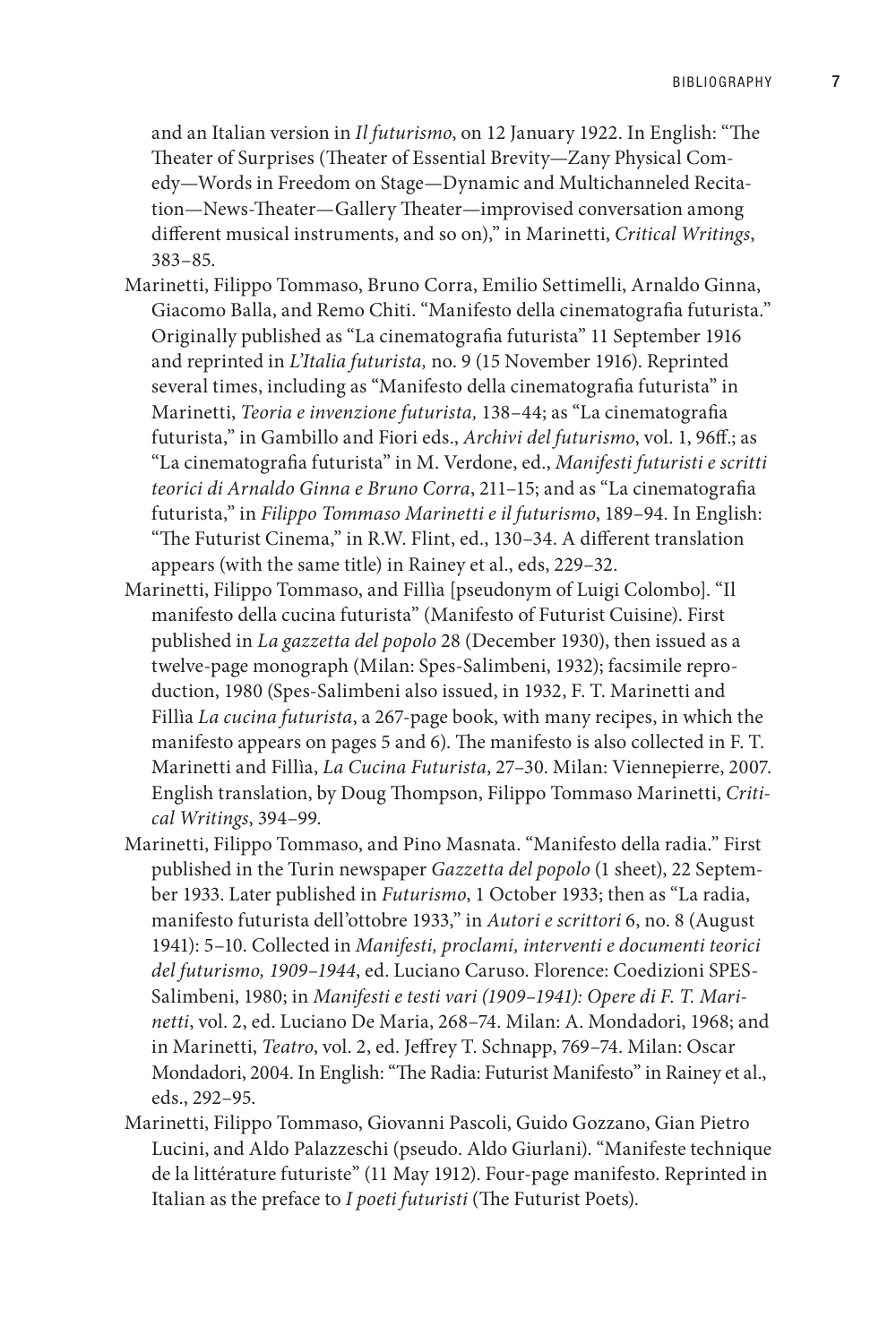Milan: Edizioni di *Poesia*, 1912. Included in Marinetti, *I manifesti del futurismo*, 88–96. In English: "Technical Manifesto of Futurist Literature," in Rainey et al., eds., 119–24.

- Marinetti, Filippo Tommaso, with Marcello Puma and Pino Masnata. "Calcolo poetico delle battaglie: La matematica futurista immaginativa qualitativa" (Poetic Calculation of Battles: Qualitative Imaginative Futurist Mathematics). *Gazzetta del popolo*, 2 February 1940; later published (with no credit to Puma or Masnata) in *Autori e scrittori* (Rome) (June 1941) as "La matematica futurista immaginativa qualitativa." Collected under the full title in *Teoria e invenzione futurista*, 194–98, with no reference to Puma or Masnata. In English: as "Qualitative Imaginative Futurist Mathematics," in Rainey et al., eds., 298–301.
- Marinetti, Filippo Tommaso, Emilio Settimelli, and Bruno Corra. "Il teatro futurista sintetico (Atecnico—dinamico—simultaneo—autonomo alogico—irreale)." Four-page leaflet by Marinetti (Direzione del Movimento Futurista), February 1915. Collected in Marinetti, Settimelli, and Corra, *Teatro futurista sintetico*, 11–20. Piacenza: Casa Editrice Guelfi Constantino, 1921; and in *Teoria e invenzione futurista*, 97–104. In English: "The Futurist Synthetic Theatre," in R.W. Flint, ed., 123-29; as "A Futurist Theater of Essential Brevity (A-technical—Dynamic—Simultaneous—A-Logical—Unreal)," in Marinetti, *Critical Writings*, 200–207; and as "The Futurist Synthetic Theater," in Rainey et al., eds., 204–9.

#### **Other Works**

- "Каталог Первой дискуссионной выставки объединений активного революционного искусства" (Katalog Pervoj diskussionnoj vystavki ob'edinenij aktivnogo revoljucionnogo iskusstva; Catalogue of the First Discussion Exhibition of Active Revolutionary Art). *Тверская* (Tverskaya) 34 (Moscow: 1924), 9.
- Abel, Richard, ed. *French Film Theory and Criticism: A History/Anthology,* vol. 1: *1907–1939*. Princeton: Princeton University Press, 1988.
- Acito, Alfredo, and Ettore Martinoli. "In tema di formulazione di una nuova sintesi spirituale." *Tempo di Mussolini*, January 1941, 1058–67.
- Aiken, Edward A. "The Cinema and Italian Futurist Painting." *Art Journal*  (1981) 41: 353–57.
- Allard, Roger. "Die Kennzeichen der Erneuerung in der Malerei." *Der Blaue Reiter*, 2nd ed., 35–41. Munich: R. Piper & Co. Verlag, 1914.
- ———. "Remarks on Futurism and the Cinema." *Revue indépendante* 3 (August 1911): 134.
- Alpers, Svetlana. *The Art of Describing: Dutch Art in the Seventeenth Century*. Chicago: University of Chicago Press, 1983.
- Amirkhanian, Charles. "An Introduction to George Antheil." *Soundings* 7–8 (July–October 1973): 176–81.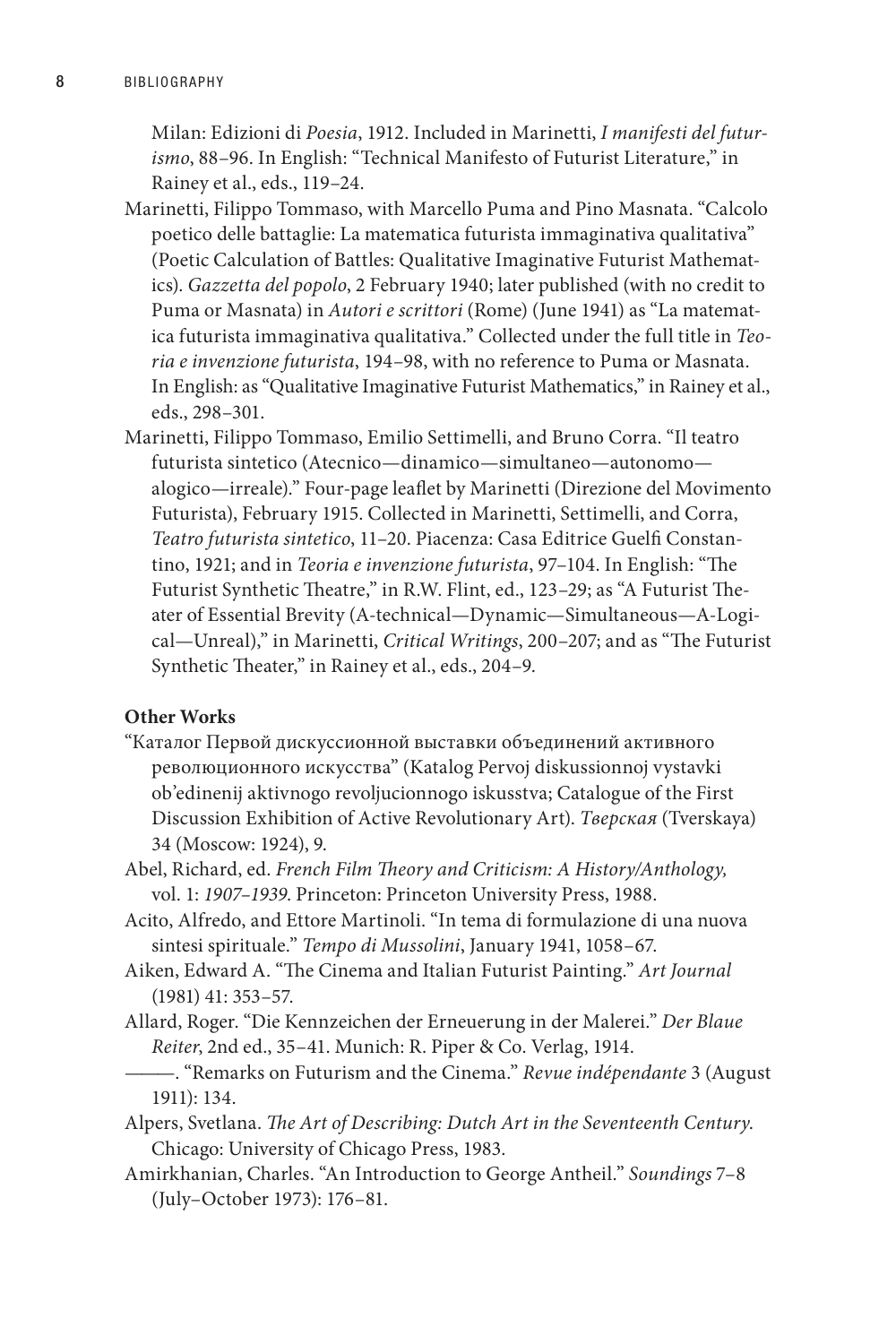Andreev, Leonid. 1913. "Письмо о театре" (Pis'mo o teatre; Letter on Theatre), 21 October 1913. In *Полное собрание сочинений* (Polnoe sobranie sochineny; Complete Works), vol. 8, 316. Saint Petersburg: 1913.

Antheil, George. *Bad Boy of Music*. Garden City, NY: Doubleday, Doran and Company, 1945.

- ———. *Ballet Mécanique*. Water Gap, PA: Shawnee Press, 1961.
- ———. "My Ballet Mécanique." *De Stijl* 6, no. 12 (1924–25): 141–44.
- ———. "My Ballet Mécanique: What It Means." *Der Querschnitt* 5, no. 9 (1925): 789–91.
- Antliff, Mark. "Alvin Langdon Coburn among the Vorticists: Studio Photographs and Lost Works by Epstein, Lewis, and Wadsworth." *Burlington Magazine* 1290 (September 2010): 580–89.

Antliff, Mark, and Patricia Leighten. *A Cubism Reader: Documents and Criticism, 1906*–*1914*. Chicago: University of Chicago Press, 2008.

- Apollinaire, Guillaume. *Alcools*, trans. Anne Hyde Greet. Berkeley: University of California Press, 1965.
- ———. *Alcools: Poems by Guillaume Apollinaire*, trans. Donald Revel. Middleton: Wesleyan University Press, 1995.

———. "L'anti-tradition futuriste: Manifeste synthèse." *Lacerba* 1, no. 18 (15 September 1913): 202–3. Collected in F.T. Marinetti, *I manifesti del futurismo*, 147–51. In English: as "Futurist Anti-tradition," in Rainey et al., eds., 152–54.

———. *L'enchanteur pourrissant*, suivi de *Les mamelles de Tirésias* et de *Couleur du temps*. Paris: Gallimard, 1957.

———. *Méditations esthétiques: Les peintres cubistes, premi*è*re s*é*rie*. Paris:

E. Figuière, 1913. Reprinted, Geneva: Pierre Cailler, 1950.

———. Œuvres complètes, ed. Michel Decaudin. Paris: A. Balland et J. Lecat, 1965–66.

———. "Préface" to *Les mamelles de Tirésias* [1917]. In Œuvres complètes, ed. Michel Decaudin, 865–66.

———. *Selected Writings*, trans. Roger Shattuck. New York: New Directions, 1971. Apollonio, Umbro, ed. *Futurist Manifestos*. New York: Viking Press, 1973.

Aragon, Louis. *La Peinture au défi*. Lille: Librarie Godon, 1930.

Arendt, Hannah. *The Human Condition*. Chicago: University of Chicago Press, 1985.

Artaud, Antonin, *The Theater and Its Double*, trans. Mary Caroline Richards. New York: Grove Press, 1958.

Arthos (pseud. Julius Evola). "Sul significato razziale della mistica fascista." *La Vita Italiana* (April 1940): 397–405.

Bacon, Francis. *The Great Instauration* [1621] (originally published as *Instauratio Magna*). In *The Works of Francis Bacon*, ed. James Spedding, Robert Leslie Ellis, and Douglas Denon Heath. Cambridge: Cambridge University Press, 2011.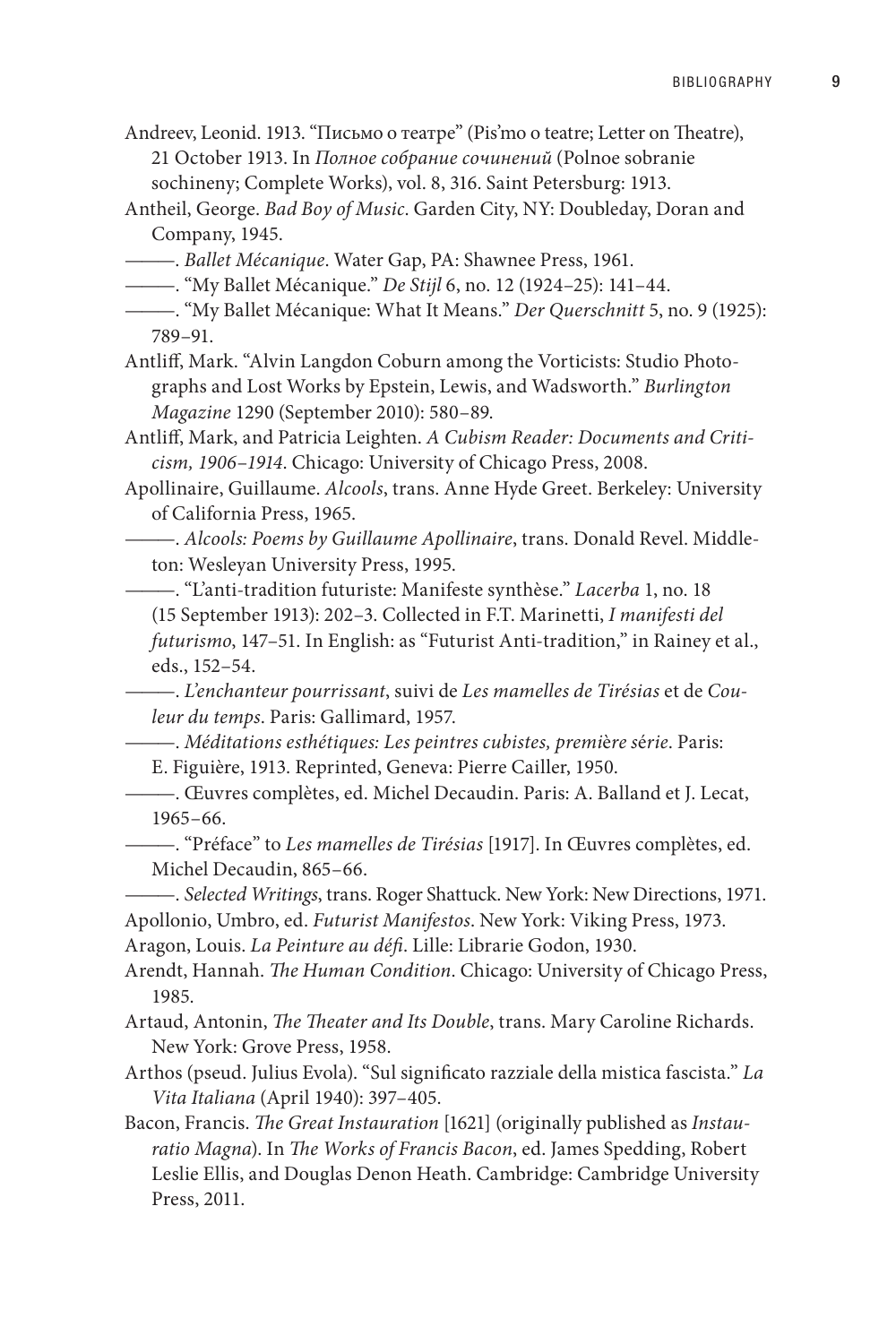- Balla, Giacomo. "Futurist Manifesto of Men's Clothing 1913." In *Futurist Manifestos*, trans. Robert Brain et al., ed. Umbro Apollonio, 132–34. In English: "The Anti-Neutrality Suit," in Emily Braun, "Futurist Fashion: Three Manifestoes," *Art Journal* 54, no. 1 (Spring 1995): 34–41; and as "The Antineutral Suit: Futurist Manifesto," in Rainey et al., eds., 203.
	- ———. Statement published in exhibition catalogue "Fu Balla—Balla Futurista," Sala d'Arte Angelelli, Rome, December 1915. Rome: Studio per edizioni scelte, 1915. Collected in Giorgio De Marchis, ed., *Giacomo Balla, l'aura futurista*, 112–13. Turin: G. Einaudi, 1977. In English: "The Late [that is, the deceased] Balla—Futurist Balla," trans. Caroline Tisdale, in *Futurist Manifestos*, ed. Umbro Apollonio, 206.
- Balla, Giacomo, and Fortunato Depero. "Ricostruzione futurista dell'universo" (Futurist Re-creation of the Universe), manifesto of 11 March 1915 (issued as a leaflet by the Direzione del Movimento Futurista). Collected in Umbro Apollonio, *Futurismo*, 2nd ed., 254–58. Milan: Mazzotta, 1976. In English: "Futurist Reconstruction of the Universe," in *Futurist Manifestos*, ed. Apollonio, 197–200.
- Baraduc, Hippolyte. *L'âme humaine, ses mouvements, ses lumières et l'iconographie de l'invisible fluidique*. Paris: Georges Carré, 1896. In English: *The Human Soul: Its Movements, Its Lights, and the Iconography of the Fluidic Invisible*. Paris: G.A. Mann, 1913.
- Barilli, Renato. *Romolo Romani* (exhibition catalogue). Milan: Mazzotta, 1982. ———. *Scienza della cultura e fenomenologia degli stili*. Bologna: Il Mulino editore, 1991. In English: *The Science of Culture and the Phenomenology of Style*, trans. Corrado Federici. Montreal and Kingston: McGill–Queen's University Press, 2012.
- ———. *L'alba del contemporaneo. L'arte europea da Fussli a Delacroix*. Bologna: Feltrinelli editore, 1996.
- Barlow, Fred, and Major W. Rampling-Rose. "Report of an Investigation into Spirit-Photography." *Proceedings of the Society for Psychical Research* 41 (1932–33): 121–38.
- Baudelaire, Charles. "Notes nouvelles sur Edgar Allan Poe" (Introduction to Edgar Allan Poe). In *Nouvelles histoires extraordinaires*, i–xix. Paris: A. Quantin, 1884.
	- ———. *Petits poèmes en prose (Le spleen de Paris)* [1869]. Paris: Société Les belles lettres, 1952.
- Baumgarth, C. "Die Anfänge der futuristischen Malerei." *Mitteilungen des Kunsthistorischen Institutes in Florenz* 11 (1964): 167–92.
- Bazargan, Suzan. "The Headings in 'Aeolus': A Cinematographic View." *James Joyce Quarterly* 23, no. 3 (Spring 1986): 345–50.
- Bazin, André. "Ontologie de l'image photographique" (The Ontology of the Photographic Image). In *Problèmes de la peinture*, 405–11. Lyon: Éditions Confluences, 1945. In English: in Bazin, *What Is Cinema?*, trans. Hugh Gray, 9–16. Berkeley: University of California Press, 1967.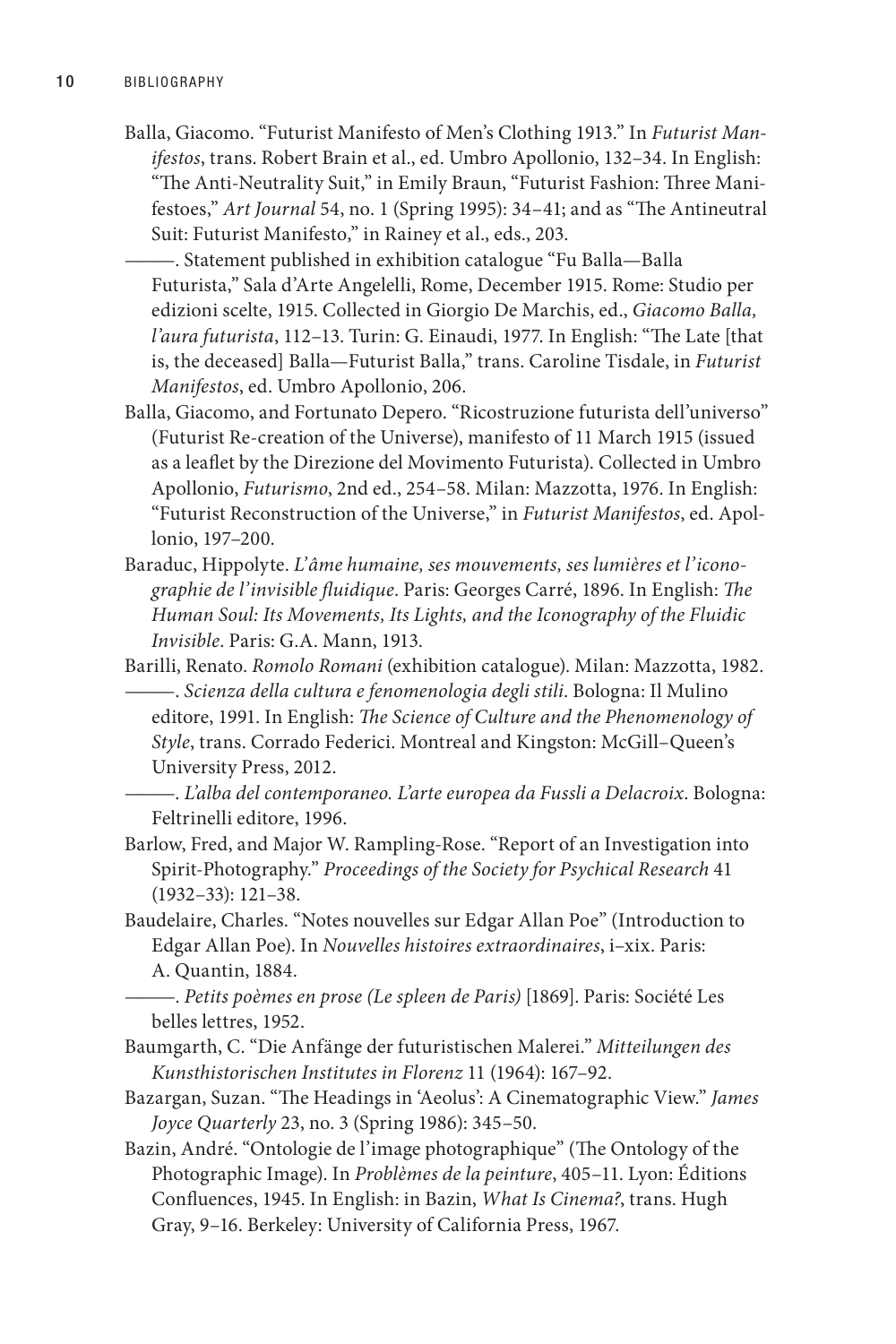- Beach, Sylvia. *Shakespeare and Company* [1956]. New York: Harcourt, Brace, 1959.
- Bechelloni, Laura Malvano. "Le mythe de la romanité et la politique de l'image dans l'Italie fasciste." *Vingtième Siècle. Revue d'histoire* 78 (April–June 2003): 111–20.
- Belenson, A. *Кино сегодня: Очерки советского кино-искусства* (Кулешов– Вертов*–***Эйзенштейн***)* (Kino segodnya: Ocherki sovetskogo kinoiskusstva; Kuleshov–Vertov–Eizenshtein). In *Cinema Today: Essays in Soviet Cinema Art (Kuleshov–Vertov–Eisenstein).* Moscow: self-published, 1925.

Belfiori, Fausto, ed. *Massimo Scaligero: Il coraggio dell'impossibile*. Rome: Tilopa, 1982.

- Bell, Clive. "The Aesthetic Hypothesis." In Bell, *Art*, 3–37. New York: Frederick A. Stokes, 1913; reprinted in *Modern Art and Modernism: A Critical Anthology*, ed. Francis Frascina and Charles Harrison. New York: Harper and Row, 1987.
- Bellini, Eraldo. *Studi su Ardengo Soffici*. Milan: Vita e pensiero, 1987.
- Belting, Hans. *Florence and Baghdad: Renaissance Art and Arab Science*. Cambridge: Belknap Press of Harvard University Press, 2011.
- Bendazzi, Giannalberto. "The Italians Who Invented the Drawn-On Film Technique." *Animation Journal* 3–4 (Spring 1996): 69–84, http://www .giannalbertobendazzi.com/Content/resources/pdf/Animation-Essays/ Ginna\_and\_Corra\_1996.pdf.
- Benjamin, Walter. "Über einige Motive bei Baudelaire," *Zeitschrift für Sozialforschung*, VIII (January 1940): 1–2. Translated by Harry Zorn as "On Some Motives in Baudelaire," in Benjamin, *Illuminations*. Hannah Arendt, ed. New York: Schocken Books, 1969, 155–200. Re-translated by Edmund Jephcott in Walter Benjamin, *Selected Writings*, vol. 4. Howard Eiland and Michael W. Jennings eds. Cambridge, MA: Harvard University Press, 313–355.
- Benjamin, Walter. "The Return of the *Flâneur*" [1929], trans. Rodney Livingston. In *Walter Benjamin: Selected Writings*, vol. 2: *1927–1934*, ed. Michael J. Jennings, 262*–*67. Cambridge, MA: Harvard University Press, 1999.
	- ———. "The Formula in Which the Dialectical Structure of Film Finds Expression" [1935], trans. Edmund Jephcott. In *Walter Benjamin: Selected Writings*, vol. 3: *1935–1938*, ed. Michael J. Jennings, 94–95. Cambridge, MA: Harvard University Press, 2002.
	- ———. "The Work of Art in the Age of Its Technological Reproducibility" [1936], trans. Edmund Jephcott and Harry Zohn. In *Walter Benjamin: Selected Writings*, vol. 3: *1935–1938*, ed. Michael J. Jennings, 101–33. Cambridge, MA: Harvard University Press.
- Beneditti, Paul, and Nancy DeHart. *Forward Through the Rearview Mirror: Reflections on and by Marshall McLuhan*. Cambridge, MA: MIT Press, 1996.
- Benn, Gottfried. "Beitrag zur Geschichte der Psychiatrie." *Die Grenzboten: Zeitschrift för Politik, Literatur und Kunst* 69 (1910): 92–95. Collected in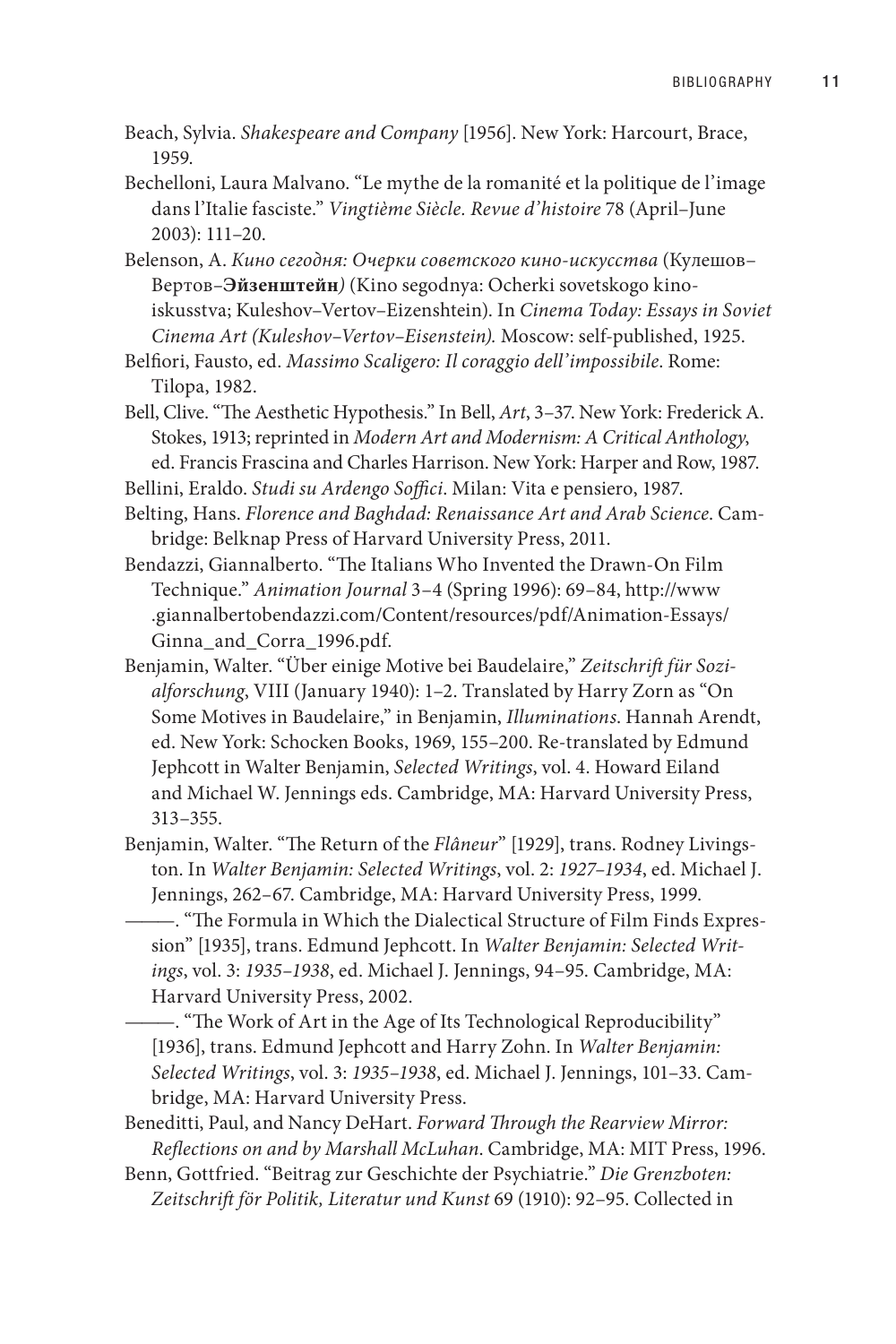Benn, *Gesammelte Werke*, vol. 1, pt. 4, ed. Harald Steinhagen, 415–22. Wiesbaden: Limes, 1977; and in Benn, *Sämtliche Werke*, vol. 3, pt. 1, ed.

Gerhardt Schuster, 7–13. Stuttgart: Klett-Cotta, 1987.

- Benton, Timothy O. *Raoul Hausmann and Berlin Dada*. Ann Arbor: UMI Research Press, 1987.
- Beraldo, Michele. "Il movimento antroposofico italiano durante il regime fascista." *Dimensioni e problemi della ricerca storia* 1 (2002): 145*–*79.
- Berghaus, Günter. *Avant-garde Performance: Live Events and Electronic Technologies*. New York: Palgrave Macmillan, 2005.
- ———. *The Genesis of Futurism: Marinetti's Early Career and Writings, 1899– 1909*. Leeds: Society for Italian Studies, 1995.
	- ———. *Italian Futurist Theatre 1909–1944* [1998]. Oxford: Clarendon Press, 2004.
- ———, ed. *Futurism and the Technological Imagination*. Amsterdam and New York: Rodopi, 2009.

———, ed. *International Yearbook of Futurism Studies*. Berlin: De Gruyter, 2012.

Bergson, Henri. *Creative Evolution*, trans. Arthur Mitchell. New York: Henry Holt and Company, 1911; New York: Modern Library, 1944.

———. *Essai sur les données immédiates de la conscience*. Paris: F. Alcan, 1889. In English, *Time and Free Will*, trans. F.L. Pogson. London: Macmillan, 1913.

———. "Introduction à la métaphysique." *Revue de métaphysique et de morale* 11 (1903): 1–36. In English: *Introduction to Metaphysics*, trans. T.E. Hulme. New York: Liberal Arts Press, 1955.

———. *Matière et mémoire*. Paris: F. Alcan, 1896. In English: *Matter and Memory*, trans. Nancy Margaret Paul and W. Scott Palmer. New York: Zone Books, 1988.

———. Œuvres, vol. 3. Paris: Presses Universitaires de France, 1970.

- ———. *La pensée et le mouvant* [1934]. Paris: Presses Universitaires de France, 1985. Also in Œuvres, annotated by André Robinet, vol. 3. Paris: Presses Universitaires de France, 1970. In English: *The Creative Mind: An Introduction to Metaphysics*, trans. Mabelle L. Andison. New York: Philosophical Library, 1949.
- Besant, Annie, and Charles Leadbeater. *Thought-Forms*. London: Theosophical Publishing House, 1901; reprinted 1905, 1925.
- Binding, Karl, and Alfred Hoche. *Die Freigabe der Vernichtung lebensunwerten Lebens: Ihr Mass und ihre Form* (The Permission to Destroy Life Unworthy of Life: Its Mass and Form). Leipzig: F. Meiner, 1920.
- Bird, Carl. "Tremendous New Power Soon to Be Unleashed." *Kansas City Journal-Post*, 10 September 1933. Reprinted in T.E. Bearden, *The Solution to Tesla's Secrets and the Soviet Tesla Weapons*, pt. 2, compiled by John Ratzlaff, 101–2. Greenville: Tesla Book Company, 1981.
- Bishop. Claire. *Artificial Hells: Participatory Art and the Politics of Spectatorship*. London: Verso, 2012.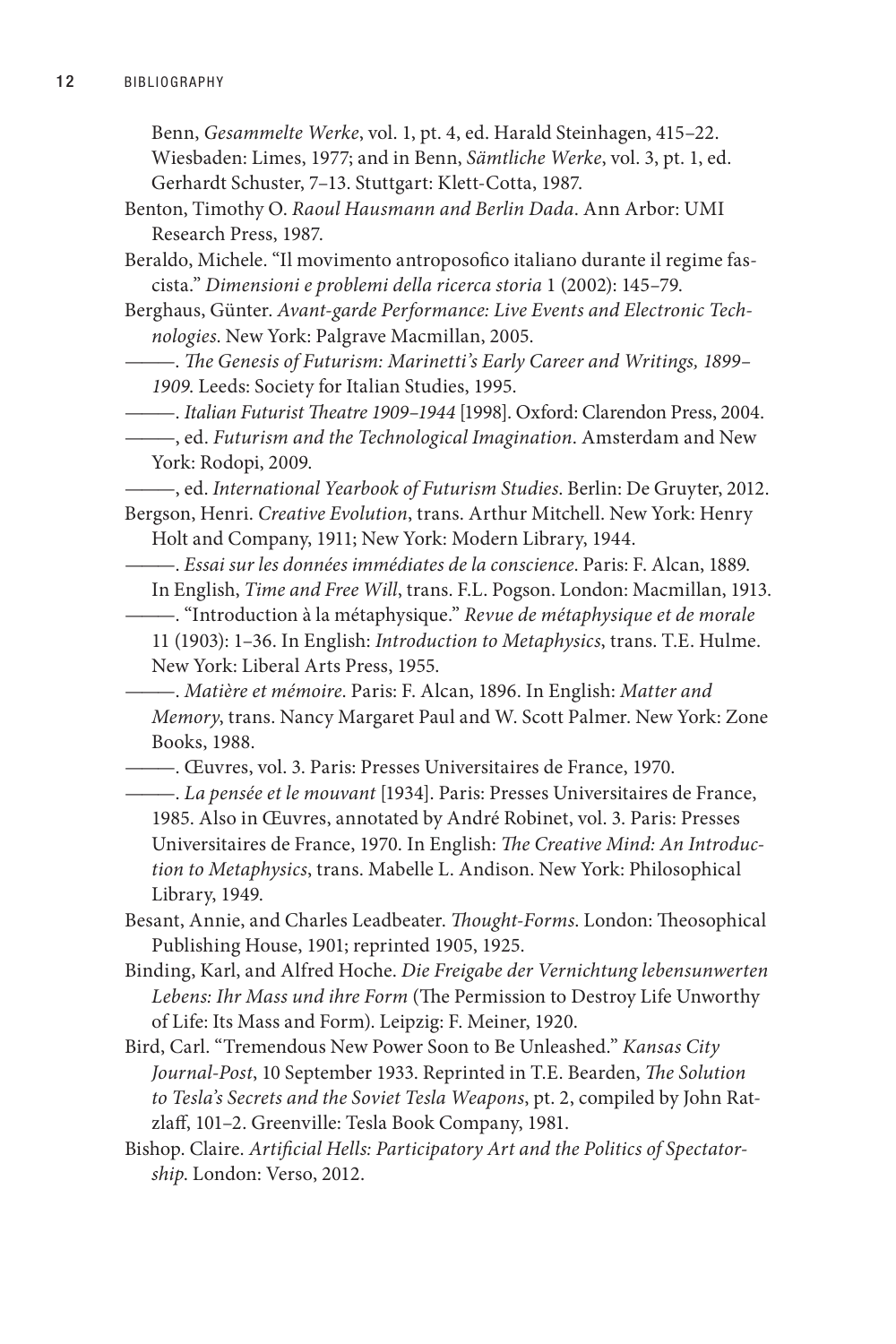- Blake, William. *The Complete Writings of William Blake with Variant Readings*, ed. Geoffrey Keynes. London: Oxford University Press, 1966.
- Blanchot, Maurice. *The Space of Literature*, trans. Ann Smock. Lincoln: University of Nebraska Press, 1989.
- Boccioni, Umberto. *Altri inediti e apparati critici*, ed. Zeno Birolli. Milan: Feltrielli, 1972.

———. "Dinamismo" [1914]. In *Pittura scultura futuriste*, 195–208. Also in *Gli scritti editi e inediti*, 149–53.

———. *Estetica e arte futuriste*. Milan: Balcono, 1946.

———. "Fondamento plastico della scultura e pittura futuriste." *Lacerba* 1, no. 6 (15 March 1913): 51–52. Also in Boccioni, *Gli scritti editi e inediti*, 137–44. In English: "The Plastic Foundations of Futurist Sculpture and Painting," in Rainey et al., eds., 139–42.

———. "Genio e cultura: Sintesi teatrale" in *L' Italia futurista* 6 (1916): 4. Collected in *Teatro futurista sintetico*, ed. F. T. Marinetti, Emilio Settimelli, and Bruno Corra, vol. 2, 54–56. Milan: Istituto Editoriale Italiano, 1916. Later collected in Boccioni, *Gli scritti editi e inediti*, 225–27, and Balla et al., *Teatro futurista sintetico*, ed. Guido Davico Bonino, 48. Genoa: Il melangolo, 1993. In English: "Genius and Culture," trans. Laura Wittman, 488 in Rainey et al., eds.

———. Letter to Nino Barbantini, 1911. In *Gli scriti editi e inediti*, 343–344. (This letter is usually said to have been written in September 1910, but Christine Poggi astutely points out, in *Inventing Futurism*, 296, that letter almost certainly was written early in 1911, since Boccioni writes of his painting *Lavoro*, which he painted in 1911, being almost finished.)

———. Letter to Nino Barbantini, May 1911. In Gambillo and Fiori, eds., *Archivi del futurismo*, vol. 2, 38. Also in *Gli scriti editi e inediti*, 344–45.

———. Letter to Nino Barbantini, 12 February 1912. In Gambillo and Fiori, eds., *Archivi del futurismo*, vol. 2, 40. Also in Boccioni, *Gli scritti editi e inediti*, 346–47.

———. "Linee-forza" [1914]. In *Pittura scultura futuriste*, 211–20. Also in *Gli scritti editi e inediti*, 155–58.

———. "Moto assoluto + moto relativo = dinamismo." *Lacerba* 2, no. 6 (1914): 90–93. Also in *Pittura scultura futuriste*, 145–48. Milan: Edizioni futuriste di *Poesia*, 1914. Also in *Gli scritti editi e inediti*, 145–53; reprinted in *Pittura scultura futuriste. Dinamismo plastico*, ed. Lara Vinca Masini, 78–88. Florence: Vallecchi, 1977. In English: "Absolute Motion + Relative Motion = Dinamismo" in Rainey et al., eds., 187–93.

———. "La pittura futurista." Lecture given in Rome to the Circolo Artistico Internazionale futurista on 29 May 1911. In Boccioni, *Altri inediti e apparati critici*, 11–29; and in two versions in Ilaria Schiaffini, *Umberto Boccioni: Stati d'animo, teoria e pittura*, 158–81. Milan: Silvana, 2002.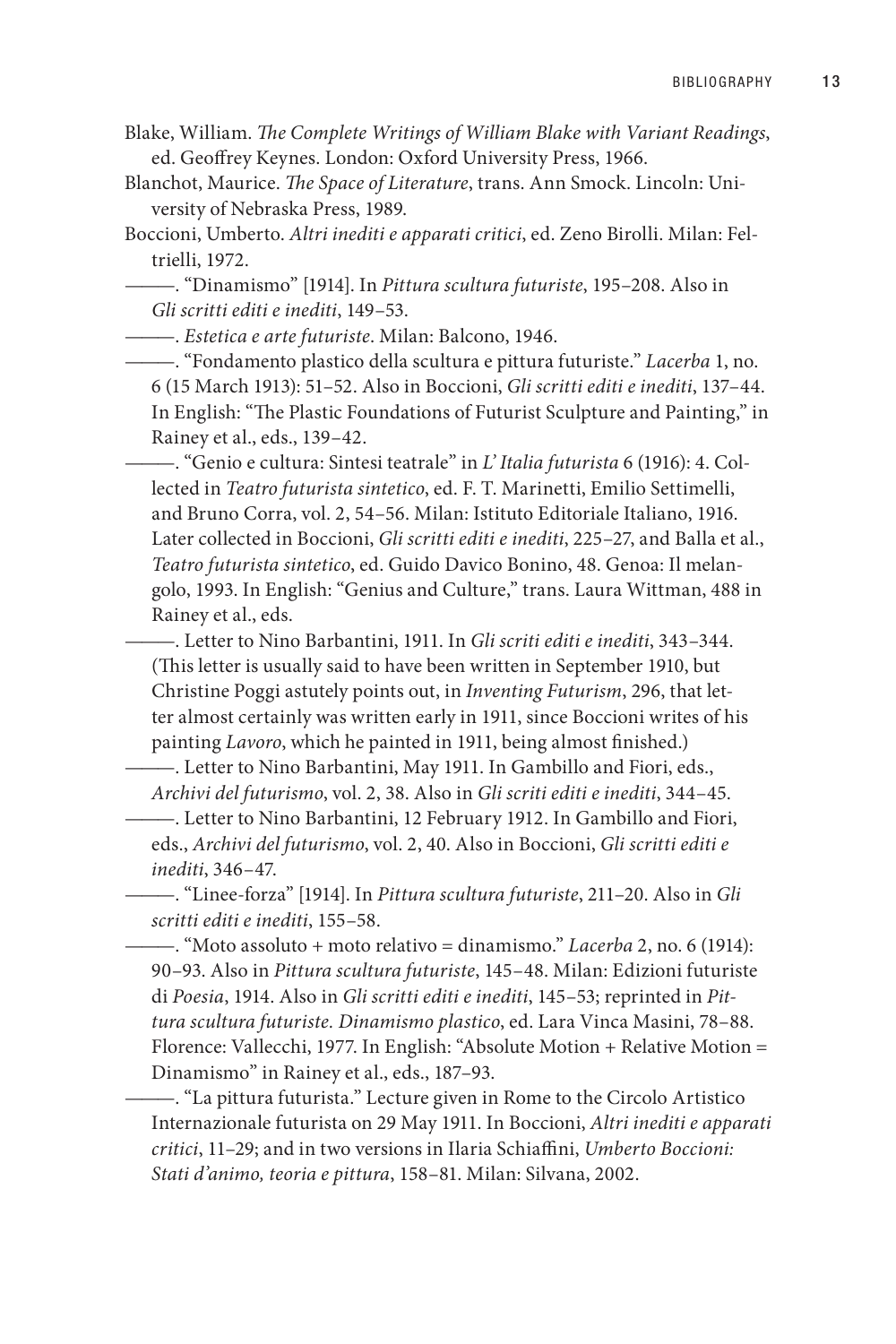———. *Pittura scultura futuriste (dinamismo plastico)*. Milan: Edizioni futuriste di *Poesia*, 1914. In Boccioni, *Opera completa*, ed. F.T. Marinetti, 3–181. Foligno: Campitelli, 1926. Also in Boccioni, *Gli scritti editi e inediti*, 75–204. ———. *Gli Scritti editi e inediti*, ed. Zeno Birolli. Milan: Feltrinelli, 1971.

———. "La scultura futurista" (leaflet). *Poesia*, April 1912. Also in "Manifesto tecnico dell scultura futurista," in *Gli scritti editi e inediti*, 23–30. Reprinted as "La scultura futurista," *Lacerba* 1, no. 13 (1 July 1913): 139–40. In English: "Technical Manifesto of Futurist Sculpture," in *Futurist Manifestos*, ed. U. Apollonio, 51–65.

———. "Trascendentalismo fisico e stati d'animo plastici" [1914]. In *Pittura, scultura futuriste (dinamismo plastico)*, 283–334. Also in *Gli scritti editi e inediti*, 183–204. In English: *Futurist Painting Sculpture (Plastic Dynamism*), trans. Richard Shane Agin and Maria Elena Versari, 142–58. Los Angeles: Getty Research Institute, 2016.

- Boccioni, Umberto, Carlo Carrà, Luigi Russolo, Giacomo Balla, and Gino Severini. "Gli espositori al pubblico." First published as "Les exposants au public" in *Les peintres futuristes italiens* (exhibition catalogue), 1–14. Paris: Galerie Bernheim-Jeune, 5–24 February 1912. In English: "The Exhibitors to the Public" in *The Italian Futurist Painters*, 9–19. London: Sackville Gallery, March 1912. Also as "Prefazione al catalogo delle esposizioni di Parigi, Londra, Berlino, Bruxelles, Monaco, Amburgo, Vienna, ecc" in Marinetti, *I Manifesti del futurismo*, 60–68; and in Gambillo and Fiori, eds., *Archivi del futurismo*, vol. 1, 117–18. In English: "The Exhibitors to the Public," in Apollonio, ed., 45–50, and in Rainey et al., eds., 105–9.
- Boccioni, Umberto, Carlo Dalmazzo Carrà, Luigi Russolo, Giacomo Balla, Gino Severini. "Manifesto dei Pittori futuristi" (leaflet). *Poesia*, February 1910. Also published as a ten-page monograph by Edizioni del Cavallino. Collected in Marinetti, *I manifesti del Futurismo*, 23–26; also in Gambillo and Fiori, eds., *Archivi del futurismo*, vol. 1, 63–65, and Boccioni, *Gli scritti editi e inedita*, 3–11. In English: "Manifesto of the Futurist Painters" in Apollonio, ed., 24–37; Caws, ed., 182–84; and Rainey et al., eds., 62–64.
- Boccioni, Umberto, Carlo Dalmazzo Carrà, Luigi Russolo, Giacomo Balla, and Gino Severini. "La pittura futurista. Manifesto tecnico" [11 April 1910]. Originally published as a leaflet by *Poesia*, Milan. Collected in Marinetti, *I manifesti del futurismo*, 27–31; and later in Boccioni, *Gli scritti editi e inediti*, 7–11. In English: "Futurist Painting: Technical Manifesto," in Apollonio, ed., 27–30; and in *Art in Theory 1900–1990*, ed. Harrison and Wood, 149–52. Oxford: Blackwell, 1993. (Note: although the copyright page in *I manifesti del futurismo* states the anthology was published in 1911, the actual year of publication was 1914.)

———. "Gli espositori al pubblico." First published as "Les exposants au public" in *Les peintres futuristes italiens* (exhibition catalogue: Galerie Bernheim-Jeune, Paris), 5–24 February 1912, 1–14; then in English translation as "The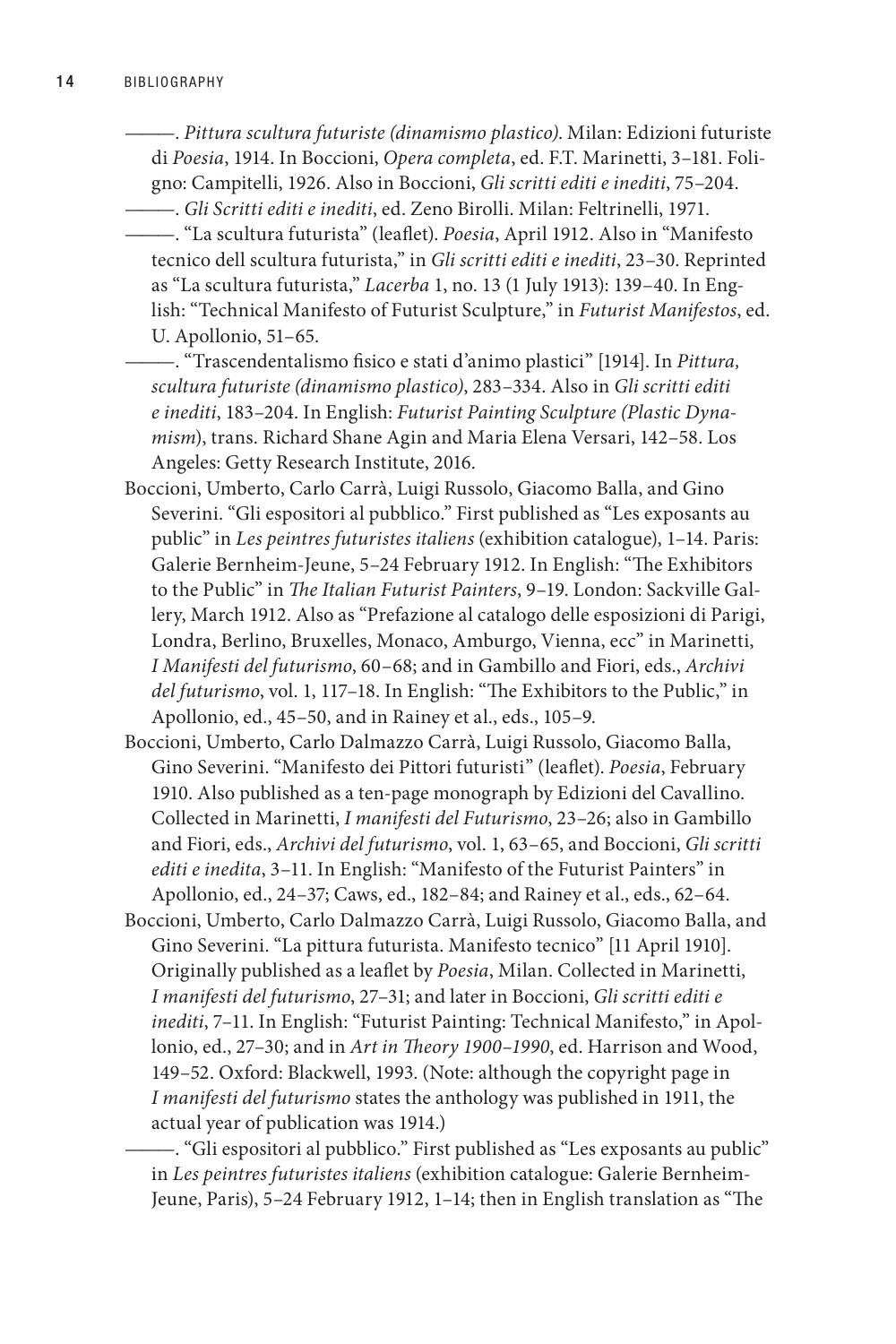Exhibitors to the Public" in an exhibition catalogue (published by the Sackville Gallery), *The Italian Futurist Painters*, 9–19. Collected as "Prefazione al Catalogo delle Esposizioni di Parigi, Londra, Berlino, Bruxelles, Monaco, Amburgo, Vienna, ecc" in Marinetti, *I Manifesti del futurism*, 60–68; and in Gambillo and Fiori, eds., *Archivi del futurismo*, vol. 1, 117–18. In English: "The Exhibitors to the Public," in Apollonio, ed., 45–50, and in Rainey et al., eds., 105–9.

Bohn, Willard. "La quatrième dimension chez Apollinaire." *Revue des lettres modernes* 530–36 (1978), special issue *Guillaume Apollinaire*, 14: 93–103.

Boime, Albert. *The Art of the Macchia and the Risorgimento: Representing Culture and Nationalism in Nineteenth-Century Italy.* Chicago: University of Chicago Press, 1993.

Bourriaud, Nicolas. *Esthétique relationnelle*. Dijon: Les presses du réel, 1998. In English: *Relational Aesthetics*. Dijon: Les presses du réel, 2002.

Bowlby, John. *Separation: Anxiety and Anger*. New York: Basic Books, 1973.

Brain, Robert. "Genealogy of 'ZANG TUMB TUMB': Experimental Phonetics, Vers Libre, and Modernist Sound Art." *Grey Room: Architecture, Art, Media, Politics* 43, no. 8 (April 2011): 88–117. http://www.duke.edu/web/ philartslit/Sawyer/BrainTalk.pdf.

———. "Standards and Semiotics." In *Inscribing Science: Scientific Texts and the Materiality of Communications*, ed. Tim Lenoir, 249–84. Stanford: Stanford University Press, 1997.

———. *Esplorazione del mimo*. Milan: Ceschina, 1930.

Bragaglia, Anton Guilio. *Esplorazione del mimo.* Milan: Ceschina, 1930.

Braun, Marta. *Picturing Time: The Work of Étienne-Jules Marey (1830–1904)*.

- Chicago: University of Chicago Press, 1992.
- Broude, Norma. *The Macchiaioli: Italian Painters of the Nineteenth Century*. New Haven: Yale University Press, 1988.

Brown, Julie, and Annette Davison, eds. *The Sounds of the Silents in Britain*. Oxford: Oxford University Press, 2012.

- Brücke, Ernst. *Die physiologischen Grundlagen der neuhochdeutschen Verskunst*. Vienna: Carl Gerold's Sohn Verlag, 1871.
- Bullough, Edward. *Aesthetics*. London: Bowes and Bowes, 1957.

———. "Psychical Distance as a Factor in Art and an Aesthetic Principle." *British Journal of Psychology* 5 (1912): 87–117. Also in *Problems in Aesthetics: An Introductory Book of Readings*, ed. Morris Weitz, 646–56. New York: Macmillan, 1957.

Burckhardt, Titus. *Alchemie, Sinn- und Weltbild*. Olten and Freiburg-im-Breisgau: Walter Verlag, 1960. In English: *Alchemy: Science of the Cosmos—Science of the Soul*, trans. William Stoddart. Harmondsworth: Penguin, 1967.

Burliuk, D., K. Kamenskii, and V. Mayakovsky. "Манифест Летучей Федерации Футуристов" (Manifest Letuchei Federacii Futuristov). *Газета Футуристов (*Gazeta Futuristov; Futurist Gazette), 15 March 1918.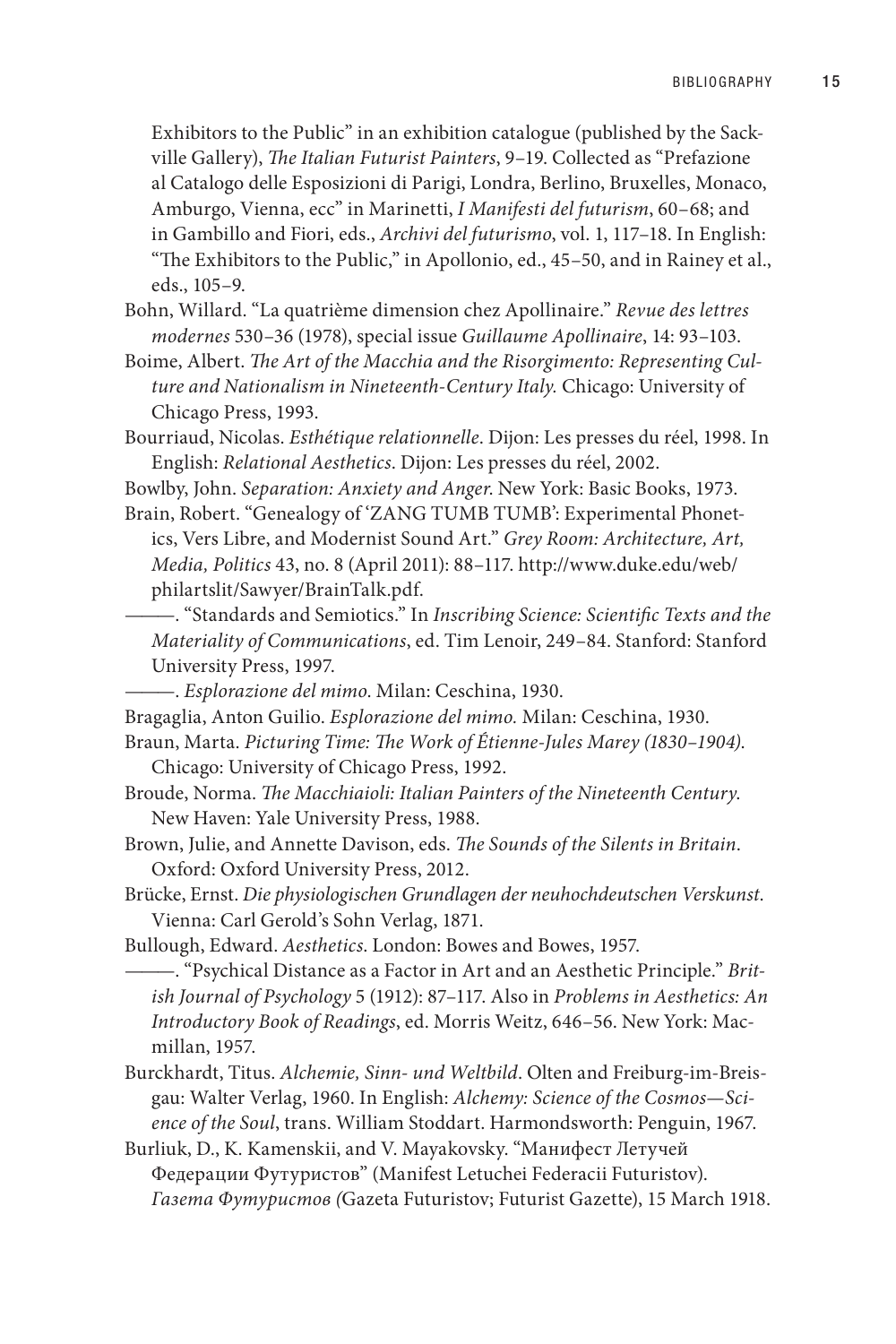In English: "The Manifesto of the Flying Federation of Futurists," in Andrey Smirnov and Liubov Pchelkina, *Russian Pioneers of Sound Art in the 1920s* (catalogue of the exhibition "Red Cavalry: Creation and Power in Soviet Russia between 1917 and 1945"), 1. Madrid: La Casa Encendida, 2011.

- Buzzi, Paolo. *L'ellisse e la spirale*: *Film + parole in libertà* (The Ellipse and the Spiral: Film and Words-in-Freedom). Milan: Edizioni futuriste di *Poesia*, 1915.
- ———. *Futurismo: Scritti, carteggi, testimonianze*, ed. Mario Morini and Giampaolo Pignatari. Milan: Quaderni di Palazzo Sormani, 1982.
- Calinescu, Matei. *Five Faces of Modernity*. Durham: Duke University Press, 1987.
- Cantoni, M.L. "Paris 1904: Picasso, 'Iberico' e le *Demoiselles d'Avignon*," *Bollettino d'arte* 62–63 (July–October 1990): 117–30.
- Cantor, Georg. "The Theological Significance of Ethers." In G. Cantor and M. Hodge, *Conceptions of Ether: Studies in the History of Ether Theories, 1740– 1900*, 135–56. Cambridge: Cambridge University Press, 1981.
- Canudo, Ricciotto. "Naissance d'un sixième art. Essai sur le cinématographe." *Les entretiens idéalistes*, 25 October 1911. Reprinted as "L'esthéthique du septième art," in Canudo, *L'usine aux images*, 13–26. Paris: Étienne Chiron, 1926. In English: "The Birth of a Sixth Art," in *French Film Theory and Criticism 1907–1939*, vol. 1: *1907–1929*, trans. B. Gibson, D. Ranvaud, S. Sokota, and D. Young, ed. Richard Abel, 58–65. Princeton: Princeton University Press, 1988.
- Cappa, Innocenza. 1930. "L'euritmia e Rodolfo Steiner." *La rivista illustrata del popolo d'Italia*, February 1930: 48–49.
- Carey, Sarah. "From *fotodinamismo* to *fotomontaggio*: The Legacy of Futurism's Photography." *Carte Italiane* 2, no. 6 (2010): 221–37.
- Carini, Tomas. *Niccolò Giani e La scuola di mistica fascista: 1930–1943* (Niccolò Giani and the School of Fascist Mysticism, 1930–1943)*.* Milan: Mursia, 2009.
- Carrà, Carlo. "Piani plastici come espansione sferica nello spazio" (Plastic Planes as Spherical Expansion in Space). *Lacerba* 1, no. 6 (15 March 1913): 53–55; reprinted in Gambillo and Fiori, eds., *Archivi del futurismo*, vol. 1, 145–47.
	- ———. "La pittura di suoni rumori odori." *Lacerba*, 1 September 1913, 185–87. Also in Marinetti, *I manifesti del futurismo*, 152–57. In English: "The Painting of Sounds, Noises, and Smells," in Apollonio, ed., 111–14.
	- ———. *Tutti gli scritti*, ed. Massimo Carrà. Milan: Feltrinelli, 1978.
- Carter, Huntley. *The New Spirit in the Cinema*. London: H. Shaylor, 1930.
- Caspar, Max. *Kepler* [1948], trans. and ed. C. Doris Hellman. New York: Dover, 1993.
- Cavaglion, Alberto. *Otto Weininger in Italia*. Rome: Carucci editore, 1982.
- Cavalla, Luigi. *Soffici: Immagini e documenti (1879–1964)*. Florence: Vallecchi, 1986.
- Caws, Mary Ann, ed. *Manifesto: A Century of Isms*. Lincoln: University of Nebraska Press, 2001.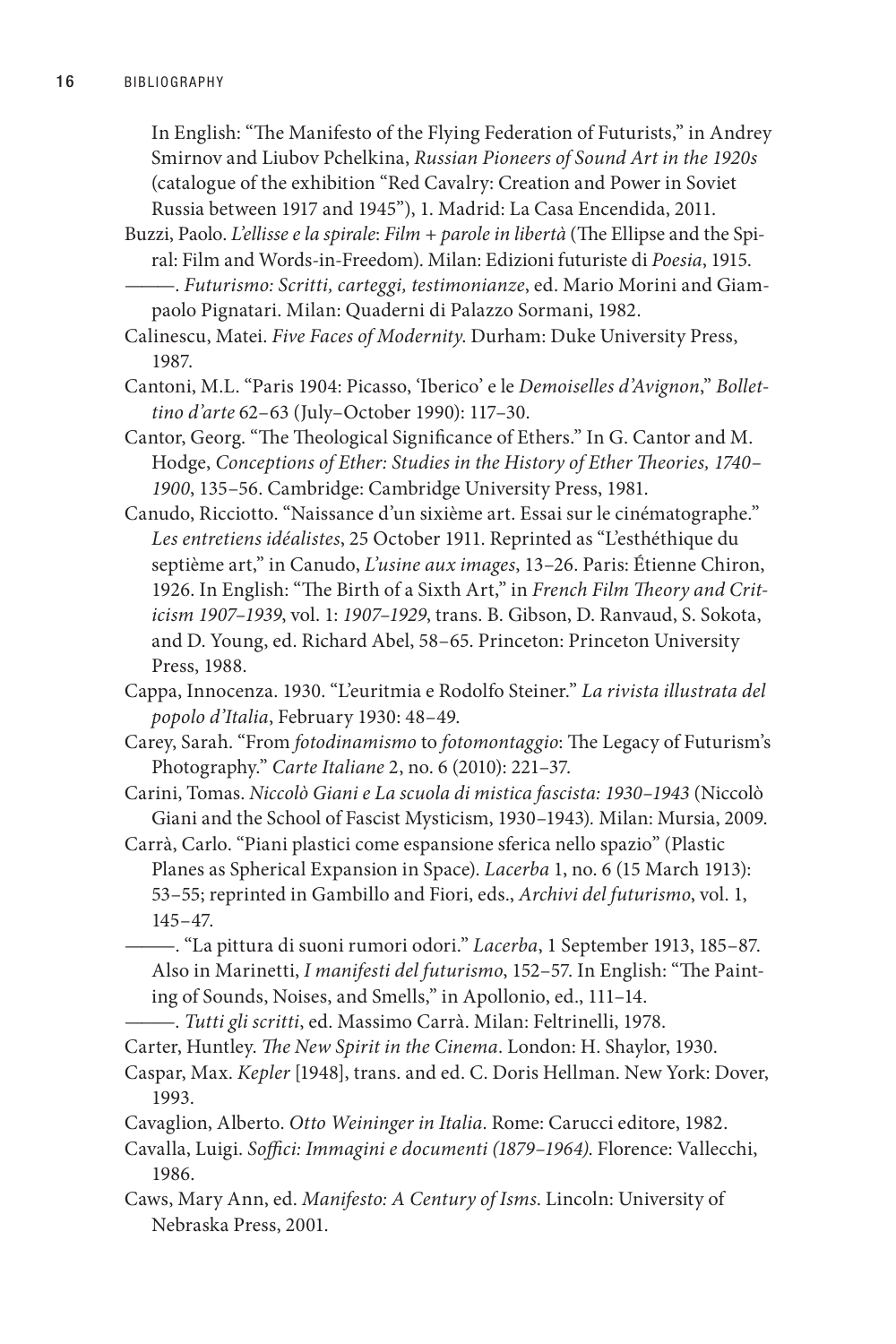- Celant, Germano. "Futurismo esoterico." *Il Verri* 15, nos. 33–34 (October 1970): 108–17. In English: "Futurism and the Occult," *Artforum* 19, no. 5 (January 1981): 36–42.
- Cendrars, Blaise. *L'A.B.C. du cinema* (twenty-five-page monograph). Paris: Frazier-Soye, 1926.

———. "The ABC of Cinema." In *Modernities and Other Writings*, trans. Esther Allen with Monique Chefdor, 25–29. Lincoln: University of Nebraska Press, 1992. Collected in Caws, *Manifesto*, 152*–*55.

- ———. "The ABC of Cinema" [excerpt in English]. *Film Culture* 40 (Spring 1966), 19*–*20.
- ———. *Modernities and Other Writings*. Lincoln: University of Nebraska Press, 1992.
- ———. *Moravagine*. Trans. Alan Brown. Garden City: Doubleday, 1970.

- ———. Œuvres complètes, 9 vols. Paris: Denoël, 1960–64, 1991.
- ———. "Poètes" [section of *Aujourd'hui*] [1931]. In Œuvres complètes, vol. 4, 204–25. Paris: Denoël, 1960–64, 1991.
- Cendrars, Miriam. *Blaise Cendrars*. Paris: Éd. Balland, 1984.
- Ceram, C.W. *Archaeology of the Cinema*, trans. Richard Winston. New York: Harcourt, Brace & World, 1965.
- Cézanne, Paul. Letter to Emile Bernard (15 April 1904). In *Cézanne's Letters* (as "Letter to Emile Bernard"), 4th ed., trans. and collected by J. Renwald, 300–301. Oxford: Bruno Cassirer, 1976.

Chéroux, Clément. "Photographs of Fluids: An Alphabet of Invisible Rays." In Chéroux et al., *The Perfect Medium: Photography and the Occult*, 114–38. New Haven: Yale University Press, 2005.

- Chessa, Luciano. *Luigi Russolo, Futurist: Noise, Visual Arts, and the Occult*. Berkeley: University of California Press, 2012.
- Cheung, Theresa. *The Element Encyclopedia of the Psychic World: The Ultimate A–Z of Spirits, Mysteries and the Paranormal*. New York: Harper Element, 2006.
- Chevreul, Michel-Eugène. *De la loi du contraste simultané des couleurs*. Paris: Pitoia-Levrault, 1839.
- Childress, David H. *The Fantastic Inventions of Nikola Tesla*. Stelle: Adventures Unlimited Press, 1993.
- Chimelli, Luigi. *Del governo dei concimi organici*. Trent: Edizione Mutilati e Invalidi, 1942.
- ———. *Della lavorazione del terreno*. Pergine: Luigi Torgler, 1941.

———. 1934. "Prefazione all'edizione italiana." In Johann (Giovanni)

- Schomerus, *Il metodo di coltivazione biologico-dinamico in frutticoltura e in orticoltura*, iii–xx. Pergine: Arti grafiche Luigi Torgler, 1934.
- Chipp, Herschel B. *Theories of Modern Art: A Source Book by Artists and Critics*. Berkeley: University of California Press, 1968.

<sup>———. &</sup>quot;New-York in Flashlight" [1912]. In *Inédits secrets: 1910–1935*, 239–40. Paris: Le Club français du livre, 1980.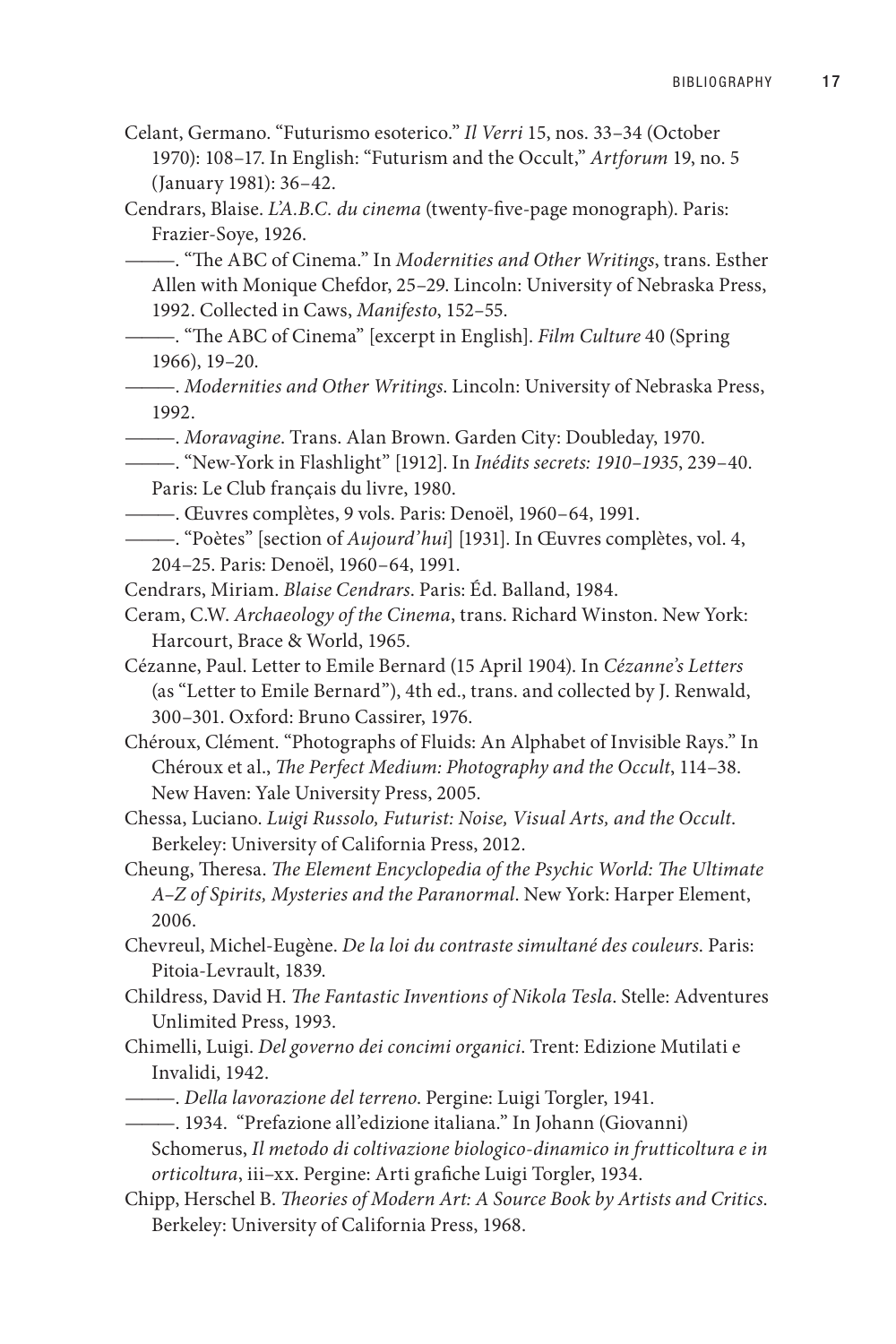Ciccotti, Eusebio. *Avanguardia e cinema in Cecoslovacchia*. Rome: Bulzoni, 1989. Cigliana, Simona. *Futurismo esoterico: Contribuiti per una storia* 

*dell'irrazionalismo italiano tra Otto e Novecento* (Esoteric Futurism: Contributions to History of Italian Irrationalism in the Nineteenth and Twentieth Centuries). Rome: La Fenice edizioni, 1997.

- ———. "Occultismo futurista." *Il Ponte: Rivista mensile di politica e letteratura*  44, nos. 4–5 (July–October 1988): 195–211.
- Clarke, Bruce, and Linda Dalrymple Henderson, eds. *From Energy to Information: Representation in Science and Technology, Art, and Literature*. Stanford: Stanford University Press, 2002.
- Clough, Rosa Trillo. *Futurism: The Story of a Modern Art Movement: A New Appraisal*. New York: Greenwood, 1969.
- Coburn, Alvin Langdon. "Postscript." In *Vortographs and Paintings*. London: Women's Printing Society, 1917.

Cocteau, Jean. *Œuvres complètes de Jean Cocteau*, vol. 9. Paris: Marguerat, 1946.

- Conner, Clifford D. *A People's History of Science: Miners, Midwives, and "Low Mechanics."* New York: Nation Books, 2005.
- Corra, Bruno. "La musica cromatica e i film astratti" (Chromatic Music and Abstract Film). First published as "Musica cromatica" in *Il pastore, il gregge e la zampogna (divagazioni sul libro di Thovaz)*, ed. Corra and Settimelli, 156–67. Bologna: Libreria Beltrami, 1912. Reprinted in Verdone, ed., *Manifesti futuristi*, 155–66. In English: extract in "Abstract Cinema—Chromatic Music," in Apollonio, ed., 66–70.
- Corra, Bruno, A. Ginanni, Remo Chiti, Settimelli, Mario Carli, and Nerino Nannetti, "La scienza futurista (antitedesca, avventurosa, capricciosa, sicurezzofoba, ebbra d'ignoto)." *L'Italia futurista* 1, no. 2 (15 June 1916): 1. Reprinted in Verdone, ed., *Manifesti futuristi*, 205–9; and in PierLuigi Albini, *Manifesti futuristi: Scienza*, *machine, natura* (2003), 32–34—available at http://venezian.altervista.org/Ebook/Manifesti\_futuristi\_scienza\_ macchine\_natura.pdf.
- Corradini, Arnaldo and Bruno [aka Arnaldo Ginna and Bruno Corra]. "A. B. C. Metodo" [first published as "A.B.C."]. Ravenna: Tipo-Lido Ravegnana, 1910. Reprinted as "A. B. C. Metodo" in Verdone, ed., *Manifesti futuristi*, 49–79.
- Crary, Jonathan. "Modernizing Vision." In *Vision and Visuality*, ed. Hal Foster, 29–44. Seattle: Bay Press, 1988.
- ———. *Techniques of the Observer: On Vision and Modernity in the Nineteenth Century*. Cambridge: MIT Press, 1990.
- Crispolti, Enrico. "Giulio Evola." *La Medusa* 40 (November 1963): 1–6.
- Crooks, James. "Heidegger, Self, and State: Doull, Nicholson and the Problem of Postmodern Politics." *Animus* 10 (2005): 77–84.
- Crouch, Stanley. "Jazz Criticism and Its Effect on the Art Form" [respondent's comments]. In *New Perspectives on Jazz*, ed. David Baker, 71–88. Washington: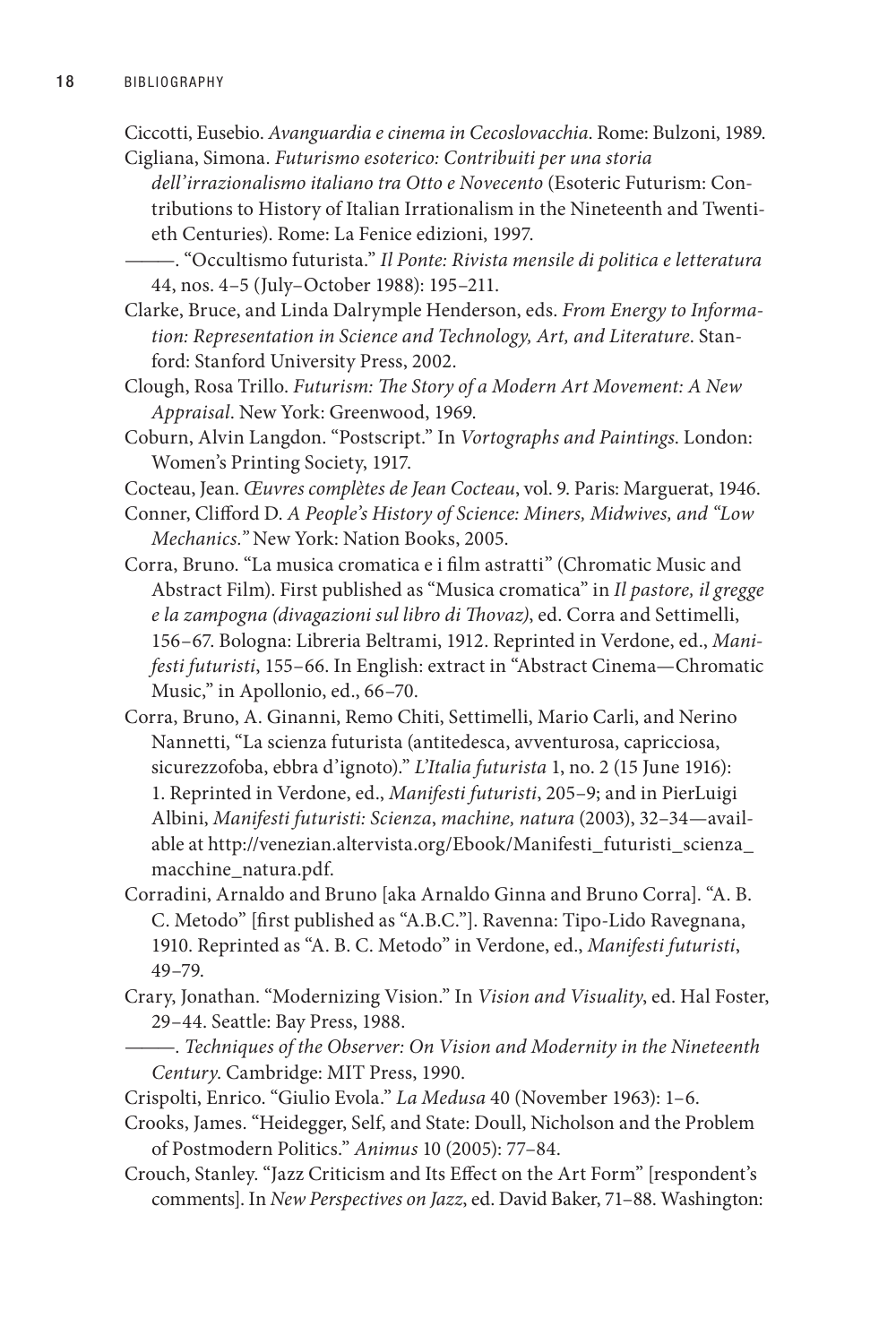Smithsonian Institution Press, 1989. Collected in Crouch, *Considering Genius: Writings on Jazz*, 216–29. New York: Basic Civitas Books, 2007.

- Crunden, Robert Morse. *American Salons: Encounters with European Modernism, 1885–1917*. New York: Oxford University Press, 1993.
- da Vinci, Leonardo. *The Notebooks*, trans. and ed. Edward MacCurdy. New York: George Braziller, 1955.
- Daly, Selena. "From Symbolism to Futurism: *Poupées Électriques* and *Elettricità*." *Rivista di Studi Italiani* 27, no. 1 (2010): 46–59.
- Darget, Louis [as le commandant Darget]. "Exposé des différentes méthodes pour l'obtention de photographies fluido-magnétiques et spirites: Rayons V[iteaux]." *L'initiation* 84, no. 10 (1909): 1–21. Also issued as a monograph: Paris: Éditions de l'initiation, 1909.
- ———. *Photographie de la pensée* [1896]. Private collection, not published.

- Davie, Donald. *Articulate Energy*. London: Routledge and Kegan Paul, 1955.
- de Felice, Renzo. *Mussolini il revoluzionario*. Turin: Enaudi, 1965.
- De Kerckhove, Derrick, and Christopher Dewdney. *The Skin of Culture: Investigating the New Electronic Reality*. London: Kogan Page, 1997.
- de Tarde, Gabriel. *Les lois de l'imitation: Étude sociologique.* Paris: Félix Alcan, 1890. Reprint: Paris: Kimé, 1993. In English: *The Laws of Imitation*, trans. Elsie Clews Parsons from 2nd French ed. [1895]. Gloucester: P. Smith, 1903.
- Del Mare, Félix. "Contre Montmartre: Manifeste futuriste." In *Comoedia*, 15 July 1913; reprinted as *Manifeste futuriste contre Montmartre* in *Lacerba* 1 (15 August 1913): 173–74.
- del Massa, Anicento. *Pagine esoteriche*, ed. Angelo Iacovella. Trent: La Finestra, 2001.

della Rocca de Vergalo, Nicanor. *Poétique nouvelle*. Paris: Alphonse Lemerre, 1880.

Delaunay, Robert. *Du cubisme à l'art abstrait*, ed. Pierre Francastel. Paris: S.E.V.P.E.N., 1958.

- ———. "Light" [1912]. In *The New Art of Color*, 81–84.
- Delaunay, Robert, and Sonia Delaunay. *The New Art of Color: The Writings of Robert and Sonia Delaunay*, trans. Arthur A. Cohen and David Shapiro, ed. Cohen. New York: Viking Press, 1978.
- Deleuze, Gilles. *Le pli: Leibniz et le baroqu*e. Paris: Minuit, 1988.
- Delson, Susan. *Dudley Murphy, Hollywood Wild Card*. Minneapolis: University of Minnesota Press, 2006.
- Di Piero, W.S. "Modern Instances: The Macchiaioli." In *Out of Eden*, 7–30. Berkeley: University of California Press, 1991.
- di Santilla, Giorgio. *The Crime of Galileo*. Chicago: University of Chicago Press, 1978.
- Dias, Nélia. *La mesure des sens: Les anthropologues et le corps humain au XIXe siècle*. Paris: Aubier, 2004.

<sup>———. &</sup>quot;Photographie des Radiations psychiques." *La spiritualisme moderne* 2 (20 January 1899): 18.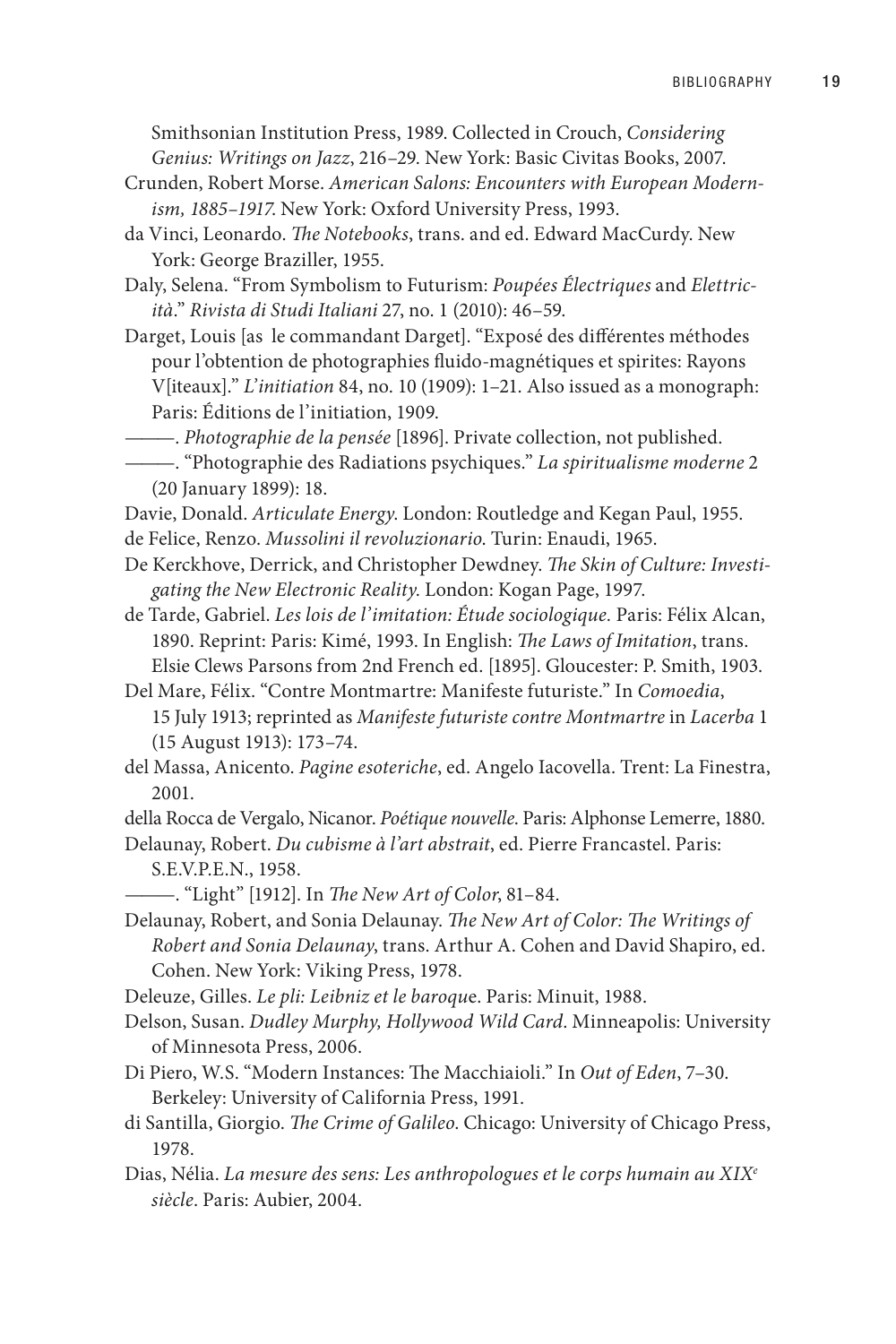- Dickens, Charles. *American Notes for Common Circulation*. New York: John W. Lovell Company, 1993.
- Didi-Huberman, Georges. "'Picture = Rupture': Visual Experience, Form, and Symptom according to Carl Einstein." *Papers of Surrealism* 7 (2007): 1–25.
- Dilthey, Wilhelm. *Leben Schleiermachers* [1870], vol. 1, ed. Hermann Mulert. Berlin and Leipzig: W. de Gruyter & Co., 1922. [1st ed., Berlin: G. Reimer.]

Douglas, Charlotte. "Energetic Abstraction: Ostwald, Bogdanov, and Russian Post-Revolutionary Art." In *From Energy to Information: Representation in Science, Technology, Art, and Literature*, 76–94.

- Dujardin, Édouard. *Rythmes pittoresques*. Paris: Alphonse Lemerre, 1890.
- Dusinberre, Deke. "Note on *Ballet mécanique*." In *Unseen Cinema* [DVD set], curated by Bruce Posner. New York: Anthology Film Archives and Image Entertainment, 2005.
- Eddington, Arthur. *The Nature of the Physical World*. Cambridge: Cambridge University Press, 1928. (Originally given as the Gifford Lectures, University of Edinburgh, 1927.)
- Einstein, Albert. "Zur Elekrodynamik bewegter Körper" (The Electrodynamics of Moving Bodies). *Annalen der Physik* 17, no. 10 (1905): 891–921.
	- ———. "Maxwell's Influence on the Development of the Conception of Physical Reality." In *James Clerk Maxwell: A Commemoration Volume 1831–1931*, ed. J.J. Thomson, 66–73. New York: Cambridge University Press, 1931.
- Einstein, Carl. "Antike und Moderne." In *Werke*, vol. 4: *Texte aus dem Nachlass*, ed. Hermann Haarmann and Klaus Siebenhaar, 140–45. Berlin: Fannei and Walz, 1992.

———. *Negerplastik*. Munich: K. Wolff, 1915.

Eisenstein, Sergei. "A Dialectic Approach to Film Form" [1929]. In *Film Form* and *The Film Sense*, trans. and ed. Jay Leyda, 45–63. New York: Meridian Books, 1949.

———. "Средняя из трех" (Srednaya iz trekh; The Average of Three [1924– 29]). *Sovyetskoye Kino* 11–12 (November–December 1934): 54–83. In English: *Theater Arts Monthly*, New York, 1936, trans. Jay Leyda and Paya Hasekelton; also as "Through Theatre to Cinema," in *Film Form and the Film Sense*, 3–17. New York, Meridian, 1957.

———. *Film Form*, trans. and ed. by Jay Leyda. New York: Harcourt Brace, 1949.

- Elder, R. Bruce. "The Artwork as an Aerial Computer Program: On Electricity, Archives, and Collage." Parol 27, no. 22 (2012): 284–301.
	- ———. *A Body of Vision: Representations of the Body in Recent Film and Poetry*. Waterloo: Wilfrid Laurier University Press, 1998.
- ———. *DADA, Surrealism, and the Cinematic Effect*. Waterloo: Wilfrid Laurier University Press, 2013.
	- ———. *Harmony and Dissent: Film and Avant-Garde Art Movements in the Early Twentieth Century*. Waterloo: Wilfrid Laurier University Press, 2008.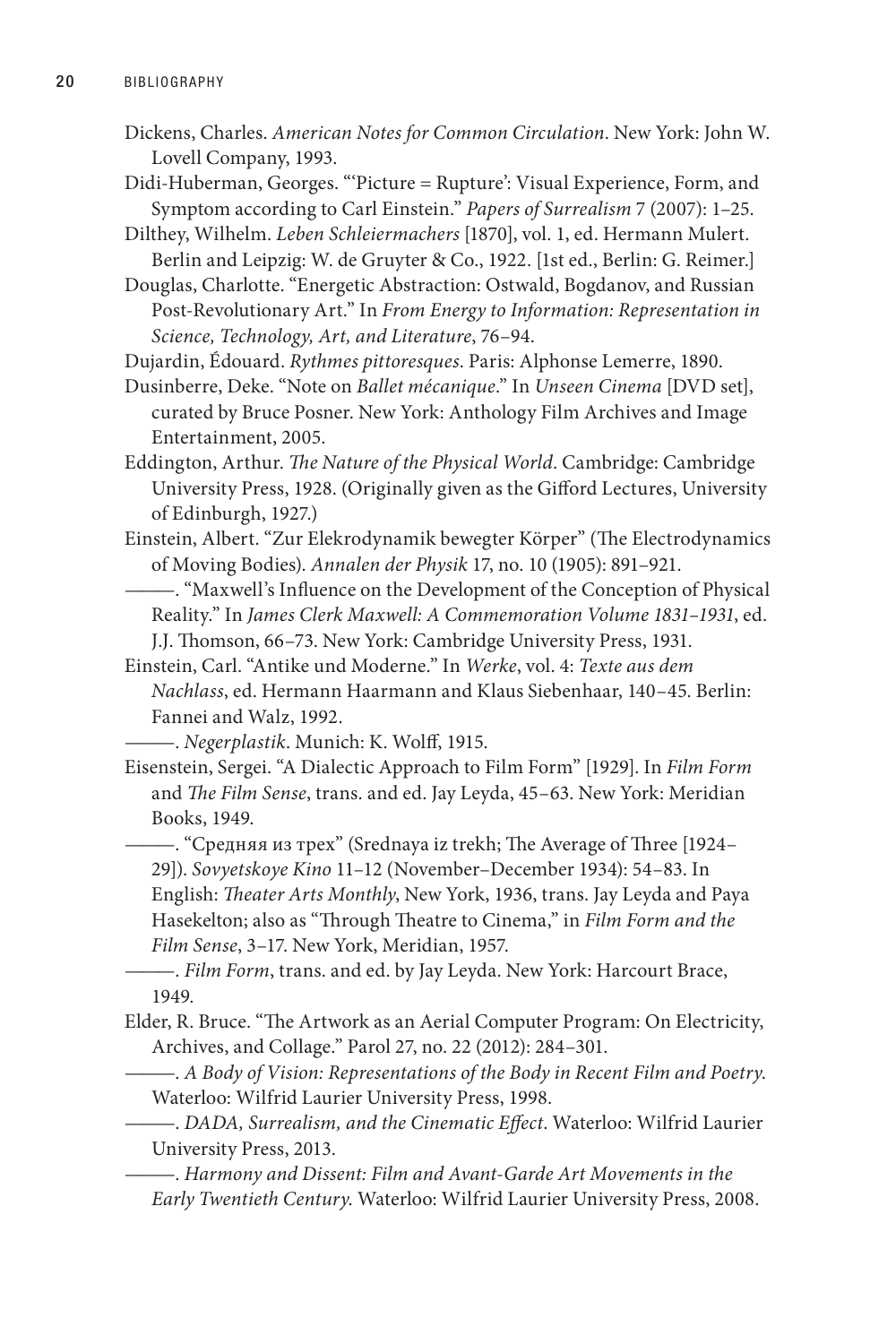- ———. "Harry Smith: Collecting Thought Forms and Programming the Aerial Computer." In *America Changed by Music*, ed. Ross Hair and Thomas Ruys Smith, 100–122. London and New York: Routledge, 2017.
- ———. "Radio Transmission: Electricity and Surrealist Art in 1950s and 60s San Francisco." *Journal of Surrealism and the Americas* 9, no 1 (2016):  $40 - 61$ .
- Elderfield, John. *Kurt Schwitters*. London: Thames and Hudson, 1985.
- Eliade, Mircea. *Myth and Reality*. New York, Harper & Row, 1963.
- ———. *Myths, Rites, Symbols*, vol. 1, ed. Wendell C. Beane and William G. Doty. New York: Harper and Row, 1976.
- Elsaesser, Thomas. *Early Cinema: Space Frame Narrative*. London: BFI Publishing, 1990.
- Emerson, Ralph Waldo. "Experience" [1844]. In *The Portable Emerson*, ed. Carl Bode and Malcolm Cowley, 266–94. New York: Penguin Books, 1981.
- Enns, Anthony, and Shelley Trower, eds. *Vibratory Modernism*. Basingstoke: Palgrave Macmillan, 2013.
- Ernst, Max. *Une semaine de bonté*. 5 vols. Paris: Éditions Jeanne Bucher, 1934. Reprinted, 1 vol., trans. Stanley Appelbaum. New York: Dover, 1976.
- *Everywoman's Encyclopedia*, vol. 2. London: W.B. Horner & Son, ca. 1912.
- Fara, Patricia. *An Entertainment for Angels: Electricity in the Enlightenment*. Cambridge: Icon Books, 2002.
- Faure, Élie. "De la cinéplastique." In *L'Arbre d'Eden*, 304–18. Paris: Éditions G. Crès, 1922.
- Ferdinandov, B. "Театр сегодня" (Teatr segodnya, Theatre Today). In *О театре* (O teatre; On Theatre), 33–48. Tver: 2nd State Printing House, 1922.
- Field, J.V. "Mathematics and the Craft of Painting: Piero della Francesca and Perspective." In *Renaissance and Revolution: Humanists, Scholars, Craftsmen, and Natural Philosophers in Early Modern Europe*, ed. J.V. Field and Frank A.J.L. James, 73–95. Cambridge: Cambridge University Press, 1993.
- Fitch, Noel Riley. *Sylvia Beach and the Lost Generation*. New York: W.W. Norton, 1983.
- Flach, Sabine. "Experimentalfilme sind Experimente mit der Wahrnehmung, oder Das Sichtbarmachen des Unsichtbaren. Visualisierungstechniken im künstlerischen Experiment am Beispiel der Arbeiten von Leopold Survage, Viking Eggeling und Walter Ruttmann für die Ufa." In *Jahrbuch zur Kultur der Weimarer Republik*, vol. 9, ed. Becker, 195–221. Munich: Text und Kritik, 2005.
- ———. "Thinking about/on Thinking: Observations on the Thought Photography of the Early Twentieth Century." *Configurations* 18, no. 3 (Fall 2010): 441–58.
- Fludd, Robert. *Utriusque cosmi majoris et minoris historia* (The History of Both the Greater and the Lesser Cosmos). Frankfurt: Oppenhemii, 1617.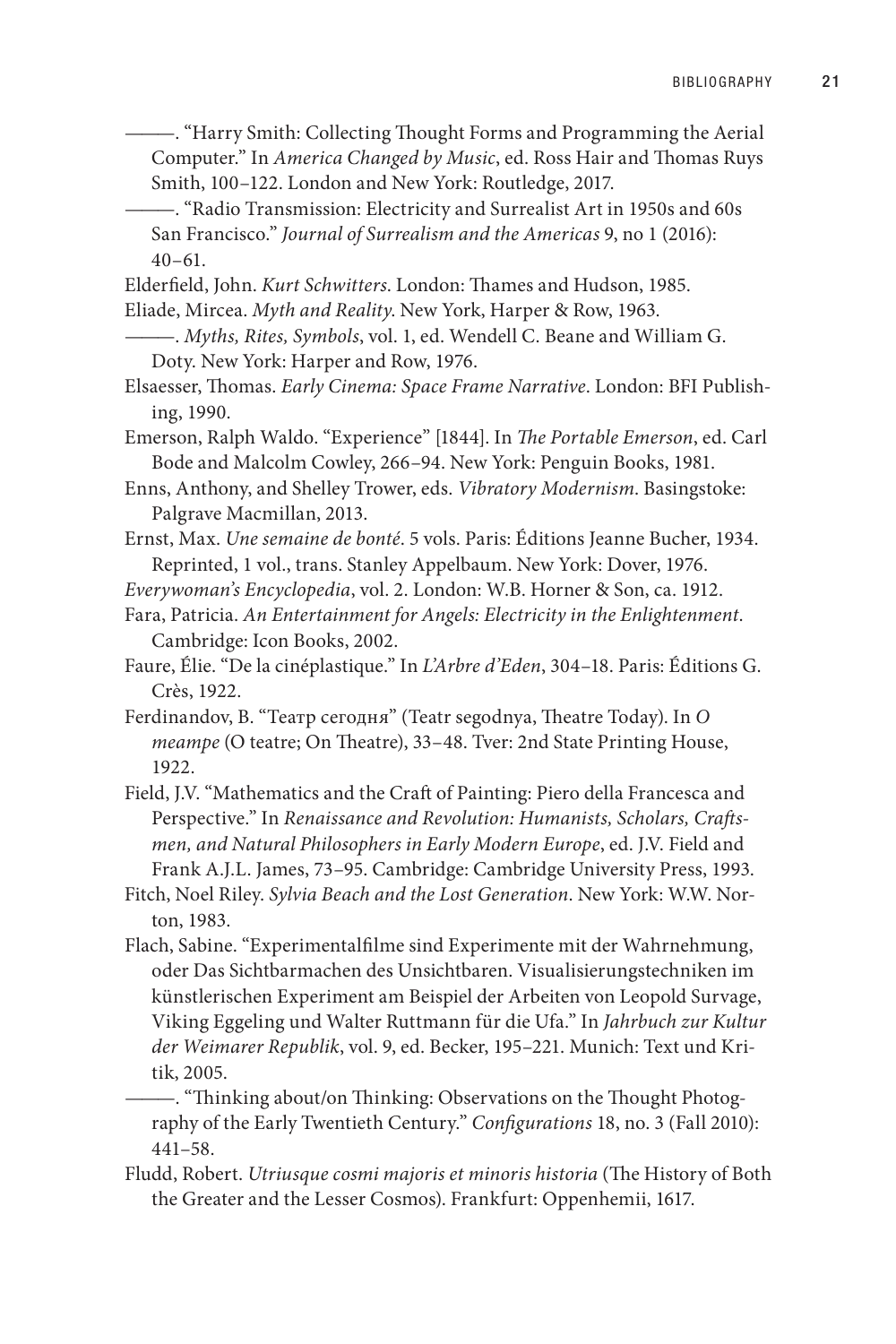- Fogu, Claudio. "Futurist *mediterraneità* between *Emporium* and *Imperium.*" *Modernism/modernity* 15, no. 1 (2007): 25–43.
- Folgore, Luciano. "Un 'ritratto futurista.'" In *Anton Giulio Bragaglia*, ed. Mario Verdone, 159. Rome: Bianco e Nero, 1965.
- Foregger, Nikolai. "Experiments in the Art of the Dance" [1926], trans. David Miller. *Drama Review* 19, no. 1, Post-Modern Dance Issue (March 1975): 74–77.
- Forgács, Eva. *Bauhaus Idea, Bauhaus Politics*, trans. John Bákti. Budapest: Central European Press, 1995.
- Frank, Joseph. "Spatial Form in Modern Literature." *Sewanee Review* 53, no. 1 (January–March 1945): 221–40; 53, no. 2 (April–June): 433–56; 53, no. 4 (October–December): 643–53.
- Franzi, Leoni. "Originalità del razzismo italiano." *Dottrina Fascista*, May 1939, 166–71.
- Freeman, Judi. "Bridging Purism and Surrealism: The Origins and Production of Fernand Léger's *Ballet Mécanique*." *Dada/Surrealism* 15 (1986): 28–45. Also in *Dada and Surrealist Film*, ed. Rudolf E. Kuenzli, 28–45. New York: Willis Locker & Ownes, 1987.
- ———. "Fernand Léger and the Ballets Suédois: The Convergence of Avant-Garde Ambitions and Collaborative Ideals." In *Paris Modern: The Swedish Ballet, 1920–1925*, ed. Nancy Van Norman Baer, 86–107. San Francisco: Fine Arts Museum of San Francisco, 1996.
- Freud, Sigmund. *Entwurf einer Psychologie* (A Project for a Scientific Psychology) [1895]. In *The Standard Edition of the Complete Works of Sigmund Freud*, ed. James Strachey, vol. 1, 283–87. London: Hogarth Press, 1966. Part of Freud's correspondence with Wilhelm Fliess, first published in German in 1950 and collected in Freud, *Aus den Anfängen der Psychoanalyse. Briefe an Wilhelm Fließ. Abhandlungen und Notizen aus den Jahren 1887–1902*, 297–384. Frankfurt am Main: S. Fischer, 1962.
	- ———. Draft B, Letter to Wilhelm Fliess, 8 February 1893. In *The Complete Letters of Sigmund Freud to Wilhelm Fliess, 1887–1904*, ed. J.M. Masson, 41–42. Cambridge, MA: Harvard University Press, 1985.

———. "Psycho-analysis" [1926]. In *The Standard Edition of the Complete Works of Sigmund Freud*, trans. James Strachey, vol. 20, 263–70. London: Hogarth Press, 1959.

- Friedenthal, Richard, ed. *Letters of the Great Artists—from Blake to Pollock*, trans. Daphne Woodward. London: Thames and Hudson, 1963.
- Frisby, David. *Fragments of Modernity: Theories of Modernity in the Work of Simmel, Kracauer, and Benjamin*. Cambridge, MA: Harvard University Press, 1986.
- Fry, Edward F. *Cubism*. New York: McGraw-Hill, 1966.
- Fry, Roger. "Retrospect." In *Vision and Design*, 282–301. London: Chatto and Windus, 1923.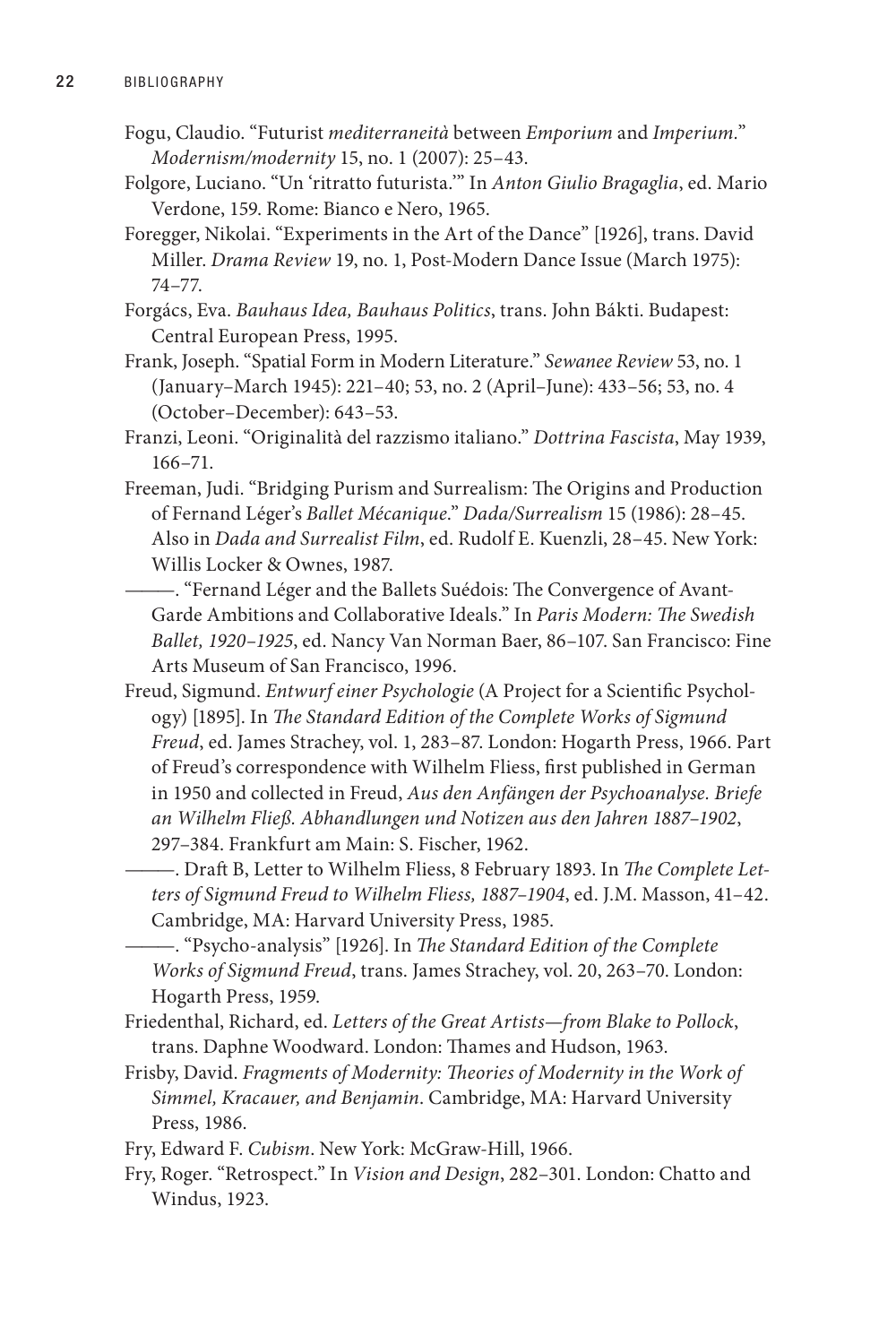———. *Vision and Design* [1920]. New York: New American Library, 1974. Original edition: London: Chatto & Windus, 1923.

Frye, Northrop. *The Educated Imagination*. Montreal: CBC Enterprises, 1963. ———. *Fearful Symmetry: A Study of William Blake*. Princeton: Princeton University Press, 1947.

———. "Forming Fours." *Hudson Review* 6 (Winter 1954): 611–19. Also in *The Collected Writings of Northrop Frye,* vol. 21: *The Educated Imagination and Other Writings on Critical Theory 1933–1963*, ed. Germaine Warkentin, 203–13. Toronto: University of Toronto Press, 2006.

———. *The Great Code: The Bible and Literature*. Toronto: Academic Press Canada, 1982.

Fülöp-Miller, René. *Geist und Gesicht des Bolschewismus*. Vienna: Amalthea-Verlag, 1926. In English: *The Mind and Face of Bolshevism*. New York: Harper and Row, 1962.

Galenson, David. *Old Masters and Young Geniuses: The Two Life Cycles of Artistic Creativity*. Princeton: Princeton University Press, 2007.

- Galilei, Galileo. *Discoveries and Opinions of Galileo*, trans. Stillman Drake. New York: Anchor Books, 1957.
- Galison, Peter Louis. "Minkowski's Space-Time: From Visual Thinking to the Absolute World." *Historical Studies in the Physical Sciences* 10 (1979): 85–121.
- Gambillo, Maria Drudi, and Teresa Fiori, eds. *Archivi del futurismo*, vol. 1. Rome: De Luca, 1958.

Gentile, Emilio. "La politica di Marinetti." *Storia contemporanea* 7, no. 3 (September 1974): 426.

Gibbons, Tom H. "Cubism and 'The Fourth Dimension' in the Context of the Late Nineteenth-Century and Early Twentieth-Century Revival of Occult Idealism." *Journal of the Warburg and Courtauld Institutes* 44 (1981): 130–47.

Gibson, Morgan. 1986. *Revolutionary Rexroth: Poet of East West Wisdom*. Hamden: Archon Books, 1986. An expanded Internet edition is at http:// www.thing.net/~grist/ld/rexroth/gibson.htm.

Giedion, Sigfried. *Mechanization Takes Command*. Oxford: Oxford University Press, 1948.

———. *Space, Time, and Architecture: The Growth of a New Tradition*, 5th ed. Cambridge, MA: Harvard University Press, 1985.

- Gilot, Françoise, and Carleton Lake. *Life with Picasso*. New York: McGraw-Hill, 1964.
- Ginna, Arnaldo. "Brevi note su Evola nel tempo futurista." In *Testimonianze su Evola*, 2nd ed., ed. Gianfranco de Turris, 135–37. Rome: Edizioni Mediterranee, 1973.

———. "Pittura dell'avvenire," with preface by Bruno Corra. 55 pp + one plate. Florence: Edizioni de *L'Italia Futurista*, 1917. Collected in Verdone, ed.,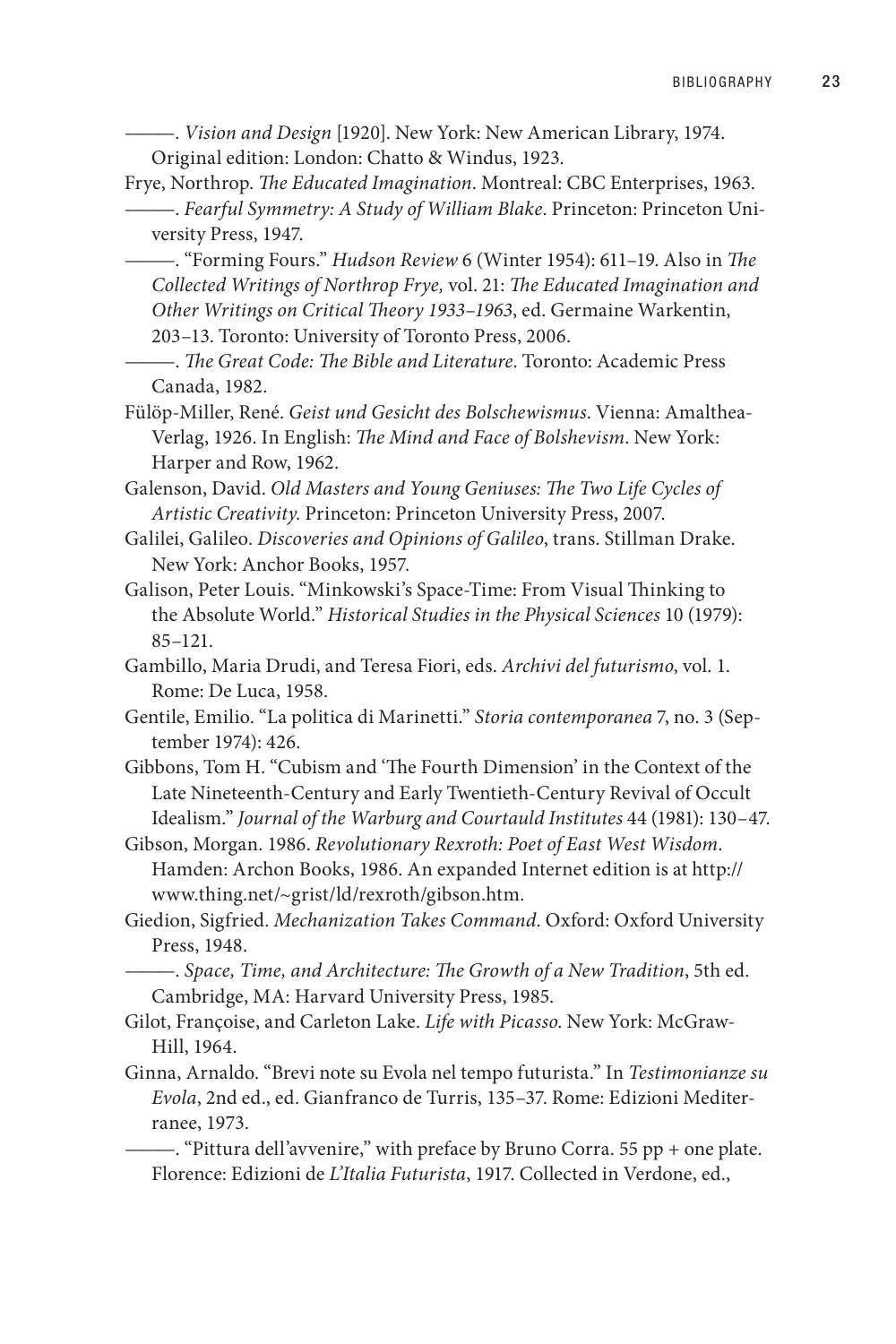*Manifesti futuristi*, 183–203; and in Verdone, *Cinema e letteratura del futurismo*, 195–212.

———. "L'uomo futuro: Investigazione futurfascista." Edizioni Futuriste di *Poesia*, Roma, anno XI (1933): 19, 21, 26–27, 29. Collected in Verdone, ed., *Manifesti futuristi*, 217–39.

Gleizes, Albert, and Jean Metzinger. *Du cubisme*. Paris: Figuière, 1912. In English: *Cubism*. London: Fisher Unwin, 1913.

———. Extracts from *Cubism* [1912]. In *Theories of Modern Art: A Source Book by Artists and Critics*, ed. Herschel B. Chipp, 207–16. Berkeley: University of California Press, 1968.

Gold, Michael. "Ode to Walt Whitman." *New Masses* 27 (5 November 1935): 21.

Golding, John. "Cubism." In *Concepts of Modern Art*, ed. Tony Richardson and Nikos Stangos, 53–81. Harmondsworth: Penguin Books, 1974.

Goll, Ivan (Yvan). "Brief an den verstorbenen Dichter Apollinaire" [1918]. In Goll, *Dichtungen. Lyrik, Prosa, Drama*, ed. Claire Goll. Darmstadt: Luchterhand, 1960.

———. "Chapliniade ou Charlot poète. Poème, drame, film." *Vie des lettres* 7, no. 5 (July 1921): 534–51. The poem / film script was originally written in German, and first appeared under Iwan Goll, *Die Chapliniade. Eine Kinodichtung*. Dresden-Berlin: Rudolf Kämmerer Verlag, 1920. The next year it was printed, with Yvan Goll as the author, under the title "Chapliniade ou Charlot poète. Poème, drame, film, avec 4 dessins de Fernannd Léger." *Vie des lettres* 7, no. 5 (July 1921). The text was then reprinted, with significant modifications and a different subtitle, but again with Léger's drawings in, under the title "Chaplinade: Poème cinématographique" Ivan Goll, *Le Nouvel Orphée*, 10–41. Paris: Éditions de la Sirène, 1923.

- Goll, Yvan, Clinton J. Atkinson, and Arthur S. Wensinger. "The Chaplinade: A Film Poem." *Massachusetts Review* 6, no. 3 (Spring–Summer 1965): 497–514.
- Gordon, Mel. "Foregger and The Dance of the Machines." *Drama Review* 19, no. 1, Post-Modern Dance Issue (March 1975): 68–73.
- Gosling, F.G. *Before Freud: Neurasthenia and the American Medical Community, 1870–1910*. Urbana: University of Illinois Press, 1987.
- Goss, Glenda Dawn. "George Antheil, Carol Robinson, and the Moderns." *American Music* 10, no. 4 (Winter 1992): 468–85.
- Goulding, John. "The *Demoiselles d'Avignon.*" *Burlington Magazine* 100, no. 662 (May 1958): 155–68.
- Grant, George. *Philosophy in the Mass Age* [1959], ed. William Christian. Toronto: University of Toronto Press, 1995.
- Green, Christopher. *Léger and the Avant-Garde*. New Haven: Yale University Press, 1976.
- Greenberg, Clement. "Master Léger" [revised version], in *Art and Culture: Critical Essays*, 96–104. Boston: Beacon Press, 1965; also in *Modern Art and*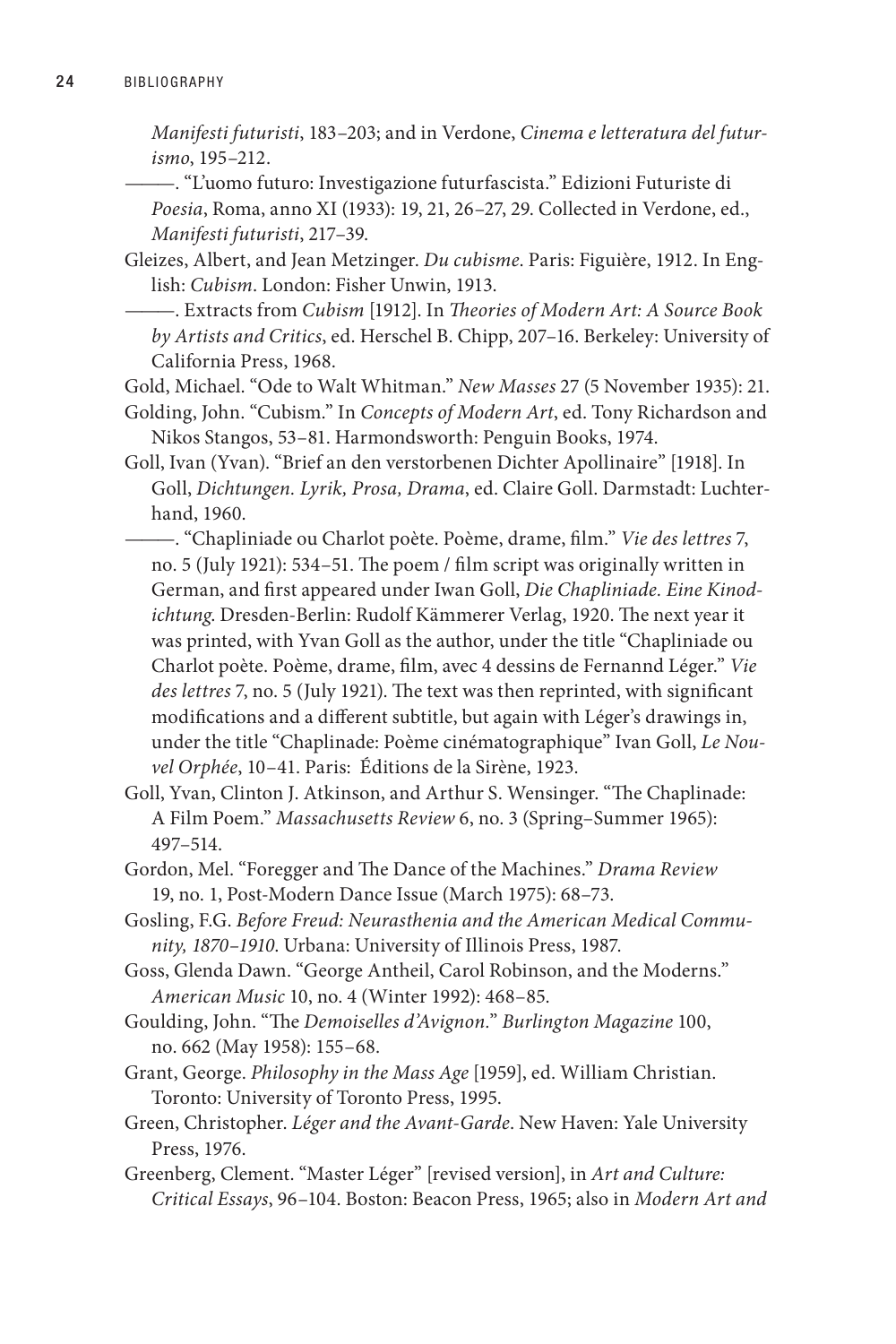*Modernism: A Critical Anthology*, ed. Francis Frascina and Charles Harrison, 109–14. New York: Harper & Row, 1982. Original version: *Partisan Review* 21 (January–February 1954): 90–97.

- ———. "The Pasted-Paper Revolution." *Art News* 57 (September 1958): 46–49, 60. Also in *Modern Art and Modernism*, ed. Frascina and Harrison, 105–8; and in *Art and Culture*, 70–83.
- ———. *Art and Culture: Critical Essays*. Boston: Beacon Press, 1965.
- Griffin, Roger. *Modernism and Fascism: The Sense of a Beginning under Mussolini and Hitler*. London: Palgrave, 2007.
- Gris, Juan. Statement made under the name of Vauvrecy (a pseudonym used by Amédée Ozenfant). *L'*é*sprit nouveau* 5 (1921): 533–34.
- Groenendijk, Leendert. "Neurasthenia." In *The Freud Encyclopedia*, ed. Edwin Erwin, 361–62. New York: Routledge, 2002.
- Gunning, Thomas. "An Aesthetic of Astonishment: Early Film and the (In)Credulous Spectator." In *Viewing Positions*, ed. Linda Williams, 114–33. New Brunswick: Rutgers, 1995.
- ———. "The Cinema of Attractions: Early Film, Its Spectator, and the Avant-Garde." In *Early Film*, ed. Thomas Elsaesser and Adam Barker, 56–62. London: BFI, 1989.
- ———. "From Kaleidoscope to the X-Ray: Urban Spectatorship, Poe, Benjamin, and *Traffic in Souls* (1913)." *Wide Angle* 19, no. 4 (October 1997): 25–63.

———. "Phantom Images and Modern Manifestations: Spirit Photography, Magic Theatre, Trick Films, and Photography's Uncanny." In *Fugitive Images—from Photography to Video*, ed. Patrice Petro, 41–71. Bloomington: Indiana University Press, 1995.

- ———. "Tracing the Individual Body AKA Photography, Detectives, Early Cinema, and the Body of Modernity." In *Cinema and the Invention of Modern Life*, ed. Vanessa R. Schwartz and Leo Charney, 15–45. Berkeley: University of California Press, 1995.
- Hanfling, Oswald, ed. *Philosophical Aesthetics: An Introduction*. Oxford: Basil Blackwell, 1992.
- Harrison, Charles, and Paul Wood, eds. *Art in Theory 1900–1990: An Anthology of Changing Ideas*. Oxford: Blackwell, 1993.
- Hart, Katherine, ed. *The Macchiaioli: Painters of Italian Life, 1850–1900*. Berkeley: University of California Press, 1982.
- Hausmann, Raoul. "PRÉsentismus: Gegen des Puffkeïsmus der teutschen Seele" [1920]. *De Stijl* 4, no. 9 (September 1921): 136–42. Reprinted as *PRÉsentismus: Gegen des Puffkeïsmus der teutschen Seele*. Leiden?: 1921. (See also http://sdrc.lib.uiowa.edu/dada/Presentismus.) Reprinted in Hausmann, *Am Anfang war Courier Dada*, 129–34. Steinbach/Giessen: Anabas-Verlag G. Kämpf, 1972. In French: "Manifeste de PRÉsentisme contre le Dupontisme et l'âme teutonique," in Hausmann, *Courier Dada*, 91–96. Paris: Terrain Vague, 1958. Excerpt: in Caws, ed., *Manifestos*, 164.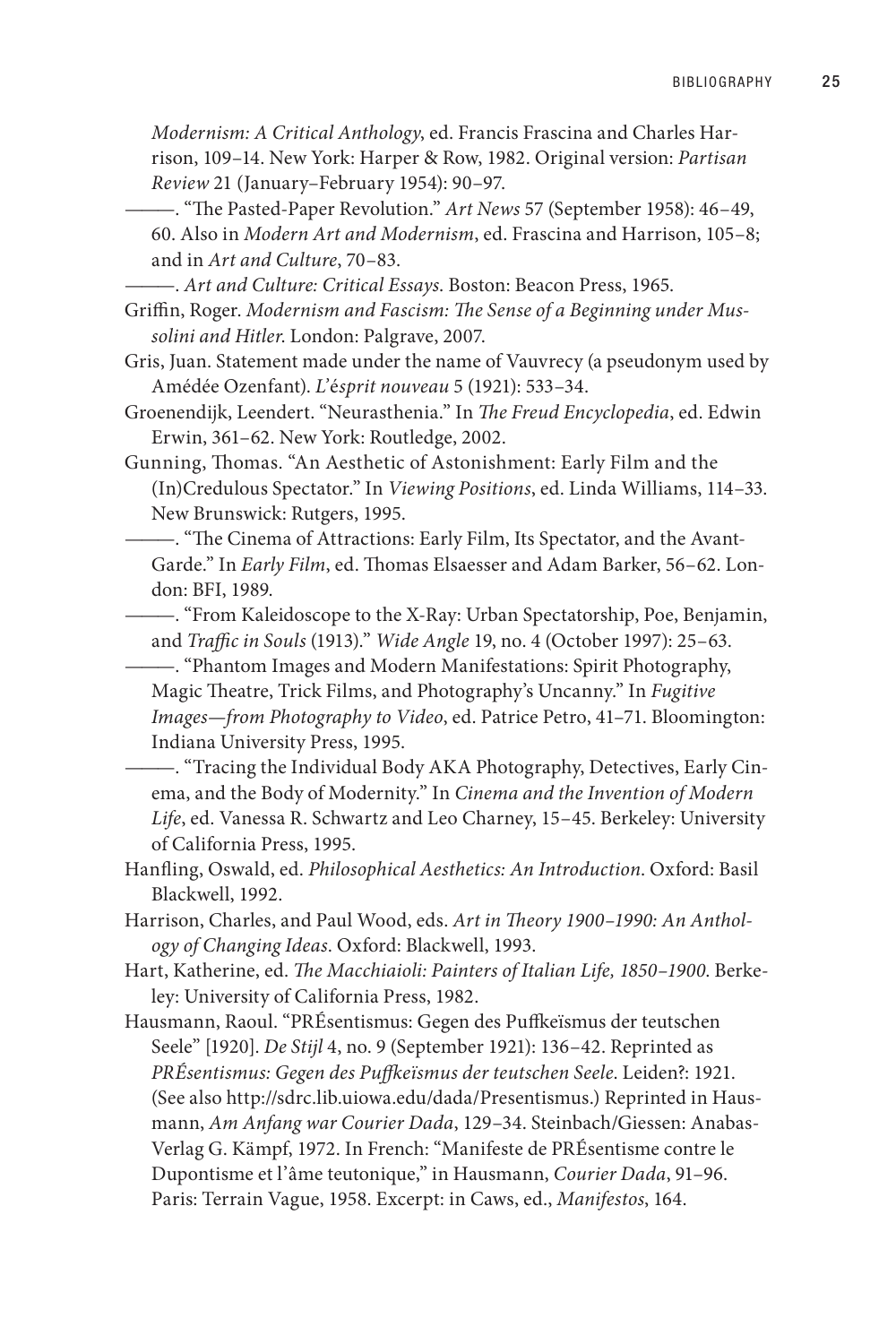- Hawthorn, Nathaniel. *The House of Seven Gables* [1851]. New York: Collier Books, 1967.
- Haxthausen, Charles W. "Bloody Serious: Two Texts by Carl Einstein." *October* 105 (Summer 2003): 105–18.
- Hayes, David. "Manufacturing Marshall McLuhan: On McLuhan's Centenary: How One Writer Helped Introduce the Legendary Media Theorist to the World." *THIS Magazine* 45, no. 2 (September–October 2011): 25–27.
- Hayman, Ronald. *Nietzsche: A Critical Life*. Harmondsworth: Penguin Books, 1980.
- Hegel, Georg Wilhelm Friedrich (G.W.F.). *Phänomenologie des Geistes* [1807]. Leipzig: Dürr'schen Buchlandlung, 1907. In English: *Phenomenology of Spirit*, trans. A.V. Miller with analysis of the text and foreword by J. N. Findlay. Oxford: Clarendon Press, 1977.
	- ———. *Vorlesungen über die Ästhetik*, ed. H.G. Hotho. Berlin and Leipzig: Duncker und Humblot, 1835–38 [originally published Berlin, 1820–21]; newer edition, *Vorlesungen über die Philosophie der Kunst*, ed. A. Gethmann-Siefert. Hamburg: Felix Meiner Verlag, 2003. In English: G.W.F. Hegel, *Aesthetics. Lectures on Fine Art*, trans. T.M. Knox, 2 vols. Oxford: Clarendon Press, 1975.
- Heidegger, Martin. "Die Frage nach der Technik" [1949]. Collected in Heidegger, *Vortäge und Aufsätze*, 13–44. Pfullingen: Verlag Günter Neske, 1954. In English: *The Question Concerning Technology and Other Essays*, trans. William Lovitt, 3–35. New York: Harper and Row, 1977.
- Heil, Jerry. "Russian Futurism and the Cinema: Majakovskij's Film Work of 1913." *Russian Literature* 19 (1986): 175–92.
- Hellpach, Willy. *Nervosität und Kultur*. Berlin: J. Rade, 1902.
- Henderson, Douglas. *On Ballet mécanique's piano rolls*. http://www.wiscasset .net/artcraft/roll1-00.htm.
- Henderson, Linda Dalrymple. *The Fourth Dimension and Non-Euclidean Geometry in Modern Art*. Princeton: Princeton University Press, 1983. Rev. ed. Cambridge, MA: MIT Press, 2013.
- ———. "A New Facet of Cubism: 'The Fourth Dimension' and 'Non-Euclidean Geometry' Reinterpreted." *Art Quarterly* (Winter 1971): 410–33.
- ———. "Vibratory Modernism: Boccioni, Kupka, and the Ether of Space." In *From Energy to Information: Representation in Science and Technology, Art, and Literature*, 126–49.
- Henry, Michel. *Barbarism*, trans. Scott Davidson. New York and London: Continuum, 2013.
- Hertz, Heinrich. *Untersuchungen über die Ausbreitung der elektrischen Kraft*, 2 vols. Leipzig: J.A. Barth, 1892–94. (Includes the "Hertz's conversion trilogy," "Über die Einwirkung einer geradlinigen elektrischen Schwingung auf eine benachbarte Strombahn," "Über Induktionerscheinungen, hervorgerufen durch die elektrischen Vorgänge in Isolatoren," and "Über die Ausbrei-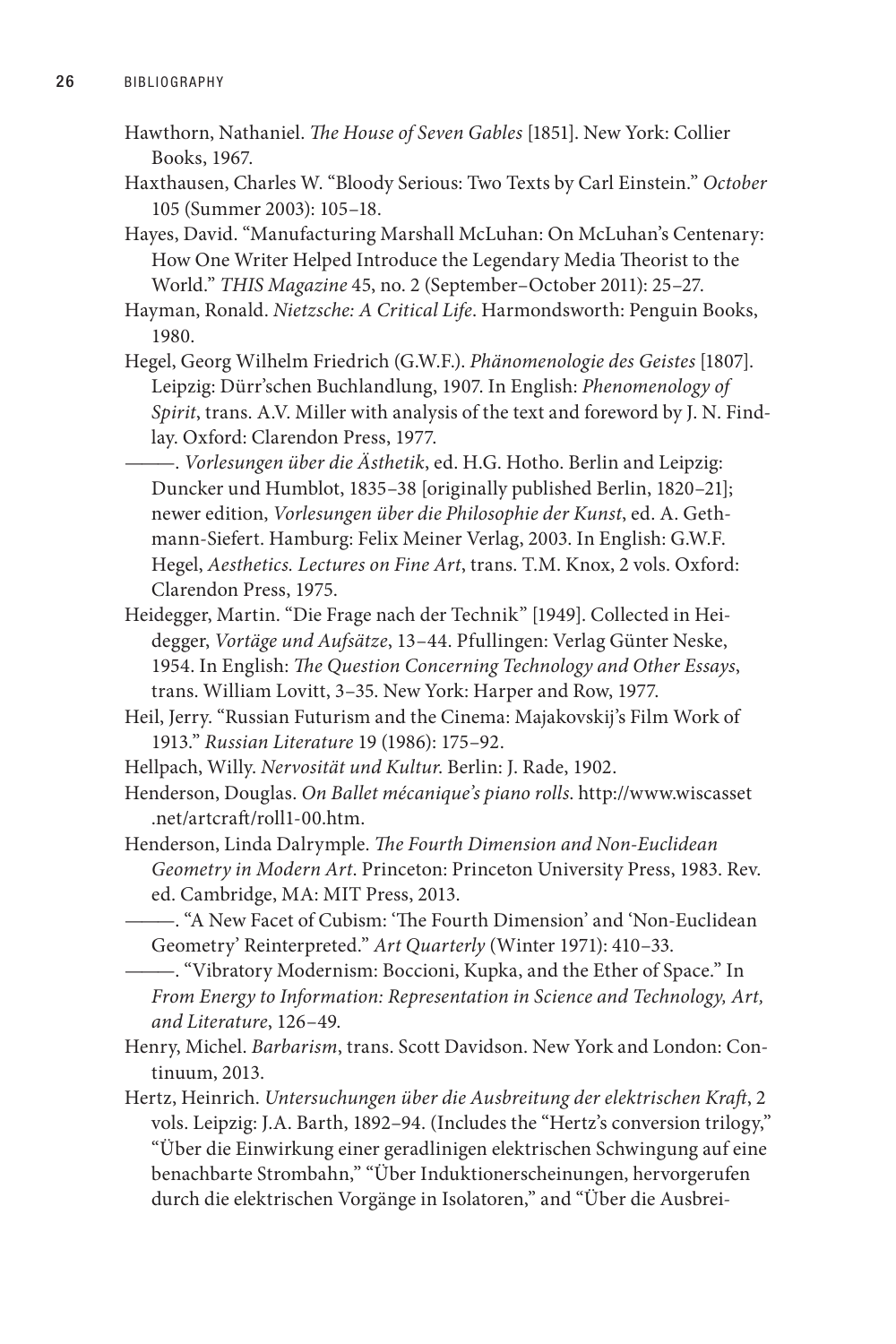tungsgeschwindigkeit der elektrodynamischen Wirkungen" as chapters 5 to 7; "Über elektrodynamische Wellen in Luftraume und deren Reflexion" and "Die Kräfte elektrischer Schwingungen behandelt nach Maxwell'schen Theorie" as 8 and 9.)

- Hochman, Elaine. *Bauhaus: Crucible of Modernism*. New York: Fromm International, 1997.
- Horak, Jan-Christopher. *Lovers of Cinema: The First American Film Avant-Garde, 1919–1945*. Madison: University of Wisconsin Press, 1995.
- Houghton, Georgiana. *Chronicles of the Photographs of Spiritual Beings and Phenomena Invisible to the Material Eye*. London: E.W. Allen, 1885.
- Hugo, Victor. *Notre-Dame de Paris*. Paris: Eugène Renduel, 1832. In English: *Notre Dame de Paris*, trans. Isabel Florence Hapgood. New York: T.Y. Crowell & Company, 1888.
- Hunt, Bruce J. "Lines of Force, Swirls of Ether." In *From Energy to Information: Representation in Science, Technology, Art, and Literature*, 99–113.
- Hunter, Sam. *Modern French Painting 1855–1956*. New York: Dell, 1956.
- Iampolski, Mikhail. *The Memory of Tiresias: Intertextuality and Film*, trans. Harsha Ram. Berkeley: University of California Press, 1998.
- Icart, Roger. *Abel Gance*. Paris: L'Institut Pédagogique National, 1960.
- James, William. *The Principles of Psychology* [1890]. Cambridge, MA: Harvard University Press, 1983.
- Jauss, Hans-Robert. "1912: Threshold to an Epoch. Apollinaire's *Zone* and *Lundi Rue Christine*," trans. Roger Blood. *Yale French Studies* 74 (Phantom Proxies: Symbolism and the Rhetoric of History): 39–66.
- Johnson, Stephen. *Burnt Cork: Traditions and Legacies of Blackface Minstrelsy*. Amherst: University of Massachusetts Press, 2012.
- Jonas, Hans. *Das Prinzip Verantwortung: Versuch einer Ethik für die technologische Zivilisation*. Frankfurt am Main: Insel Verlag, 1979. In English: *The Imperative of Responsibility: In Search of an Ethics for a Technological Age*, trans. David Herr. Chicago: University of Chicago Press, 1984.
- Jouffret, Esprit. *Traité élémentaire de géométrie à quatre dimensions et introduction à la géométrie à n dimensions*. Paris: Gauthier-Villars, 1903.
- Joyce, James. *Finnegans Wake* [1939]. Harmondsworth: Penguin, 1982.
- ———. *Ulysses* [1922]. Paris: Shakespeare and Company; New York: Random House, 1961.
- Kahn, Douglas. *Earth Sound Earth Signal Energies and Earth Magnitude in the Arts*. Berkeley: University of California Press, 2014.
- Kahn, Gustave. *Symbolistes et décadents*. Paris: Vanier, 1902.
	- ———. "Seurat," *L'art moderne* 11, no. 14 (5 April 1891): 107–10. In English: in *Seurat in Perspective*, ed. Norma Broude, 20–26. Englewood Cliffs: Prentice-Hall, 1978.
- Kahnweiler, Daniel-Henry. *Der Weg zum Kubismus*. Munich: Delphin-Verlag, 1920.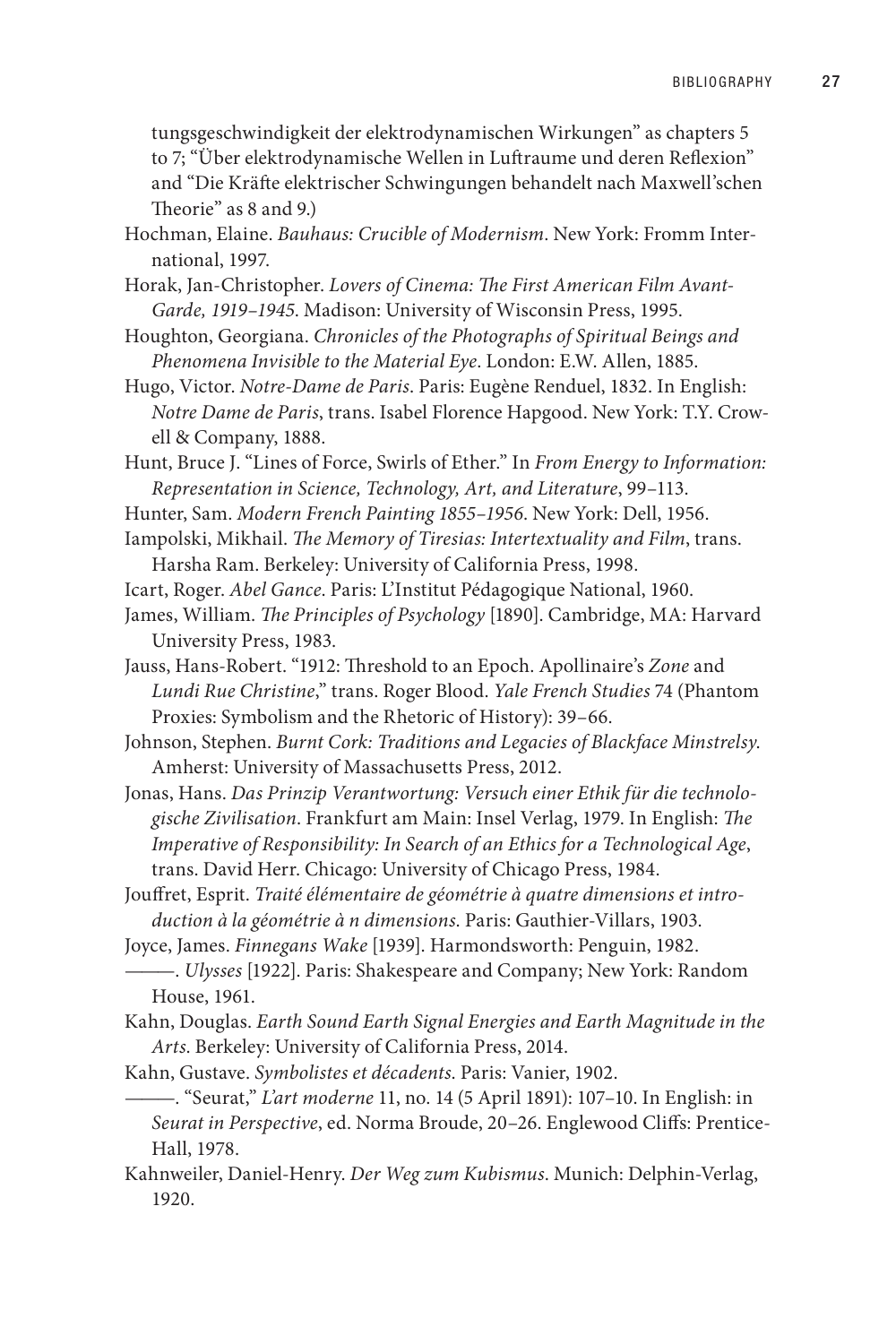- Kant, Immanuel. *Critique of Judgment* [1790], trans. J.H. Bernard. New York: Hafner Press, 1951.
- ———. *Critique of Pure Reason* [1781/1787], trans. Norman Kemp Smith. New York: St. Martin's Press, 1929.

Kern, Stephen. *The Culture of Time and Space 1880–1918*. Cambridge, MA: Harvard University Press, 1983.

Killen, Andreas. *Berlin Electropolis: Shock, Nerves, and German Modernity*. Berkeley: University of California Press, 2006.

Kirby, Michael, ed. *Futurist Performance. With an Appendix of Manifestos and Playscripts*, trans. Victoria Nes Kirby. New York: E.P. Dutton, 1971.

Kirstein, Lincoln. *Movement and Metaphor*. London: Pitman, 1971.

- Kolakowski, Leszek. *Bergson*. Oxford: Oxford University Press, 1985.
- Koyré, Alexandre. *From the Closed World to the Infinite Universe*. Baltimore: Johns Hopkins University Press, 1957.

———. *Metaphysics and Measurement: Essays in Scientific Revolution*. Cambridge: Harvard University Press, 1968.

———. *La r*évolution astronomique: Copernic, Kepler, Borelli. Paris: Hermann, 1961. In English: *The Astronomical Revolution*. Methuen: London, 1973.

Kozloff, Max. *Cubism/Futurism*. New York: Charterhouse, 1973.

- Kracauer, Siegfried. "Georg Simmel." *Logos: Internationale Zeitschrift fur Philosophic der Kultur* 9, no. 3 (1920–1921): 307–38. In Kracauer, *Das Ornament der Masse*, 209–47. Frankfurt am Main: Suhrkamp Verlag, 1963. In English: "Georg Simmel," in *The Mass Ornament*, 225–58.
	- ———. "Die Gruppe als Ideenträger." *Achive für Sozialwissenschaft und Sozialpolitik* 49, no. 3 (August 1922). Also in *Das Ornament der Masse*, 123–55; and in Kracauer, *Schriften*, vol. 5, pt. 1., *Aufsätze 1915–26*, ed. Inka Mülder-Bach, 170–96. Frankfurt am Main: Suhrkamp Verlag, 1990. In English: "The Group as Bearer of Ideas," in *The Mass Ornament*, 143–70.

———. "Kult der Zerstreuung: **Über die Berliner** Lichtspielhäuser." *Frankfurter Zeitung*, 4 March 1926 (morning edition). Also in Kracauer, *Das Ornament der Masse*, 311–17. In English: "The Cult of Distraction: On Berlin's Picture Palaces," in *The Mass Ornament*, 323–28.

———. *The Mass Ornament: Weimar Essays*, trans. and ed. Thomas Y. Levin. Cambridge: Harvard University Press, 1995.

Krafft-Ebing, Richard. Über gesunde und kranke Nerven (On Healthy and Diseased Nerves). Tübingen: Laupp, 1885.

- Kramer, Hilton. "Reflections on Matisse." In *The Triumph of Modernism: The Art World, 1985–2005*, 161–67. Chicago: Ivan R. Dee, 2006.
- Krauss, Rolf H. *Beyond Light and Shadow: The Role of Photography in Certain Paranormal Phenomena: An Historical Survey*, trans. Timothy Bell and John Gledhill. Munich and Tucson: Nazraeli Press, 1995.

Krauss, Rosalind E. *The Optical Unconscious*. Cambridge: MIT Press, 1993.

Kren Thomas, et al. *The Great Utopia: The Russian and Soviet Avant-Garde* 

*1915–1932* (exhibition catalogue). New York: Guggenheim Museum, 1992.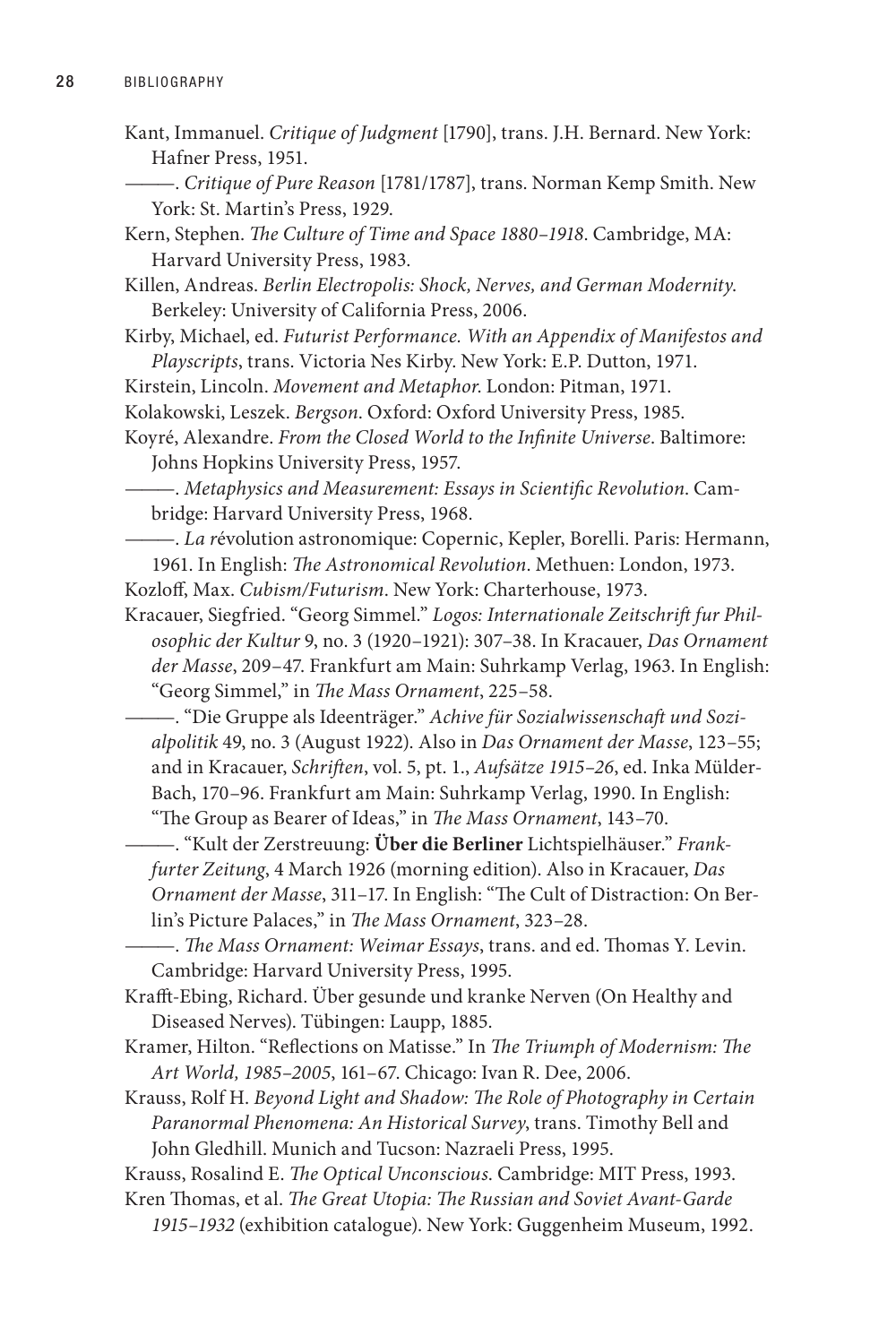Kuenzli, Rudolf E., ed. *Dada and Surrealist Film*. New York: Willis Locker and Owens, 1987.

Küfferle, Rinaldo. "Colloquio con Steffen." *Regime Fascista*, 12 December 1937, 5. ———. Letter to the editor, *Regime Fascista*, 3 October 1938, 3.

L'Herbier, Marcel. "Hermès et le silence." *Le Film*, 29 April 1918, 7–12. In English: "Hermes and Silence," trans. Richard Abel. In Richard Abel, ed., *French Film Theory and Criticism 1907–1939*, vol. 1: 1907–1929, 147–54.

Laforgue, Jules. *Les complaints* [1885]. Paris: Flammarion, 1997.

———. *L'imitation de Notre-Dame la lune* [1885]. In Œuvres complètes: *Édition chronologique intégrale*, vol. 2, 67–114. Lausanne: L'Age d'homme, 1986.

Lambrecht, Karl. *Zur jüngsten deutschen Vergangenheit.* Berlin: Gärtner, 1902; Freiburg im Breslau: Hyfelder, 1904.

Landis, Linda. "Futurists at War." In *The Futurist Imagination* (exhibition catalogue), ed. Anne Coffin Hanson, 60–75. New Haven: Yale University Art Gallery, 1983.

Lanchner, Carolyn, Matthew Affron, and Jodi Hauptman*. Fernand Léger*. New York: Museum of Modern Art, 1998.

Lawder, Standish, D. *The Cubist Cinema*. New York: NYU Press, 1975.

Lawton, Anna, ed. *Russian Futurism Through Its Manifestoes, 1912–1928*, trans. and ed. Lawton and Herbert Eagle. Ithaca: Cornell University Press, 1988.

Le Bon, Gustav. *L'évolution de la matière: De l'énergie intra-atomique libérée par la dématérialisation de la matière dérivant la plupart des forces de l'univers* [1905]. Paris: Flammarion, 1920.

- ———. *Psychologie des foules.* Paris: Alcan, 1895. In English: *The Crowd: A Study of the Popular Mind*. London: T. Fisher Unwin, 1896.
- ———. *Psychologie du Socialisme*. Paris: F. Alcan, 1898.
- Le Corbusier and Amédée Ozenfant*,* "Purism." In *Modern Artists on Art: Ten Unabridged Essays,* trans. and ed. Robert L. Herbert, 58–73. Englewood Cliffs: Prentice-Hall, 1964.

Leadbeater, C.W. *The Astral Plane: Its Scenery, Inhabitants, and Phenomena*. Los Angeles: Theosophical Pub. Society, 1918.

———. *Clairvoyance* [1899]. Los Angeles: Theosophical Publishing House, 1918.

Lebedeva, Irina. "The Poetry of Science: Projectionism and Electroorganism." In Thomas Kren et al., *The Great Utopia: The Russian and Soviet Avant-Garde 1915–1932* (exhibition catalogue), 441–49. New York: Guggenheim Museum, 1992.

Lee, A. "Экран и ритм" (Ekran i ritm; The Screen and Rhythm). *Театральный журнал* (Theatre Journal) 7 (1918): 4–5. Cited in Mikhail Yampolsky, "Kuleshov's Experiments and the New Anthropology of the Actor," in *Inside the Film Factory*, ed. Ian Christie and Richard Taylor. Taylor, 31–50. London: Routledge, 1991.

Lembert, Alexandra. "'Thoughts Are Things': Magical Objects, Objective Magic, and Sax Rohmer's *The Dream Detective*" [1920]. In *Magical Objects:*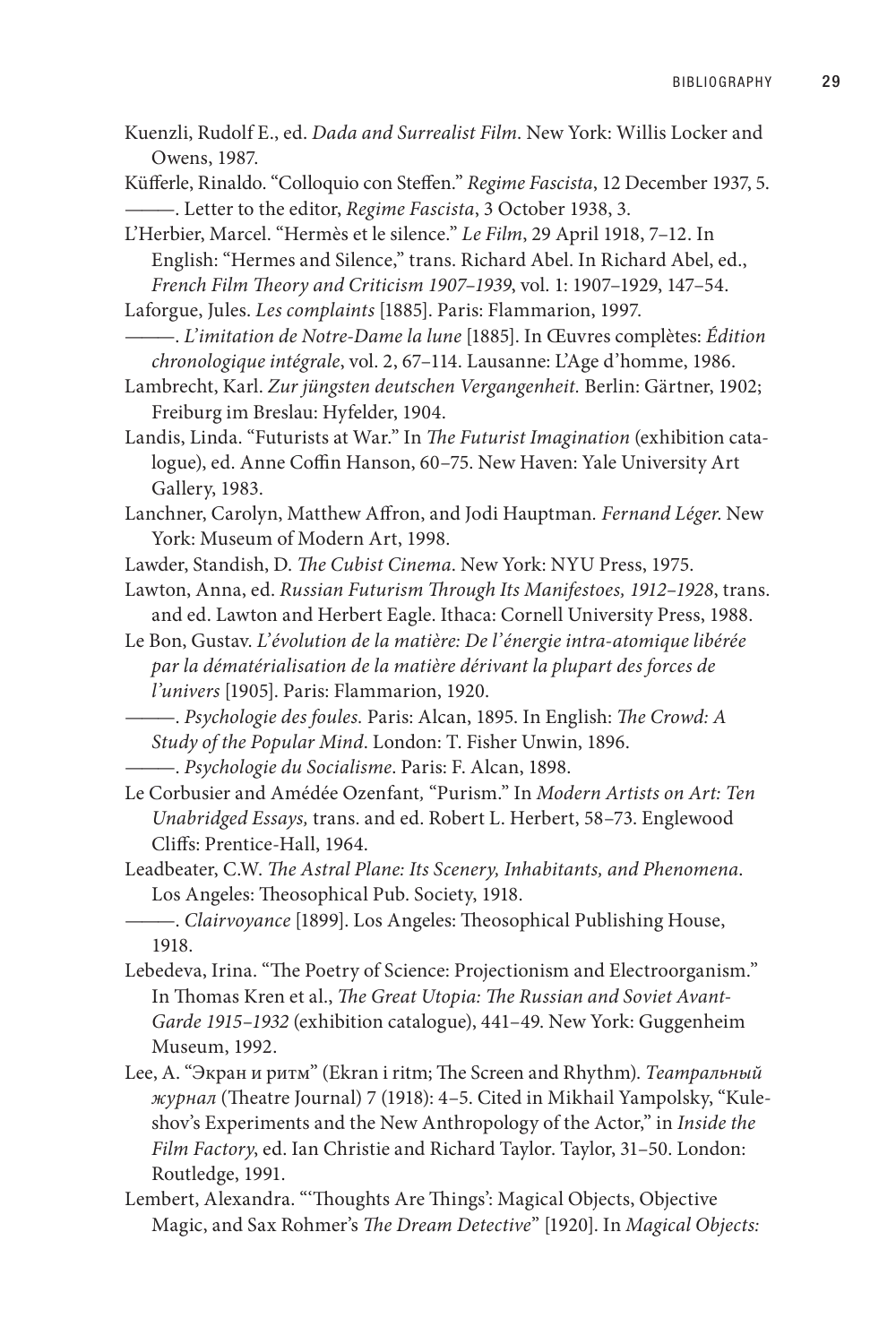*Things and Beyond*, ed. Elmar Schenkel and Stefan Welz, 127–44. Berlin: Galda + Wilch Verlag, 2007.

- Levin, Henry. *James Joyce: A Critical Introduction*. Norfolk: New Directions, 1941.
- Lewis, Wyndham. 1915. "Note for Catalogue." In *Vorticist Exhibition* (exhibition catalogue, Doré Galleries, London, June 1915). Reprinted in Walter Michel, *Wyndham Lewis: Paintings and Drawings*, 432–33. Berkeley: University of California Press, 1971.
- Lista, Giovanni. *Cinema e fotografia futurista* (exhibition catalogue, Museo di arte moderna e contemporanea di Trento e Rovereto, 18 May–15 July 2001). Milan and Paris: Skira, 2001.
- ———. *Le cinéma futuriste*. Paris: Paris expérimental, 2008.
- ———. *Le futurisme: Création et avant-garde*. Paris: L'amateur, 2001.
- ———. *Giacomo Balla: Futuriste*. Lausanne: L'âge d'homme, 1984.
- ———. "Un inedito marinettiano: 'Velocità, film futurista." *Oltre l'autore* 1, special issue of *Fotogenia* (no. 2, December 1996–January 1997), ed. Alberto Boschi and Giacomo Manzoli: 6–14.
- ———. *Loïe Fuller, Danseuse de la Belle Epoque*. Paris: Stock/Somogy, 1994; 2nd edition, revised and enlarged. Paris: Hermann, 2006.
- ———. *La scène futuriste*. Paris: Centre National de la Recherche Scientifique, 1989.
- Lista, Giovanni, and Ada Masoero, eds. *Futurismo 1909–2009: Velocità + Arte + Azione.* Milan: Skira/Arthemisia, 2009.
- Lodge, Oliver. "Electric Theory of Matter." *Harper's Magazine*, August 1904, 387.
- Loers, Veit, ed. *Reich der Phantome. Fotografie des Unsichtbaren*. Ostfildern-Ruit: Hatje Cantz, 1997.

Lombroso, Cesare. *Grafologia di Cesare Lombroso*. Milan: Hoepli, 1895.

- ———. *Ricerche sui fenomeni ipnotici e spiritici*. Turin: Unione tipografica editrice, 1909. In English: *After Death—What?: Spiritistic Phenomena and Their Interpretation*, trans. William Sloane Kennedy. Boston: Small, Maynard & Co., 1909.
- Lomonoco, Samuel L. "The Modern Legacies of Thompson's Atomic Vortex Theory in Classical Electrodynamics." *American Mathematical Society— Proceedings of Symposia in Applied Mathematics* 51 (1996): 145–66.
- Lorand, Ruth. "Bergson's Concept of Aesthetics." *British Journal of Aesthetics* 39, no. 4 (October 1999): 400–415.
- Lozowick, Louis."The Americanization of Art." *Little Review* 12: 18–19. (From exhibition catalogue for the Machine-Age Exposition, 16–28 May 1927, 119 West 57th Street, New York).
- Luchishkin, Sergey. *Я очень люблю жизнь. Страницы воспоминаний* (Ja ochen' ljublju zhizn'. Stranicy vospominanij; I Love Life: Pages of Memories). Moscow: Sovecki xudožnik', 1926.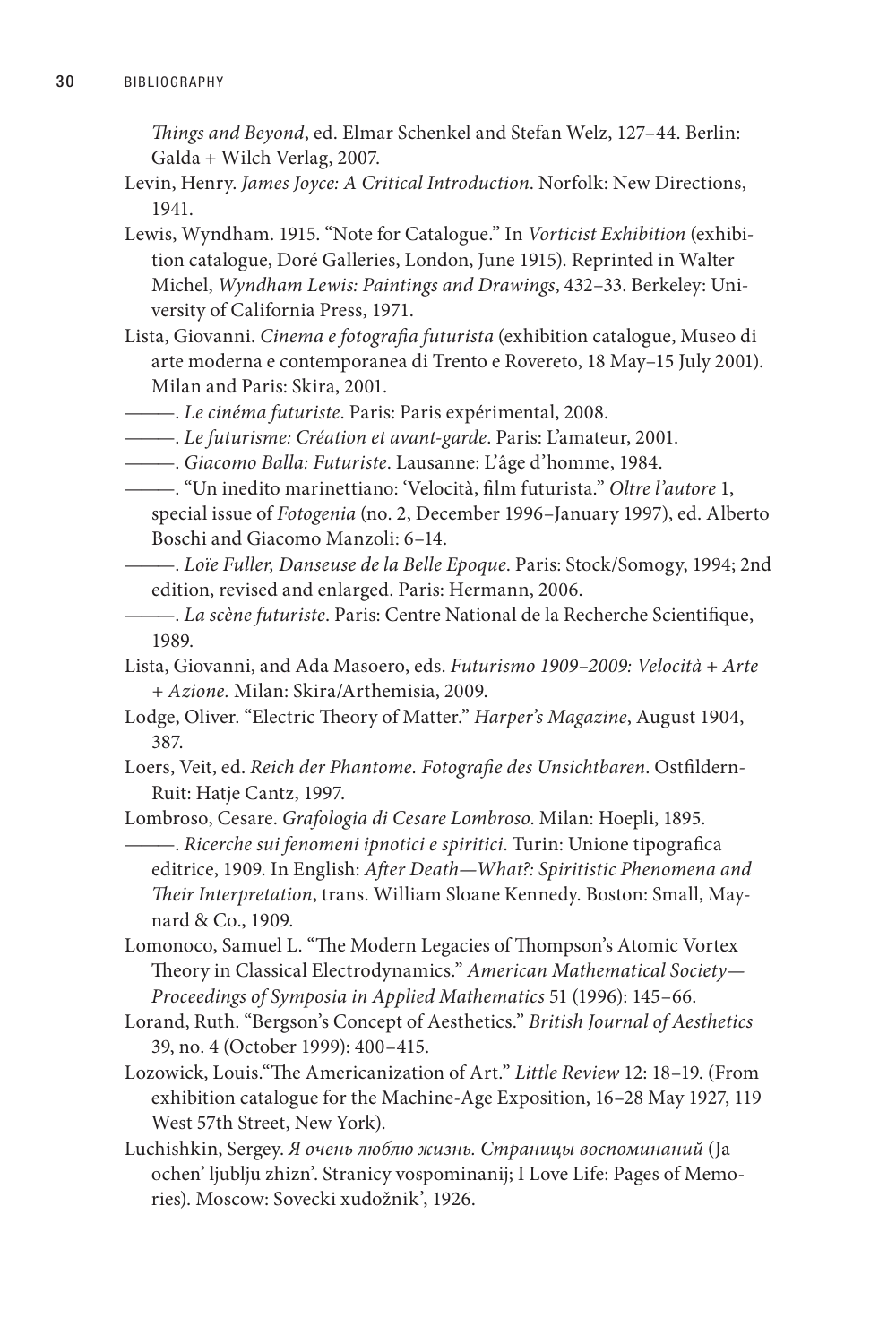- Lucini, Gian Pietro. *Il libro delle figurazioni ideali* (Book of Ideal Figurations) [1894]. Milan: La Libreria Editrice Galli di C. Chiesa e F. Guindani, 1984.
- Lukács, Georg (György). "Gedanken zu einer Ästhetik des 'Kino.'" *Pester Lloyd* (Budapest) 90 (16 April 1911): 45–46; slightly expanded version in *Frankfurter Zeitung*, 10 September 1913, 1–2. In English: "Thoughts towards an Aesthetic of Cinema," trans. Janelle Blankenship, *Polygraph* 13 (2001): 13–18. Reprinted in *The Promise of Cinema: German Film Theory 1907– 1933*, ed. Anton Kaes, Nicholas Baer, and Michael Cowan, 377–81. Berkeley: University of California Press, 2016.

MacDonald, Scott. *Art in Cinema.* Philadelphia: Temple University Press, 2006.

- Mackworth, Cecily. *Guillaume Apollinaire and the Cubist Life*. New York: Horizon Press, 1963.
- Maffina, G. Franco. *Luigi Russolo e l'arte dei rumori; con tutti gli scritti musicali.* Turin: Martano, 1978.

Man Ray [pseudo. Emmanuel Radnitzky]. *Self Portrait*. Boston: Little, Brown, 1963.

- Marchesini, Daniele. *La scuola dei gerarchi. Mistica fascista: Storia, problemi, istituzioni* (The School of Hierarchs. Fascist Mysticism: History, Problems, Institions). Milan: Feltrinelli, 1976.
- Marcus, Laura. *Writing about Cinema in the Modernist Period*. Oxford: Oxford University Press, 2007.
- Marcus, Millicent. "Anton Giulio Bragaglia's *Thaïs*, or the Death of the Diva + the Rise of the Scenoplastica = The Birth of Futurist Cinema." *South Central Review* 13, no. 2–3 (Summer–Fall 1996): 63–91.
- Martin, Marianne W. "Futurism, Unanimism, and Apollinaire." *Art Journal* 28, no. 3 (Spring 1969): 258–68.
- ———. *Futurist Art and Theory 1900–1915*. Oxford: Clarendon Press, 1968.
- Martinoli, Ettore. *Finlandia: Carme moderno* (Finlandia: A Modern Song). Trieste: Trani, 1940.
- ———. *Funzione della mistica nella rivoluzione fascista*. Trieste: Trani, 1940.
- ———. "Gli impulsi storici della nuova Europa e l'azione dell'ebraismo inter
	- nazionale." *La Vita Italiana*, April 1943, 355–64.
	- ———. *Liriche e canti*. Trieste: Trani, 1940.
- Mas, Josiane. "*Skating Rink*—Une musique cinétique fidèle à l'intention unanimiste et symbolique du poème de Ricciotto Canudo." In *Arthur Honegger: Werk und Rezeption / L'œuvre et sa reception*, ed. Peter Jöst, 275–90. Bern: Peter Lang, 2009.
- Maxwell, Joseph. *Metapsychical Phenomena: Methods and Observations*. London: Duckworth, 1905.
- Mayakovsky, Vladimir. "Кино и кино" (Kino i kino; Cinema and Cinema). Кино-Фот. Журнал кинематографии и фотографии (Kino-Fot. Zhurnal kinematografii i fotografii), ed. Aleksej Gan, 4 (5–12 October 1922); also in *Театр и кино* (Teatr i kino; Theatre and Cinema) 2: 425–26.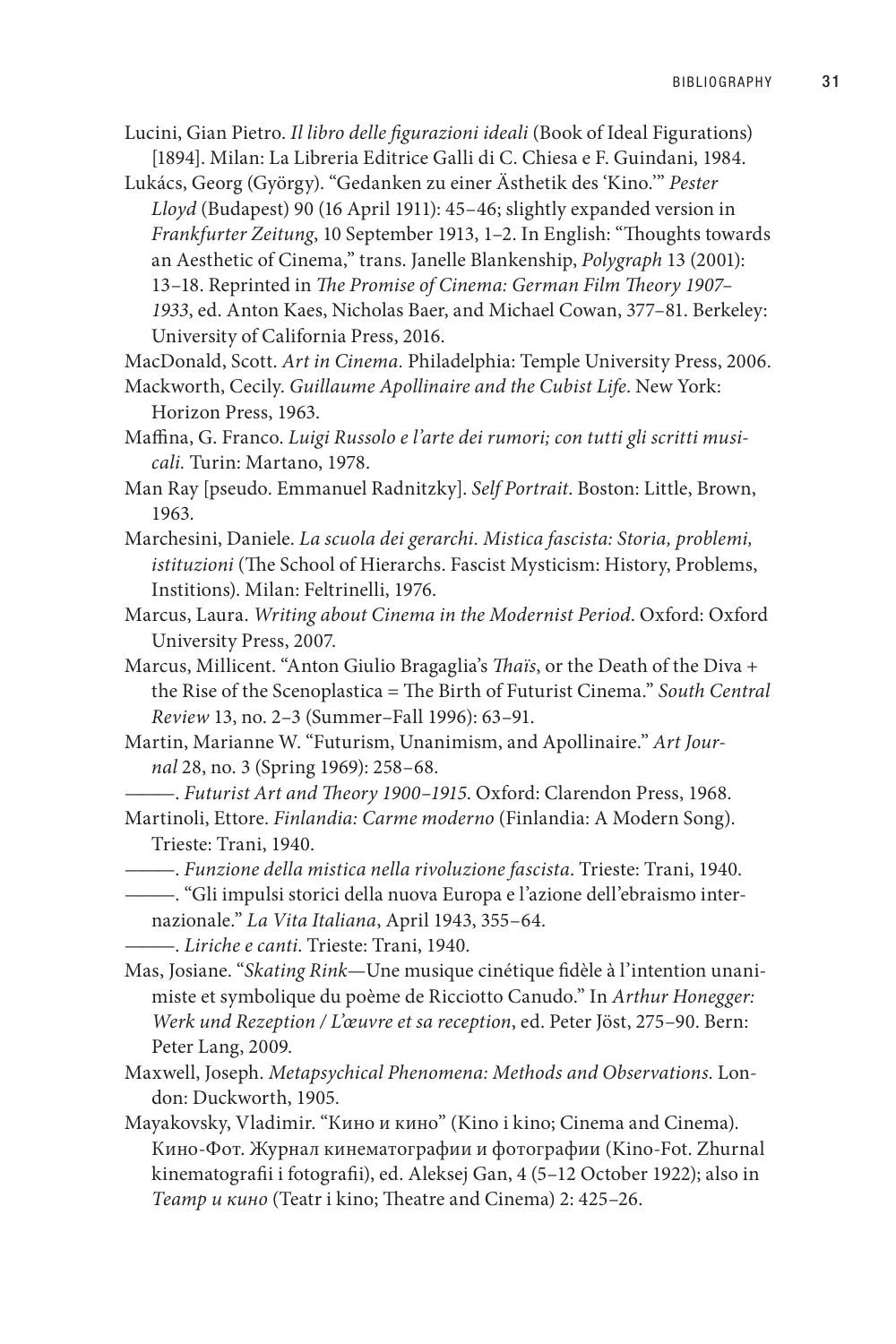- ———. "Отношение сегодняшнего театра и кинематографа к искусству" (Otnoshenie segodnyashnego teatra i kinematografa k iskusstvu; The Relationship of Today's Theater and Cinema to Art). *Кине*-*журнал* 17 (18 September 1913); also in Маяковский, Стихотворения, поэмы, статьи 1912–1917, 308–11. Moscow: Direct-Media, 2014.
	- ———. "Разрушение 'театра' по кино как признак возрождения театрального искусства" (Razrushenie "teatra" po kino kak priznak vozrozhdenija teatral'nogo iskusstva; The Destruction of the "Theater" by the Cinema as a Sign of the Revival of Theatrical Art). *Кине*-*журнал* 16 (24 August 1913): 64–81. In English: *Framework* 18 (1982): 4–6.
	- ———. "Театр, кинематограф, футуризм" (Teatr, kinematograf, futurism; Theatre, Cinematography, and Futurism). *Кине*-*журнал* (Kine-zhurnal; Cinema Journal 14, 27 July 1913). In English: "Theater, Cinema, and Futurism," in *The Ardis Anthology of Russian Futurism*, ed. Ellendea Proffer and Carl R. Proffer, 181–83. Ann Arbor: Ardis, 1980.
- McHugh, Roland. *The Sigla of Finnegans Wake*. Austin: University of Texas Press, 1976.
- McLuhan, Marshall. *Essential McLuhan*, ed. Eric McLuhan and Frank Zingrone. Toronto: House of Anansi, 1995.
- ———. "Inside Blake and Hollywood—*Fearful Symmetry: A Study of William Blake* by Northrop Frye; *Magic and Myth of the Movies* by Parker Tyler." *Swanee Review* 55, no. 4 (October–December 1947): 710–15.
- ———. "Living at the Speed of Light." *Maclean's*, 7 January 1980, 32.
- ———. *Understanding Media: The Extensions of Man*. New York: McGraw-Hill, 1964.
- McLuhan, Marshall, and Eric Norden (uncredited). "The Playboy Interview: Marshall McLuhan." *Playboy Magazine*, March 1969, 26–27, 45, 55–56, 61, 63. Also in McLuhan, *Essential McLuhan*, 233–69.
- Melton, Gordon J., ed. *Encyclopedia of Occultism and Parapsychology*, vol. 2. Detroit: Gale Research, 1991.
- Mendès, Catulle. *Rapport sur le mouvement poétique français de 1867 à 1900*. Paris: Imprimerie Nationale, 1902.
- Merleau-Ponty, Maurice. "Cézanne's Doubt" [1945]. In *Sense and Non-Sense*, trans. Hubert L. Dreyfus and Patricia Allen Dreyfus, 9–25. Evanston: Northwestern University Press, 1964. In original French: "Le doute de Cézanne," *Fontaine: Revue mensuelle de la poésie et des lettres francaises* 8, no. 47 (December 1945): 80–100.
- Metzinger, Jean. "Note sur la peinture." *Pan,* October–November 1910, 49–52. In English: in Mark Antliff and Patricia Leighten, *A Cubism Reader: Documents and Criticism, 1906–1914*, 75–83. Chicago: University of Chicago Press, 2008.
- Miller, Arthur I. *Einstein, Picasso: Space, Time, and the Beauty That Causes Havoc*. New York: Basic Books, 2001.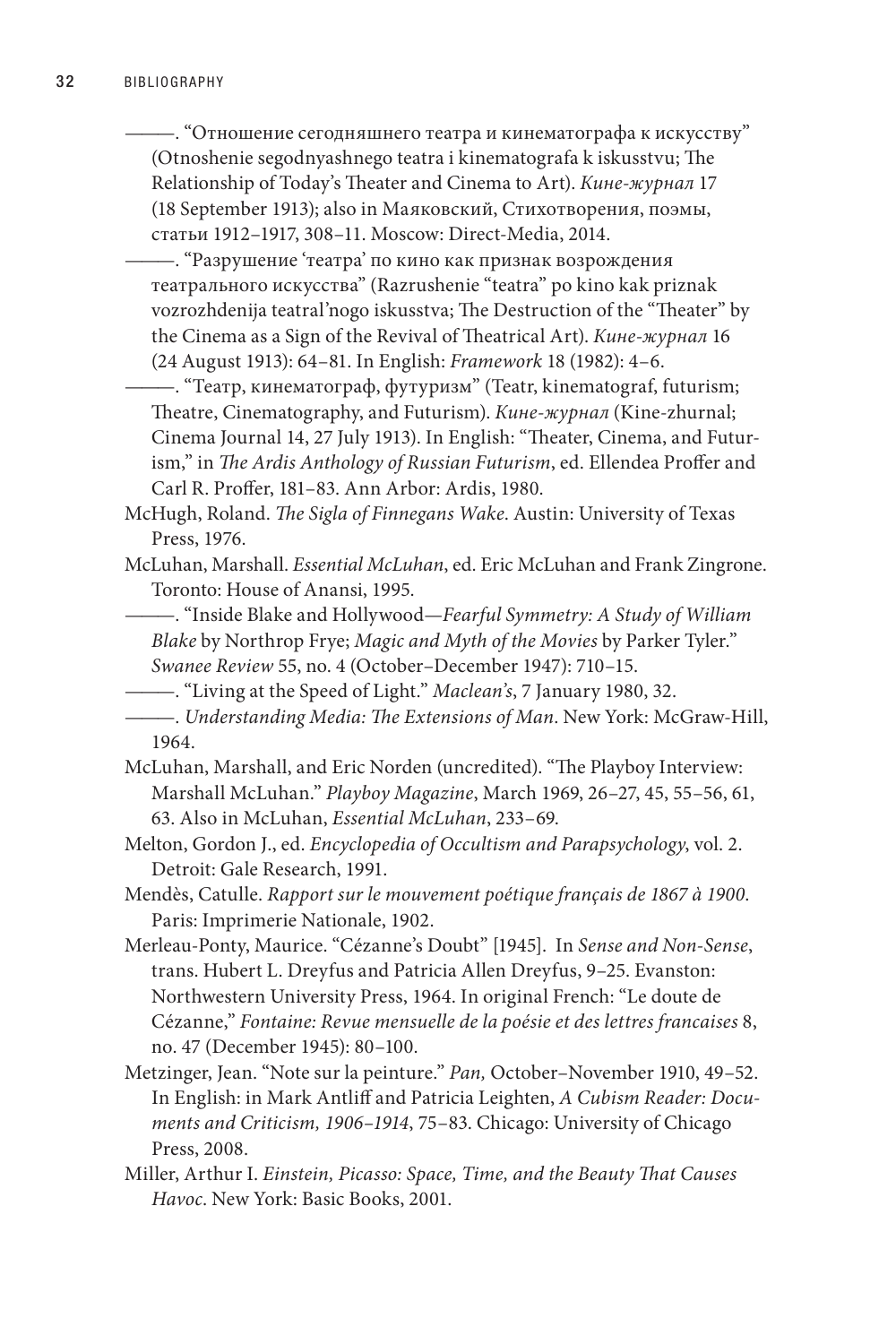- Minkowski, Hermann. "Space and Time." In *The Principle of Relativity: A Collection of Original Memoirs on the Special and General Theory of Relativity*, ed. Hendrik A. Lorentz, Albert Einstein, Hermann Minkowski, and Hermann Weyl, 75–91. New York: Dover, 1952.
- Möbius, Paul Julius. *Beiträge zur Lehre von den Geschlechtsunterschieden* (Contributions to the Theory of Gender Differences). Halle: Marhold, 1903–7.
- ———. *Geschlecht und Kopfgröße* (Sex and Head Size). Halle: Marhold, 1903.
- ———. *Über die hereditären Nervenkrankheiten* (On Hereditary Neuropathology).
	- Leipzig: Breitkopf und Härtel, 1879.
- ———. Über den physiologischen Schwachsinn des Weibes (On the Physiological Idiocy of Women). Halle: C. Marhold, 1900.
- Moholy-Nagy, László. *Vision in Motion*. Chicago: Theobald, 1947.
- Mondrian, Piet. "The Manifestation of Neo-Plasticism in Music and the Italian Futurist *Bruiteurs*." In *The New Art—The New Life: The Collected Writings of Piet Mondrian*, trans. and ed. Martin S. James, 148–55. New York: Da Capo Press, 1993. In Dutch original: "De 'Bruiteurs Futuristes Italiens' en 'Het' niewe in de muziek," *De Stijl* 4, no. 8 (August–September 1921): 114–18.
- ———. "Neo-Plasticism: Its Realization in Music and in Future Theatre." In *The New Life—The New Art*, 156–63. In Dutch original: "Het Neo-Plasticism (De Nieuwe Beelding) en zijn (hare) realiseering in de muziek," *De Stijl* 5, no. 1 (January 1922): 1–7; no. 2 (February 1922): 17–23.
- Montalti, Mauro. "Per un nuovo teatro elettro-vibro-luminoso." *Roma futurista: Giornale del partito politico futurista* 3, no. 53 (4 January 1920): 2. In English: "For a New Theatre: Electric-Vibrating-Luminous," in Kirby, ed., *Futurist Performance*, 222.
- Moos, Michael A. "McLuhan's Language for Awareness under Electronic Conditions." In *Marshall McLuhan Essays—Media Research: Technology, Art, Communication (Essays by Marshall McLuhan)*, ed. Michael Moos, 140–66. Amsterdam: Overseas Publishers Association, 1997.
- Moritz, William. "Americans in Paris: Man Ray and Dudley Murphy." In Jan-Christopher Horak, *Lovers of Cinema*, 118–36. Madison: University of Wisconsin Press, 1995.
- Léon Moussinac, "Du rythme cinégraphique," *Le Crapouillot* (March 1923), 9–11; English trans. "On Cinegraphic Rhythm," trans. Richard Abel. In Abel, *French Film Theory and Criticism: A History/Anthology 1907–1939*, vol. 1 1907–1929, 280–83. Princeton: Princeton University Press, 1988.
	- ———. "Théorie du cinéma." *Cinéa* 95 (1 July 1923): 9–12.
- Müller, Baal. *Kosmik: Prozeßontologie und temporale Poetik bei Ludwig Klages und Alfred Schuler: Zur Philosophie und Dichtung der Schwabinger Kosmischen Runde Kosmik.* PhD diss., University of Tübingen, 2002.
- Müller, Johannes. *Elements of Physiologie*, trans. William Baly. London: Taylor and Walton, 1848.
- Mussolini, Benito, and Giovanni Gentile. *Fascism: Doctrines and Institution*s. Rome: Ardita, 1935.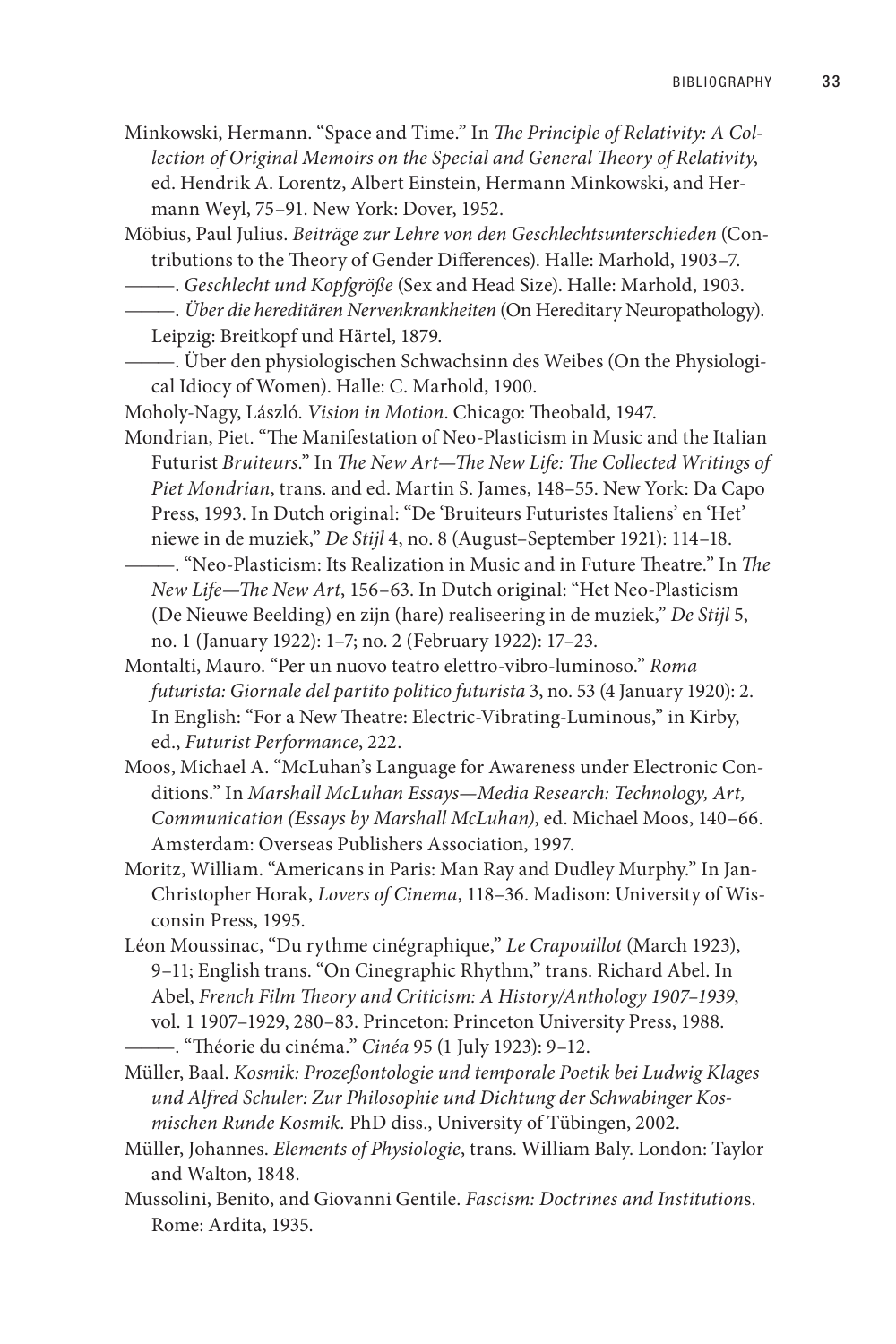- Néret, Gilles. *F. Léger*, trans. Susan D. Resnick. New York: BDD Illustrated Books, 1993.
- Newhall, Nancy Wynne. *From Adams to Stieglitz: Pioneers of Modern Photog*raphy. New York: Aperture, 1989.
- Nicholls, Peter. *Modernisms: A Literary Guide*. Berkeley: University of California Press, 1995.
- Nicholson, Graeme. "Heidegger and the Dialectic of Modernity." In *Philosophy and Freedom: The Legacy of James Doull*, ed. David Peddle and Neil G. Robertson, 378–91. Toronto: University of Toronto Press, 2003.
- Nietzsche, Friedrich. *The Gay Science*, trans. Walter Kaufmann New York: Random House, 1974. In original German: *Die fröhliche Wissenschaft*  [1882], second expanded ed. [1887].

———. *On the Genealogy of Morals* [1887] and *Ecce Homo* [1888], trans. Walter Kaufmann. New York: Random House, 1969.

- ———. "On Truth and Lie in an Extra-Moral Sense" [1873]. In *The Portable Nietzsche*, ed. and trans. Walter Kaufmann, 42–47. New York: Viking, 1982. In German: "*Über Wahrheit und Lüge im außermoralischen Sinn*" (which could also be translated as "Truth and Lie in a Nonmoral Sense").
- ———. *Zur Genealogie der Moral: Eine Streitschrift* (On the Genealogy of Morals: A Polemic). Leipzig: Verlag von C. G. Neumann, 1887.
- Nordström, Alison Devine, Thomas Padon, and J. Luca Ackerman. *Truth-Beauty: Pictorialism and the Photograph as Art*. Vancouver: Vancouver Art Gallery, 2008.
- Norton, Andrew J., and John Bolton, eds. *Dynamic Fields and Waves*. Boca Raton: CRC Press, 2000.
- Oja, Carol J. "George Antheil's *Ballet Mécanique* and Transatlantic Modernism." In *A Modern Mosaic: Art and Modernism in the United States*, ed. Townsend Ludington with Thomas Fahy and Sarah P. Reuning, 175–202. Chapel Hill: University of North Carolina Press, 2002.
- Olson, Charles. *Call Me Ishmael: A Study of Melville*. San Francisco: City Lights Books, 1947.

———. "Projective Verse." *Poetry New York* 3 (1950). Also in Olson, *Projective Verse* (pamphlet). New York: Totem, 1959; and in *Collected Prose*, ed. Donald Allen and Benjamin Friedlander, 239–49. Berkeley: University of California Press, 1997.

- Orledge, Robert. *Satie the Composer*. Cambridge: Cambridge University Press, 1990.
- Osborne, Harold. "Semantic Abstraction." In *Abstraction and Artifice in Twentieth-Century Art*, 28–41. Oxford: Clarendon Press, 1979.
- Ottinger, Didier. ed. *Futurism* (exhibition catalogue). Milan: Centre Pompidou and 5 Continents Editions, 2008.
- Pappacena, Enrico. *Da Lucifero al Cristo: Itinerario spirituale d'un uomo 'rinato'*. San Casciano: Casa del Libro, 1933.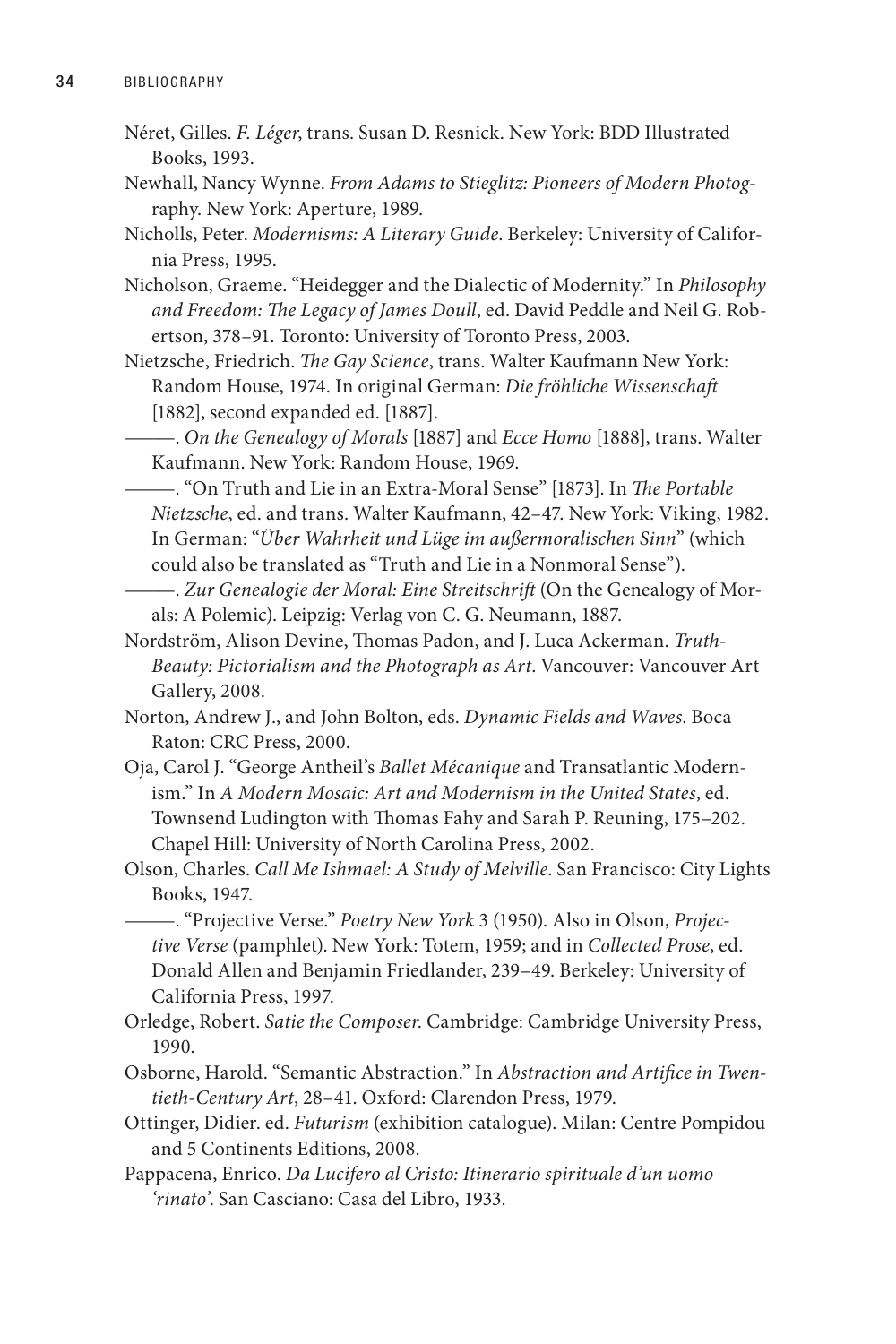Patten, Allan. *Hegel's Idea of Freedom*. Oxford: Oxford University Press, 1999.

- Peddle, David, and Neil G. Robertson, eds. *Philosophy and Freedom: The Legacy of James Doull*. Toronto: University of Toronto Press, 2003.
- Perloff, Marjorie. "'Violence and Precision': The Manifesto as an Art Form." In *The Futurist Moment: Avant-Garde, Avant Guerre, and the Language of Rupture*, ed. Perloff, 67–102. Chicago: University of Chicago Press, 1986.

Pezzini, Barbara. "The 1912 Futurist Exhibition at the Sackville Gallery, London." *Burlington Magazine* 155 (July 2013): 471–75.

Pfannkuchen, Antje. "From Vortex to Vorticism: Ezra Pound's art and science." *Intertexts* 9, no. 1 (Spring 2005): 61–78.

Pierson, Paul. *Métrique naturelle du langage*. Paris: Vieweg, 1884.

Pietropaolo, D. "Science and the Aesthetics of Geometric Splendour in Italian Futurism." In *Futurism and the Technological Imagination*, ed. Günther Berghaus, 45–52. Amsterdam and New York: Rodopi, 2009.

Plotinus. *Enneads* [ca. 250 CE], trans. S. Mackenna. London: Penguin, 1991.

Poggi, Christine. *Inventing Futurism: The Art and Politics of Artificial Optimism*. Princeton: Princeton University Press, 2008.

- Pois, Robert A. *National Socialism and the Religion of Nature*. London: Croom Helm, 1985.
- Pound, Ezra. "Affirmations: Vorticism" [1915]. In *Ezra Pound and the Visual Arts*, ed. Harriet Zinnes, 7. New York: New Directions, 1980. First published in *The New Age* (14 January 1915): 277–78.
- ———. *Antheil and The Treatise on Harmony*. Chicago: Pascal Covici, 1927.

———. *Cantos*. New York: New Directions, 1970.

———. *Ezra Pound and Visual Art*, ed. Harriet Zinnes. New York: New Directions, 1980.

———. *Ezra Pound to His Parents: Letters 1895*–*1929*, ed. Mary de Rachewiltz,

A. David Moody and Joanna Moody. Oxford: Oxford University Press, 2011.

- ———. *Gaudier-Brzeska: A Memoir*. London and New York: John Lane, 1916; reprinted New York: New Directions, 1970.
- ———. *Guide to Kulchur*. New York: New Directions, 1938.
- ———. "How to Read" [1928?]. In Pound, *Literary Essays of Ezra Pound*, 15–40.

———. Letter to James Joyce, dated 6 September 1915. In *Pound/Joyce: The Letters of Ezra Pound to James Joyce: With Pound's Essays on Joyce,* ed. Forrest Read, 43. New York: New Directions, 1970.

———. *The Letters of Ezra Pound to Alice Corbin Henderson*, ed. Ira Nadel. Austin: University of Texas Press, 1993.

———. Pound, *Literary Essays of Ezra Pound*, ed. and intro. T.S. Eliot. London: Faber, 1960.

———. *Machine Art and Other Writings: The Lost Thought of the Italian Years*,

ed. Maria Luisa Ardizzone. Durham: Duke University Press, 1996.

<sup>———. &</sup>quot;Medievalism" [a section of "Cavalcanti" (1931)]. In Pound, *Literary Essays of Ezra Pound*, 149–55.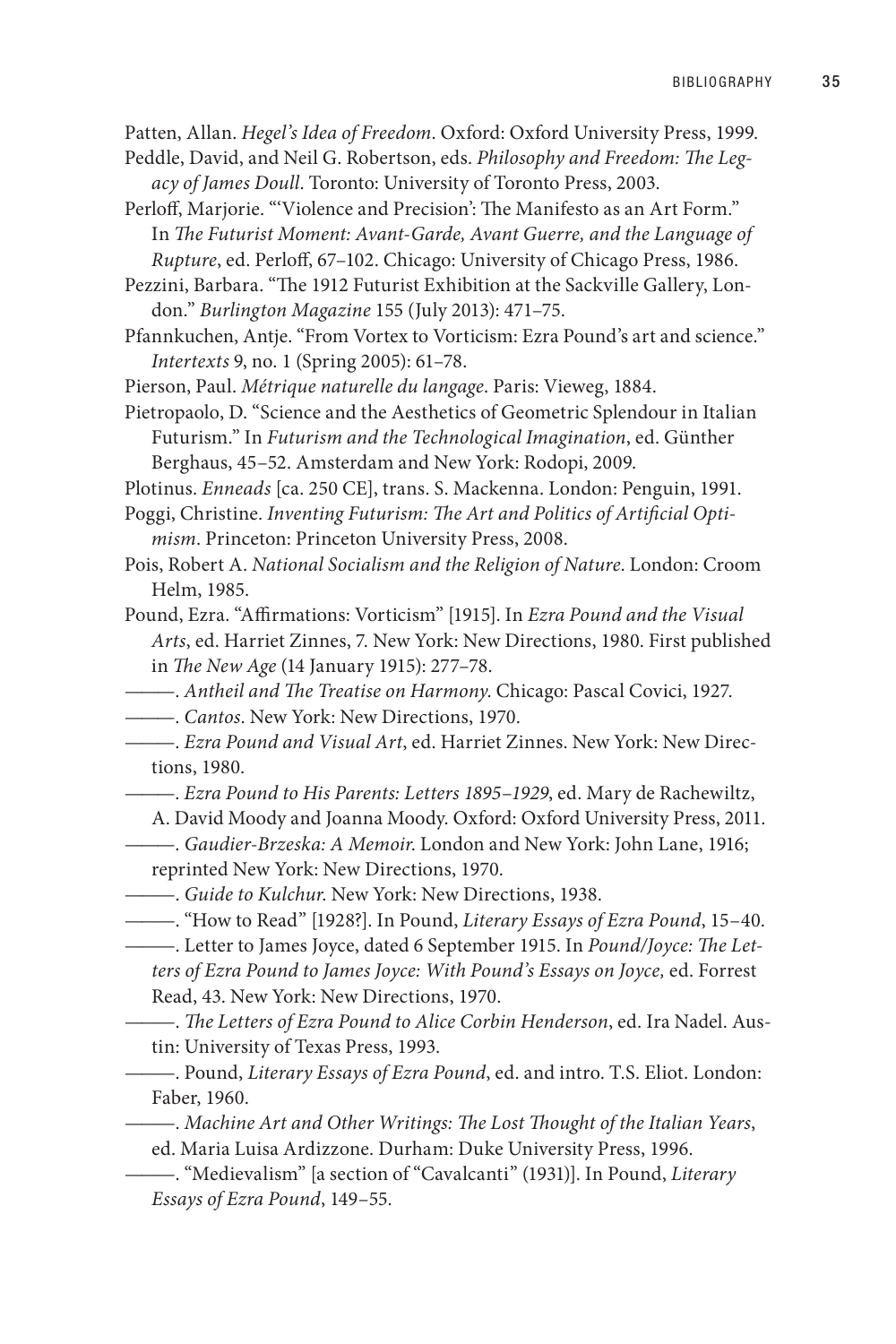———. Review of Jean Cocteau's *Poésies*. *The Dial* 70, no. 1 (January 1921): 110.

———. *The Selected Letters of Ezra Pound, 1907–1941*, ed. D.D. Paige. London: Faber and Faber, 1950.

Prampolini, Enrico. "L'atmosfera scenica futurista. Scenosintesi—Scenoplastica—Scenodinamica—Spazioscenico polidimensionale—L'attore-spazio— Il teatro poliespressivo." *Noi: Rivista d'arte futurista* second series. 1:6**–**9 (1924); collected in *Sipario*, no. 260, 50**–**51; reissued as a monograph, idem., Florence: Spes-Salimbeni, 1980.

———. "La cromofonia: Il colore dei suoni." *Gazzetta Ferrarese* (26 August 1913); reprinted in P. Bucarelli and M. Calvesi, eds., *Enrico Prampolini* (exh. cat. for the Galleria nazionale d'arte moderna), 31–34. Rome: DeLuca, 1961.

———. "From Futurist Scenography" (1915). Trans. by Victoria Nes Kirby. *Twentieth Century Theatre: A Sourcebook*, ed. Michael Kirby, 23**–**24. London: Routledge, 1995. (Original "Manifesto della scenografia futurista," first published *La Balza* (Messina) April**–**May 1915, then in *Der Futurismus*  (Berlin), August 4, 1922; reprinted in *Sipario* (Milan: Bombiani) no. 260 (Dec. 1967), 56**–**57.

- ———. "The Magnetic Theatre and the Futurist Scenic Atmosphere." *The Little Review* (Winter 1926): 101**–**8.
- Prampolini, Enrico, ed. *Noi: Rivista d'arte futurista*. (Prampolini edited this review from 1917 to 1925; it served a forum for exchange among various avant-garde groups in Europe in this period.)
- Prampolini, Enrico, Palma Bucarelli, and Maurizio Calvesi. *Enrico Prampolini*. Rome: DeLuca, 1961.
- Pratella, Balilla. "La musica futurista: Manifesto tecnico." Issued as a four-page monograph: Francesco Balilla Pratella. *La musica futurista: Manifesto tecnico*. Milan: Redazione di *Poesia*, 11 March 1911; a second, revised edition, appeared as *Manifeste des musiciens futuristes*. Milan: Bureaux de Poesia, 11 May 1911 this edition was reprinted on 19 March 1911 by Marinetti (Direction du Mouvement Futuriste). A version dated 29 March 1911, attributed to Balilla Pratella and titled "La Musica futurista. Manifesto tecnico," is collected in Marinetti, *I manifesti del futurismo*, 45–51. In English: Francesco Balilla Pratella, "Futurist Music: Technical Manifesto," in Rainey et al., eds., 80–84.
- Proth, Charles. *La photographie transcendentale: Les êtres et les radiations de l'espace*. Paris: Bibliothèque National, 1911.
- Rabinbach, Anson. *The Human Motor: Energy, Fatigue, and the Origins of Modernity*. Berkeley: University of California Press, 1990.
- Rachilde (Marguerite Vallette-Eymery). *La jongleuse* [1900]. Paris: Ferenczi et fils, 1990.
- ———. *Les hors nature: Mœurs contemporaines* [1897]. Paris: Éditions Séguier, 2003.
- Raine, Kathleen. *William Blake*. London: Thames and Hudson, 1970.
- Rainey, Lawrence, Christine Poggi, and Laura Wittman, eds. *Futurism: An Anthology.* New Haven: Yale University Press, 2009.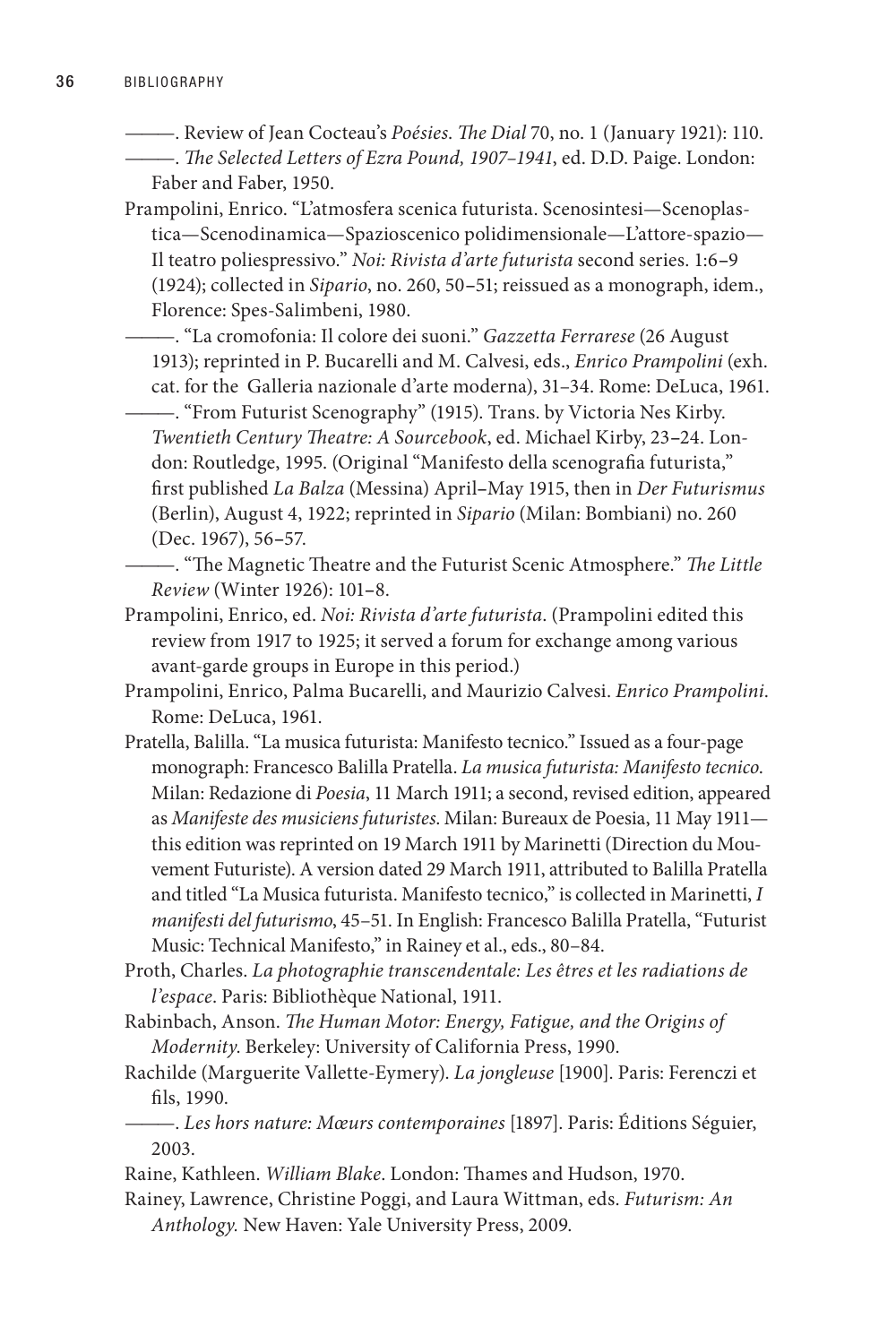- Rancière, Jacques. "The Dance of Light: Paris, Folies Bergère, 1893." In Rancière, *Aisthesis: Scenes from the Aesthetic Regime of Art*, trans. Zakir Paul, 93–109. London: Verso, 2013.
- Re, Lucia. "Futurism, Film, and the Return of the Repressed: Learning from *Thaïs.*" *MLN* 123 (2008): 125–50.
- Read, Herbert. *A Concise History of Modern Painting*. New York: Thames and Hudson, 1985.
- Rescher, Nicholas. *Process Metaphysics: An Introduction to Process Philosophy*. Albany: SUNY Press, 1996.
	- ———. *Process Philosophy: A Survey of Basic Issues*. Pittsburgh: University of Pittsburgh Press, 2000.
- Rexroth, Kenneth. *Beyond the Mountains* [1951]. San Francisco: City Lights Books, 1956.

———. "Preface 1949." In *The Art of Worldly Wisdom*. Santa Barbara: Morrow and Covici, 1980; 1st ed., Prairie City: Decker Press, 1949. http://www .bopsecrets.org/rexroth/poems/prefaces.htm#Worldly.

- Richardson, John Adkins. "Cubism and Logic." In *Modern Art and Scientific Thought*, 104–27. Chicago: University of Chicago Press, 1971.
- Richardson, Tony, and Nikos Stangos, eds. *Concepts of Modern Art*. Harmondsworth and Baltimore: Penguin, 1974.
- Richet, Charles. *Traité de métapsychique*. Paris: Felix Alcan, 1922.
- Richter, Hans. "Die schlecht trainierte Seele." In *G—Zeitschrift für elementare Gestaltung* 3 (June 1924): 34–35. In English: "The Badly Trained Sensibility," in *The Avant-garde Film: A Reader of Theory and Criticism*, ed. P. Adams Sitney, 22–23. New York: NYU Press, 1987; and "The Badly Trained Soul" in *G: An Avant-Garde Journal of Art, Architecture, Design, and Film 1923– 1926*, ed. Detlef Mertins and Michael W. Jennings, 146–48. Los Angeles: Getty Research Institute, 2010.

Richter, Mario. *La formazione francese di Ardengo Soffici 1900–1914*. Milan: Vita e pensiero, 1969.

- Rimbaud, Arthur. *Illuminations*. Paris: Les publications de La Vogue, 1886. In English: *Illuminations*, trans. Louise Varèse. New York: New Directions Publishing, 1946; substantially revised 1957. Also, trans. John Ashbery. New York: W.W. Norton, 2011.
- Rivière, Jacques. 1912. "Sur la tendance actuelle de la peinture." Originally published in *Revue d'Europe et d'Amérique*, March 1912, 384–406. In English: "Present Tendencies in Painting" (partial text), in *Art in Theory 1900– 1990*, ed. Harrison and Wood, 184.
- Robbin, Tony. *Shadows of Reality: The Fourth Dimension in Relativity, Cubism, and Modern Thought*. New Haven: Yale University Press, 2006.
- Robinson, David. *From Peep Show to Palace: The Birth of American Film*. Berkeley: University of California Press, 1998.
- Rockwell, A.D. "Some Causes and Characteristics of Neurasthenia." *New York Medical Journal* 58 (18 November 1893): 589–91.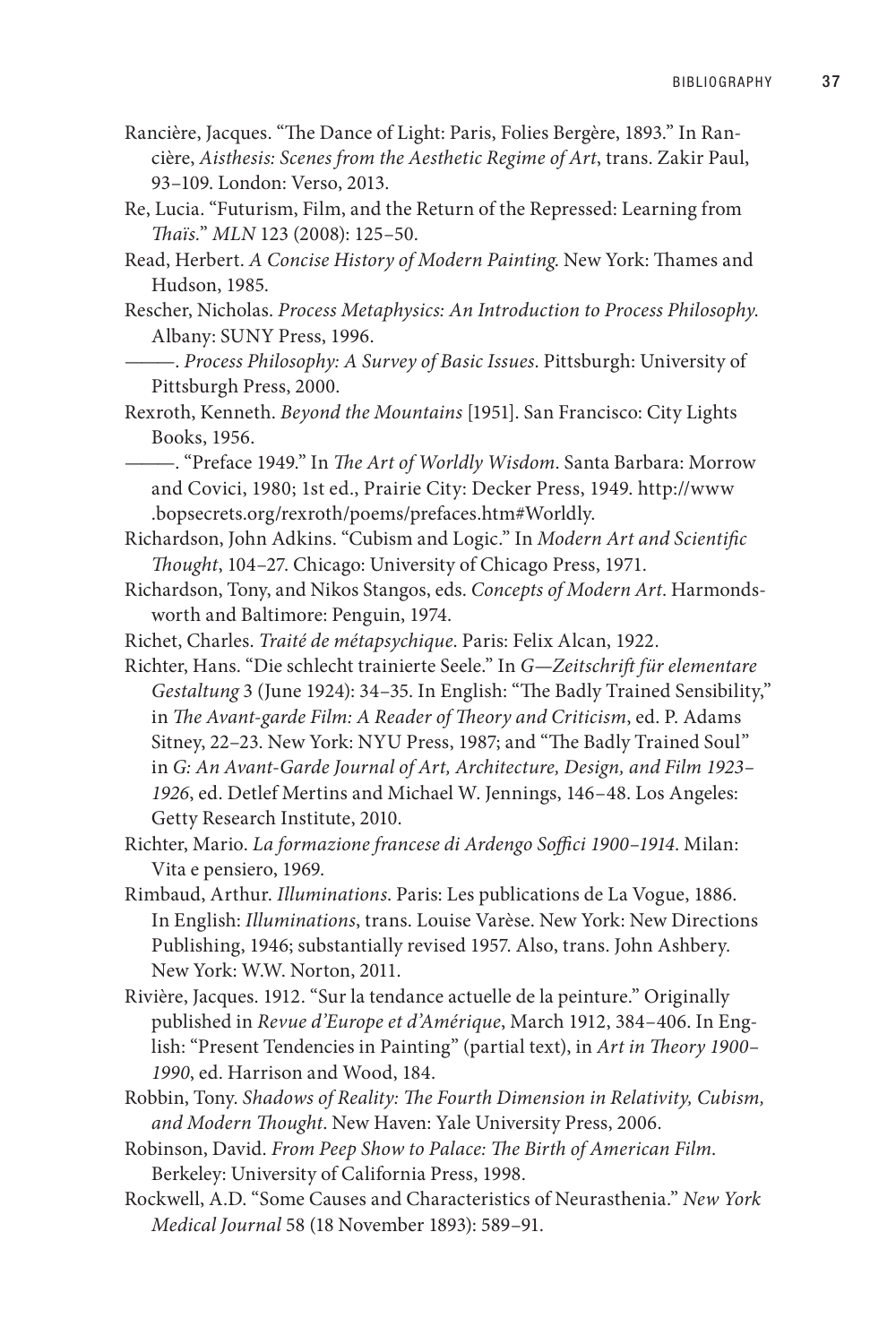- Romains, Jules. "Donogoo-Tonka ou les miracles de la science." *Nouvelle revue française* 74 (November 1919): 821–69; 75 (December 1919): 1016–63. First published by *Nouvelle revue française* in book form in 1920.
	- ———. "La foule au cinématographe." In *Les puissances de Paris*, 118–20. Paris: Eugène Figuière, 1911. In English: "The Crowd at the Cinematograph," trans. Richard Abel. In *French Film Theory and Criticism: A History/Anthology 1907–1939*, vol. 1: 1907–1929, ed. Richard Abel, 53–54. Princeton: Princeton University Press, 1993.
	- ———. *Les hommes de bonne volonté* [1946]. 27 vols. Paris: Calmann Lévy, 1932–46; reissued in 4 vols., Paris: Robert Laffont, 1988.

———. "Statement on Whitman" [1972], trans. Roger Asselineau. In *Walt Whitman and the World*, ed. Gay Wilson Allen and Ed Folsom, 266. Iowa City: University of Iowa Press, 1995.

———. *La vie unanime: Poème*. Paris: Abbaye [de Créteil], 1908.

———. *La vision extra-rétinienne et le sens paroptique: Recherches de psychophysiologie expérimentale et de physiologie histologique* [1919]. Paris: Éditions de la N.R.F. 1920; rev. ed. (Paris: Gallimard, 1964). In English: *Eyeless Sight: A Study of Extra-Retinal Vision and the Paroptic Sense*, trans. C.K. Ogden. New York: G.K. Putnam, 1924.

Rood, Ogden. *Modern Chromatics with Applications to Art and Industry*. New York: D. Appleton and Company, 1879.

- Russel, Ross. *Jazz Style in Kansas City and the Southwest*. New York: Da Capo, 1973.
- Russolo, Luigi. *L'arte dei rumori. Manifesto futurista* [1913]. Originally published as a four-page pamphlet by Marinetti (Direzione del Movimento Futurista), Milan, 11 March 1913; "L'arte dei rumori. Manifesto futurista" became the first chapter of Russolo's book, *L'arte dei rumori*, 9–17. Milan: Edizioni Futuriste di Poesia, 1916. The manifesto is reprinted in translation in Michael Kirby, *Futurist Performance. With an appendix of manifestos and playscripts*, trans. Victoria Nes Kirby, 166–74. New York: E.P. Dutton & Co., 1971.
- Salmon, André. *Souvenir sans fin, Première époque (1903–1908)*. Paris: Éditions Gallimard, 1955.
- ———. *Souvenir sans fin, Deuxième époque (1908–1920)*. Paris: Éditions Gallimard, 1956.
- Sadoul, Georges. *Histoire générale du cinéma*, vol. 5. Paris: Denoël, 1975.
- Salaris, Claudia. *Le futuriste: Donne e letteratura d'avanguardia in Italia (1909/1944)*. Milan: Edizioni delle donne, 1982.

———. *Marinetti: Arte e vita futurista.* Rome: Editori Riuniti, 1997.

- Salis, Renzo Sertoli. *Le leggi razziali italiane*. Milan: Scuola di Mistica Fascista, 1940.
- Samuel, Horace B. *Modernities*, 212–39. London: K. Paul, Trench, Trübner, 1913.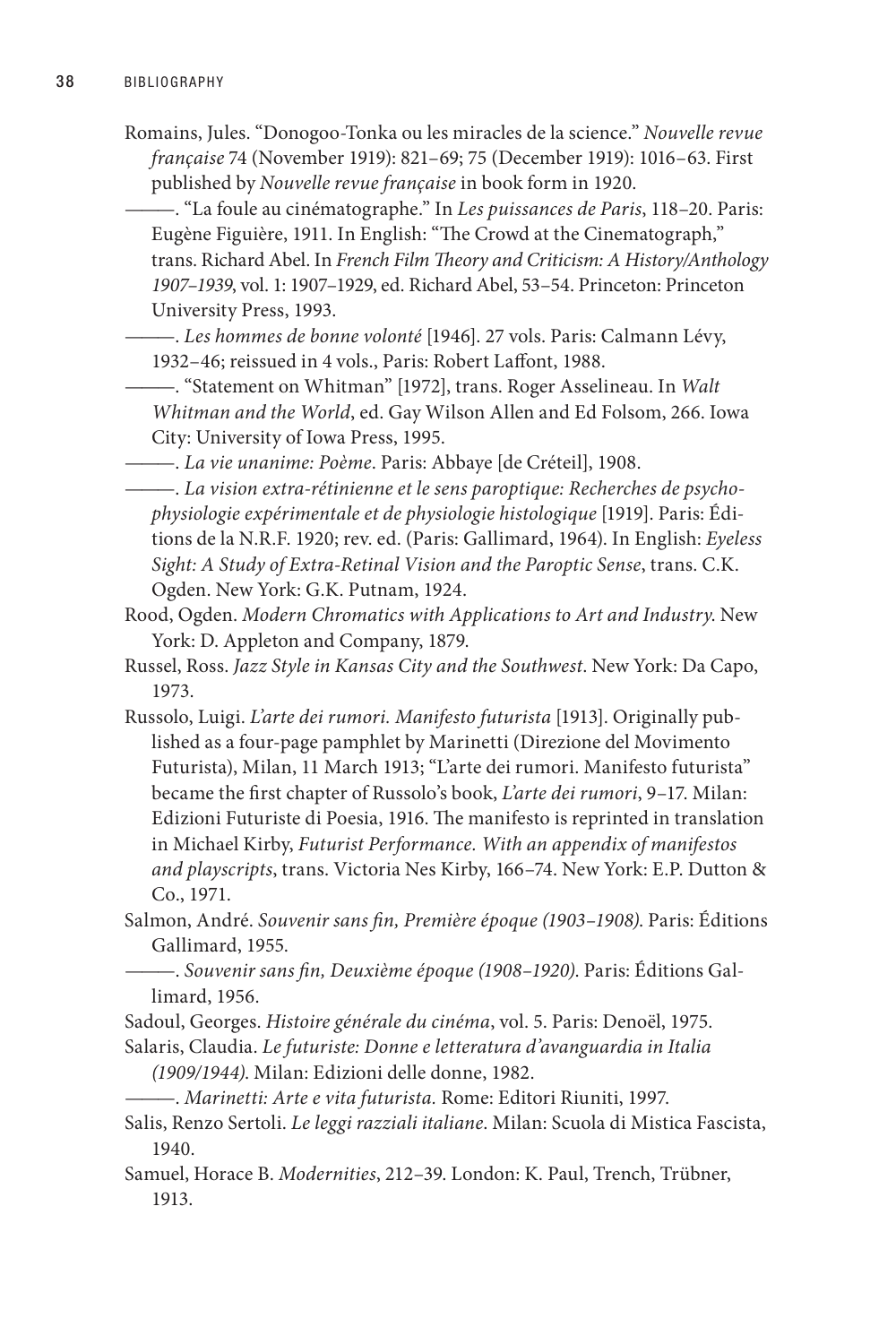Sansone, Luigi, ed. *F.T. Marinetti = Futurismo*. Milan: Federico Motta Editore, 2009.

Scaligero, Massimo [pseudo. Antonio Massimo Sgabelloni]. *Avvento dell'uomo interiore: Lineamenti di una tecnica dell'esperienza sovrasensibile* (Advent of the Inner Man: Outline of a Technique for Attaining Supersensible Experience). Florence: Sansoni, 1959.

———. *The Light: An Introduction to Creative Imagination*. Great Barrington: Lindisfarne Books, 2001.

———. *La logica contro l'uomo: Il mito della scienza e la via del pensiero* (Logic Against Humanity: The Myth of Science and the Way of Thought). Rome: Tilopa, 1967. In German: *Die Logik als Widersacher des Menschen: Der Mythos der Wissenschaft und der Weg des Denkens*. Stuttgart: Urachhaus, 1991.

———. *Magia sacra: Una via per la reintegrazione dell'uomo* (Sacred Magic: A Means for Human Integration). Rome: Tilopa, 1966.

———. "Omogeneità e continuità della razza italiana" (The Homogeneity and Continuity of the Italian Race). *La difesa della razza*, 5 June 1939, 38–40.

———. "La razza e lo spirito della Rivoluzione" (Race and the Spirit of Revolution). *La Vita Italiana*, May 1939, 601–5.

———. *Segreti dello spazio e del tempo* (Secrets of Space and Time). Rome: Tilopa, 1964.

———. *La via della volontà solare* (The Way of Solar Will). Naples: Tilopa, 1962.

———. *Traktat über das lebende Denken: Ein Weg zur Überwindung der abendländischen Philosophien, des Yoga und des Zen* (Tractatus on Living Thought: A Way to Overcome Western Philosophies through Yoga and Zen). Stuttgart: Urachhaus, 1993.

———. *Dallo yoga alla Rosacroce*. Rome: Perseo, 1972.

Schafer, R. Murray. *Ezra Pound and Music: The Complete Commentary*, ed. Schafer. New York: New Directions, 1977.

- Schapiro, Meyer. "Einstein and Cubism: Science and Art." In Schapiro, *The Unity of Picasso's Art*, 49–149, prepared from Schapiro's notes by Joseph Masheck. New York: George Braziller, 2000.
- Schlemmer, Oskar. *Briefe und Tagebucher*, ed. Tut Schlemmer. Munich: Albert Langen, 1958. In English: *The Letters and Diaries of Oskar Schlemmer*, trans. Krishna Winston. Middleton: Wesleyan University Press, 1972.

———. *Man: Teaching Notes from the Bauhaus*, ed. Heimo Kuchling. Cambridge, MA: MIT Press, 1971.

———. "Mensch und Kunstfigur." In Oskar Schlemmer, László Moholy-Nagy, and Farkas Molnar, *Die Bühne im Bauhaus*, 7–24. Munich: Albert Langen Verlag, 1925. In English: "Man and Art Figure," in *The Theater of the Bauhaus*, trans. A.S. Wensinger, 17–32. Middleton: Wesleyan University Press, 1961. Facsimile edition: *Die Bühne im Bauhaus*, ed. Hans M. Wingler.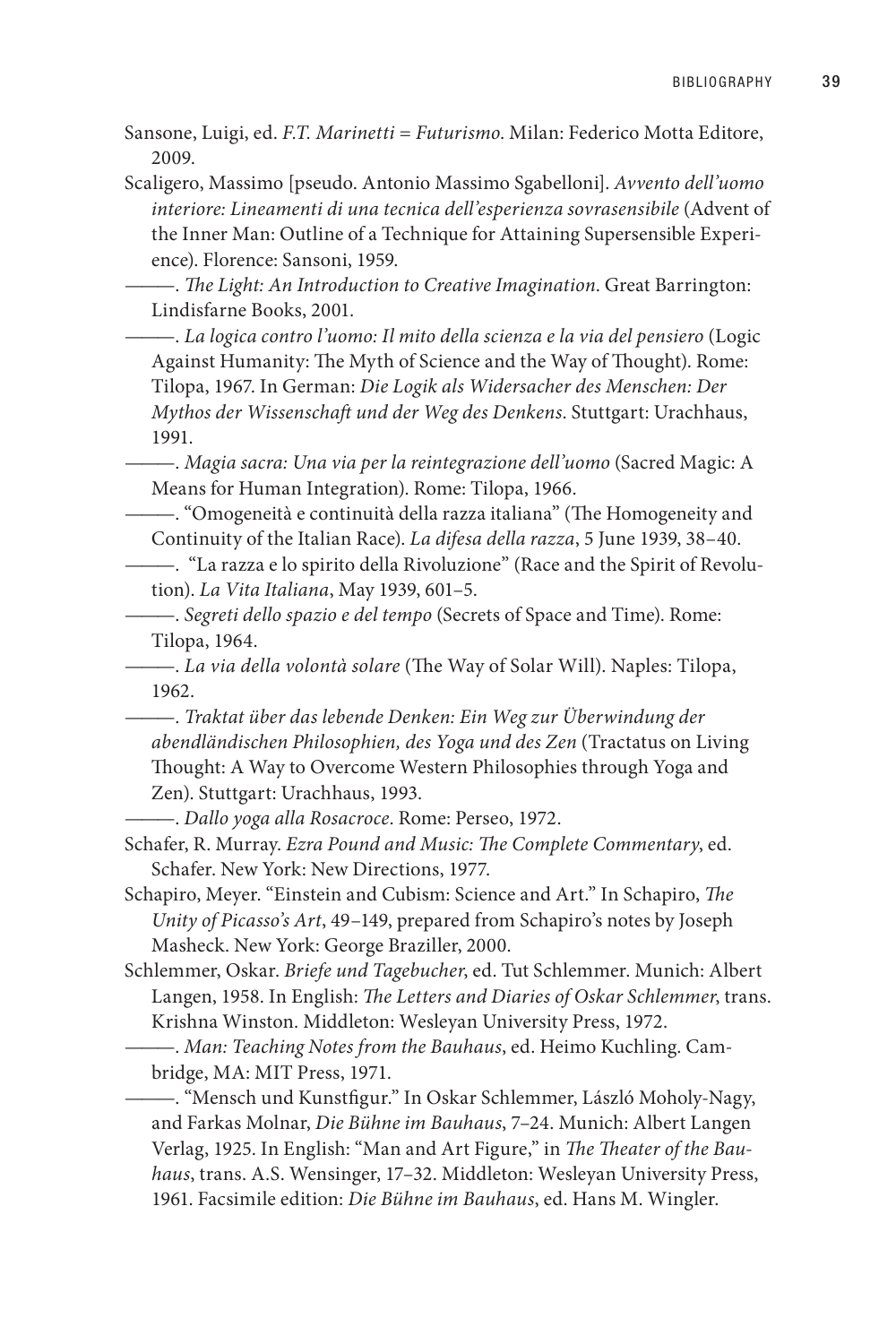Mainz: Neue Bauhausbücher; and Berlin: Florian Kupferberg Verlag, 1965.

———. "The Staatliche Bauhaus in Weimar." Manifesto from "The First Bauhaus Exhibition in Weimar July to September 1923" (pamphlet). In Hans Maria Wingler, *The Bauhaus: Weimar, Dessau, Berlin, Chicago*. Cambridge: MIT Press, 1963. Facsimile of the original catalogue: *Staatliches Bauhaus Weimar 1919–1923*. Munich: Kraus Reprint, 1980.

———. "Tänzerische Mathematik." *Vivos Voco* 5, nos. 8–9 (August–September 1926): 281. Also in Wingler, *Das Bauhaus 1919*–*1933*, 130.

- Schiaffini, Ilaria. *Umberto Boccioni. Stati d'animo. Teoria e pittura.* Milan: Silvana Editore, 2002.
- Schmalenbach, Werner. *Fernand Léger*. New York: H.N. Abrams, 1976.

Schmidt, Kurt. "Das Mechanische Ballett—eine Bauhaus Arbeit." In *Bauhaus und Bauhäusler*, ed. Eckhard Newmann, 55–58. Bern and Stuttgart: Verlag Hallwag AG, 1971.

Schopenhauer, Arthur. *The World as Will and Representation*, vol. 1, trans. E.F.J. Payne. New York: Dover, 1969. In German: *Die Welt als Wille und Vorstellung*. Leipzig: F.A. Brockhaus, 1819; rev. ed., 1849.

Schuré, Édouard. *Les grands initiés: Esquisse de l'histoire secrète des religions*  [1889]. Paris: Libraire Académique Perrin, 1921.

- Scott, Clive. *Vers Libre: The Emergence of Free Verse in France 1886–1914*. Oxford: Clarendon Press, 1990.
- Scuola di Mistica Fascista. "Attività della Scuola di Mistica Fascista nell'anno XVIII." *Dottrina Fascista,* January 1941, 226–48.
- Sellars, Wilfrid. "Philosophy and the Scientific Image of Man." In *Empiricism and the Philosophy of Mind*, 1–40. London: Routledge and Kegan Paul, 1963.

Semper, Charles T. "Walt Whitman and his Philosophy." *Harvard Monthly Review* 5, no. 4 (January 1888): 149–65.

Sérusier, Paul. *ABC de la peinture*. Paris: La Douce France & Henri Floury, 1921. 2nd edition, accompanied by a study on Sérusier's life and work, by Maurice Denis (Paris: Librairie Floury, 1942); 3rd edition, accompanied by an unpublished correspondence, collected by Madame P. Sérusier and annotated by Mademoiselle H. Boutaric (Paris: Librairie Floury, 1950).

Severini, Gino. "Analogie plastiche del dinamismo: Manifesto futurista" [1913– 14]. In Gambillo and Fiori, eds., *Archivi del futurismo*, vol. 1, 76–80. In English: as "Plastic Analogies of Dynamism: Futurist Manifesto," in Rainey et al., eds., 165–69; and as "The Plastic Analogies of Dynamism—Futurist Manifesto," in Apollonio, ed., 118–25.

———. "Introduction" [April 1913]. In *The Futurist Painter Severini Exhibits His Latest Works* (exhibition catalogue, Malborough Gallery, London). Also in G. Severini, "Introduction," in Gambillo and Fiori, eds., *Archivi del futurismo*, vol. 1, 113–15.

Shapin, Steven, and Simon Schaffer. *Leviathan and the Air-Pump: Hobbes, Boyle, and the Experimental Life*. Princeton: Princeton University Press, 1985.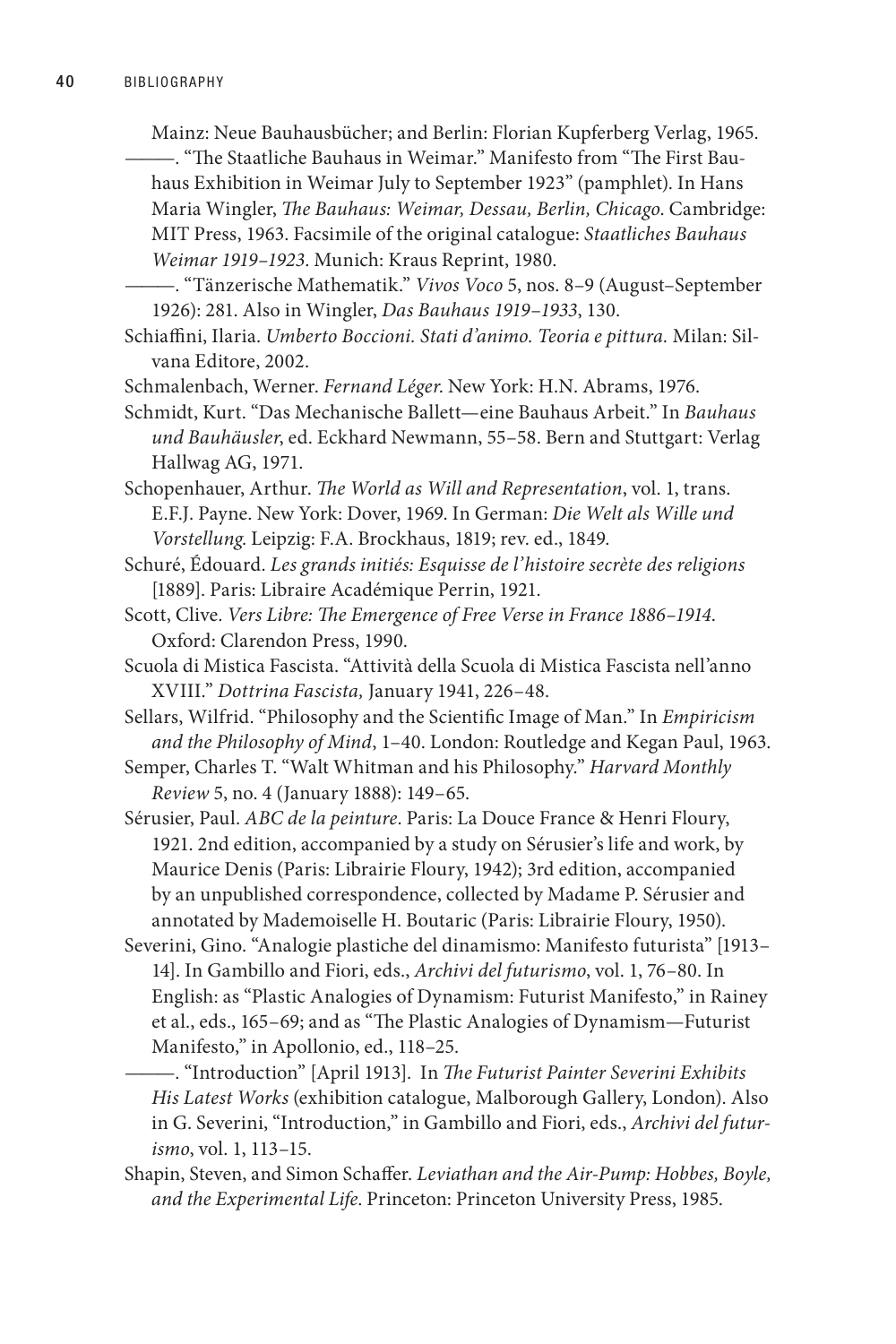- Shattuck, Roger. *The Banquet Years: The Origins of the Avant-Garde in France, 1885 to World War I*. London: Faber and Faber, 1958.
- Shelley, Mary. *Frankenstein; or, The Modern Prometheus* [1818]. New York: W.W. Norton (Critical Edition), 1996. First publ., 3 vols., London: Lackington, Hughes, Harding, Mavor, & Jones, 1818.
- Sherry, Vincent. *Ezra Pound, Wyndham Lewis, and Radical Modernism*. New York: Oxford University Press, 1993.
- Shklovsky, Viktor. "Art as Technique" [1917]. In *Literary Theory: An Anthology*, trans. Julie Rivkin and Michael Ryan, ed. Rivkin and Ryan, 15–21. Malden: Blackwell, 2004.
- Sidgwick, Eleanor. "On Spirit Photographs: A Reply to Mr. A.R. Wallace." *Proceedings of the Society for Psychical Research 7* (1892): 268–89.
- Silk, Gerald. "Giacomo Balla's *The Worker's Day*." *Arts Magazine* 53, no. 5 (1979): 130–36.
- Simmel, Georg. ""Die Großstädte und das Geistesleben." In *Die Großstadt: Vorträge und Aufsätze zur Städteausstellung,* vol. 9, ed. Th. Petermann, 185–206. Dresden: Gehe-Stiftung, 1903. In English: "The Metropolis and Mental Life," in *The Sociology of Georg Simmel*, trans. and ed. Kurt H. Wolff, 409–24. New York: Free Press, 1950.
- Smirnov, Andrey, and Liubov Pchelkina. *Russian Pioneers of Sound Art in the 1920s* (catalogue of the exhibition "Red Cavalry: Creation and Power in Soviet Russia between 1917 and 1945"). Madrid: La Casa Encendida, 2011.
- Soffici, Ardengo. *Il caso Medardo Rosso preceduto da l'impresionismo e la pittura italiana*. Florence: Seeber, 1909. In *Opere*, vol. 1, 31–60. Florence: Vallecchi, 1959–68.
	- ———. *Cubismo e futurismo (con 32 illustrazioni di Balla, Boccioni, Braque, Carrà, Cezanne, Picasso, Russolo, Severini, Soffici)*. Florence: Libreria della Voce, 1914. In Soffici, *Opere*, vol. 1, 617–75.
- ———. "I Fascismo e l'arte." *Gerarchia* 9 (25 octobre 1922): 504.
- ———. *Opere*, vol. 1. Florence: Vallecchi, 1959–68.
- ———. "La pittura futurista." *Lacerba*, 15 December 1913, 282–84. Also in Soffici, *Opere,* vol. 1, 656*–*64*.*
- Steegmuller, Francis. *Cocteau: A Biography*. Paris: Buchet-Chastel, 1973.
- Stein, Gertrude. *Autobiography of Alice B. Toklas*. New York: Vintage Books, 1960.
- Stein, Leo. *Appreciation: Painting, Poetry and Prose*. New York: Crown, 1947.
- Steinberg, Leo. "The Algerian Women and Picasso at Large." In Steinberg, *Other Criteria*, 125–234.
	- ———. "The Eye Is Part of the Mind." *Partisan Review* 20, no. 2 (1953): 194–212. Collected in Steinberg, *Other Criteria,* 289–306.
- ———. *Other Criteria: Confrontations with Twentieth-Century Art.* New York: Oxford University Press, 1988.
- Strauss, Henrietta. "American Music via Europe." *The Nation* 119 (November 1923), 3088.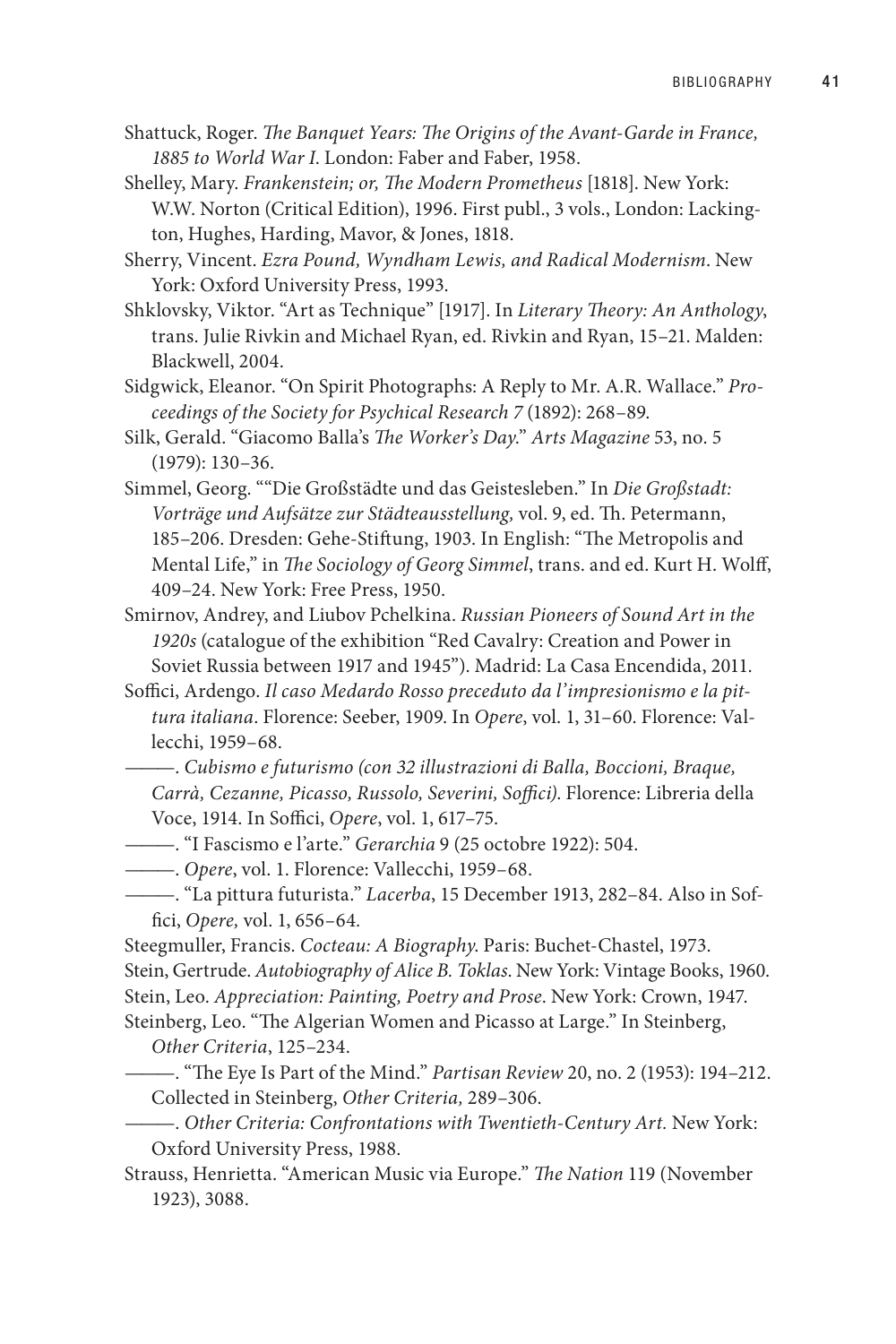- ———. "Sensations—Good and Bad." *The Nation* 124 (27 April 1927), 483–84. Strauven, Wanda. "Futurist Images for Your Ear: Or, How to Listen to Visual
- Poetry, Painting, and Silent Cinema." *New Review of Film and Television Studies* 7.3 (September 2009): 275–92.
- ———. "Futurist Poetics and the Cinematic Imagination: Marinetti's Cinema without Films." In *Futurism and the Technological Imagination*, ed. Günter Berghaus, 201–28.
- ———. "Touch, Don't Look." In *The Five Senses of Cinema*, ed. Alice Autelitano, Veronica Innocenti and Valentina Re, 283–91. Udine: Forum editrice, 2005.
- ———. "*Vita Futurista* e *Velocità*: Due film fantasma di F.T. Marinetti." In *Il racconto del film / Narrating Film*. *Novelizzazione: dal catalogo al trailer / Novelization: From the Catalogue to the Trailer*, ed. Alice Autolitano and Valentino Re, 371–79. Udine: Forum, 2006.

Stuckenschmidt, Hans Heinz. *Musik am Bauhaus*. Berlin: Bauhaus-Archiv, 1979.

- Sweeney, James Johnson. 1932. "Léger and Cinesthetic." *Creative Art* (June 1932): 441–45. Collected in *Introduction to the Art of the Movies*, ed. Lewis Jacobs, 173–77. New York: Noonday Press, 1960.
- Syrimis, Michael. *The Great Black Spider on Its Knock-Kneed Tripod: Reflections of Cinema in Early Twentieth-Century Italy*. Toronto: University of Toronto Press, 2012.
- Szasz, Thomas. *Pharmacracy: Medicine and Politics in America*. Syracuse: Syracuse University Press, 2003.
- Tairov, A. *Прокламации Художника* (Proklamatsii Khudozhnika; Proclamations of an Artist). Moscow: M. Shluglejt and Al. Bron-Shtjen, 1917.
- Taylor, Joshua C. 1977. *Futurism.* New York: Museum of Modern Art, 1961. ———. "The Futurist Goal, the Futurist Achievement." In *Major European Art Movements 1900–1945: A Critical Anthology*, ed. Patricia E. Kaplan and Susan Manso, 164–92. New York: E.P. Dutton, 1977.
- Taylor, Richard. *The Politics of the Soviet Cinema, 1917–29*. Cambridge: Cambridge University Press, 1979.
- Taylor, Richard, and Ian Christie, eds. *Inside the Film Factory: New Approaches to Russian and Soviet Cinema*. London and New York: Routledge, 1991.
- Tesla, Nikola. "Experiments with Alternate Currents of Very High Frequency and Their Application to Methods of Artificial Illumination." Lecture delivered before AIEE at Columbia College, 20 May 1891. In *Transactions of the American Institute of Electrical Engineers*, vol. 8, 267–319. New York: AIEE, 1891.
- ———. "How Cosmic Forces Shape Our Destinies." *New York American*, 7 February 1915, 3.
- ———. *My Inventions and Other Writings*. London: Penguin Books, 2011.
- ———. *The Nikola Tesla Treasury*. Radford: Wilder Publications, 2007.
- Theall, Donald. *James Joyce's Techno-Poetics*. Toronto: University of Toronto Press, 1997.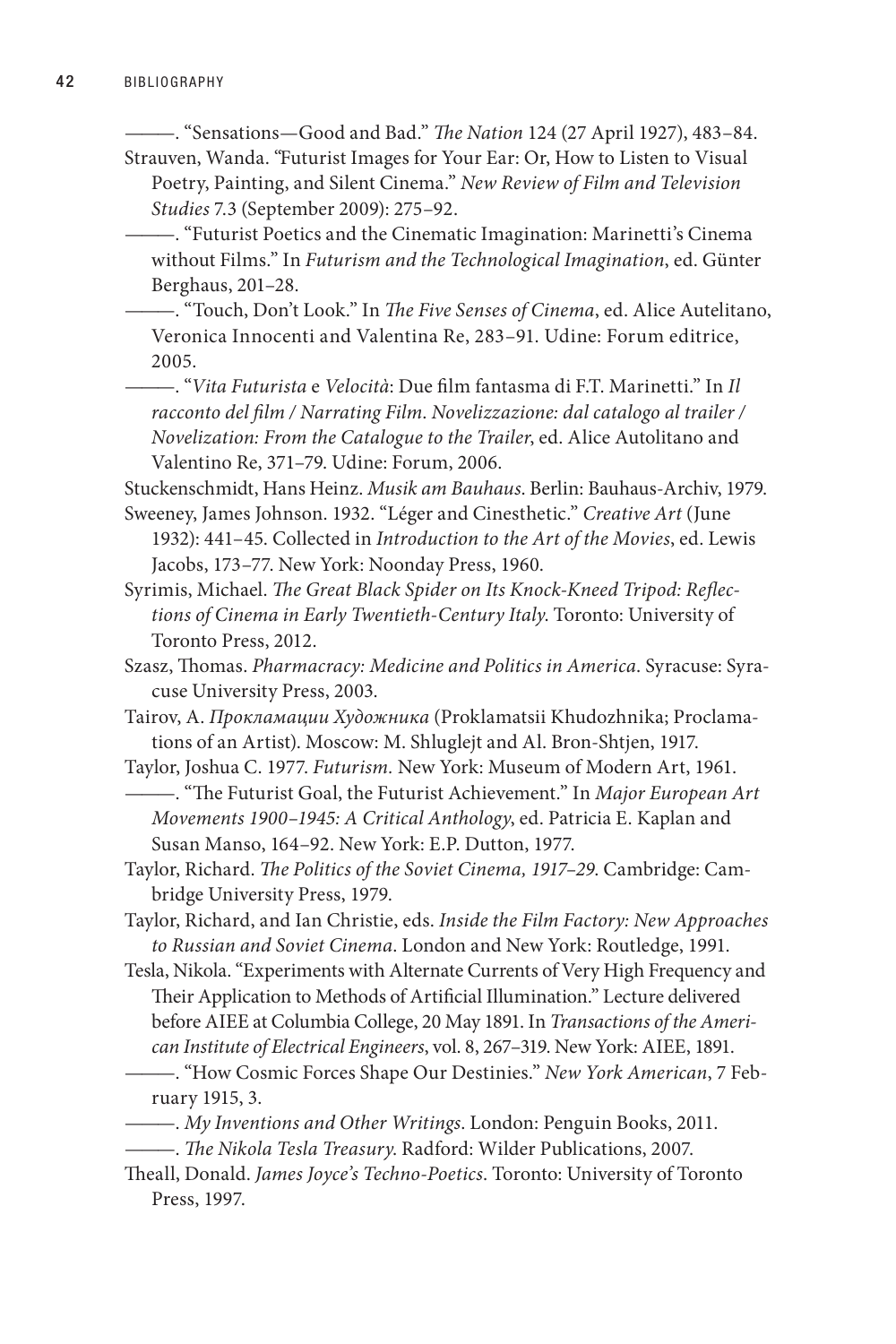- Thovez, Enrico. *Il pastore, il gregge e la zampogna*. Naples: Riccardo Ricciardi Editore, 1910.
- Tisdall, Caroline, and Angelo Bozzolla. *Futurism*. New York: Oxford University Press, 1978.
- Townsend, Chris. "The Individual and the Crowd in Modernity: Henri-Martin Barzun's Modulation between the Abbaye de Créteil and Futurism." *International Yearbook of Futurism Studies,* ed. Günter Berghaus, 304–34. Berlin: De Gruyter, 2012.
- Turkin, V. *Кино-актер* (Kino-akter; Cinema-actor). Moscow: Kino-izd-vo RSFSR, 1925.
- Tytell, John. *Ezra Pound: The Solitary Volcano*. New York: Doubleday, 1987.
- Vaill, Amanda. *Everybody Was So Young: Gerald and Sarah Murphy—A Lost Generation Love Story*. New York: Broadway Books, 1998.
- Vattimo, Gianni. *The End of Modernity*, trans. Jon R. Snyder. Baltimore: Johns Hopkins University Press, 1991.
- Verdet, André. *Léger*. London: Hamlyn, 1970.
- Verdone, Mario. *Cinema e letteratura del futurismo. Con una antologia di testi di Arnaldo Ginna, Bruno Corra, F. T. Marinetti, Emilio Settimelli, Giacomo Balla, Remo Chiti, Paolo Buzzi, Edmondo De Amicis, Libero Altomare, Ruggero Vasari*. Rome: Edizioni di *Bianco e Nero*, 1967.

———. "La sintesi teatrale futurista," in *Teatro Italiano*, vol. 1: *Teatro contemporaneo*, 141–73. Rome: Lucarini, 1981.

———, ed. *Manifesti futuristi e scritti teorici di Arnaldo Ginna e Bruno Corra*. Ravenna: Longo, 1984.

———, ed. *Ginna e Corra: Cinema e letteratura del futurismo*. Special issue of *Bianco e Nero: Rassegna mensile di studi cinematografici e televisivi* 28, nos. 10–12 (October–December 1967).

- Vertov, Dziga. *Kino-Eye: The Writings of Dziga Vertov*, trans. Kevin O'Brien, ed. Annette Michelson. Berkeley: University of California Press, 1984.
- Viriat, Francesco. "Intentions manifestes et cachées dans 'L'Antitradition futuriste'." *Que Vlo-Ve? Bulletin international des études sur Apollinaire* 4, no. 15 (July–August 2001): 65–76.
- Virtanen, Reino. "Claude Bernard's Prophecies and the Historical Relation of Science to Literature." *Journal of the History of Ideas* 47, no. 2 (1986): 275–86.
- Volta, Alessandro. "On the Electricity Excited by the Mere Contact of Conducting Substances of Different Kinds." *Philosophical Magazine* 7 (1800): 289–337.
- von Helmholtz, Hermann. "Über Integrale der hydrodynamischen Gleichungen, welche den Wirbelbewegungen entsprechen." *Journal für die reine und angewandte Mathematik* 55 (1858): 25–55. Reprinted in Helmholtz, *Wissenschaftliche Abhandlungen von Hermann Helmholtz*, vol. 1, 101–34. Leipzig: Barth, 1882. In English: "On the Integrals of Hydrodynamic Equations,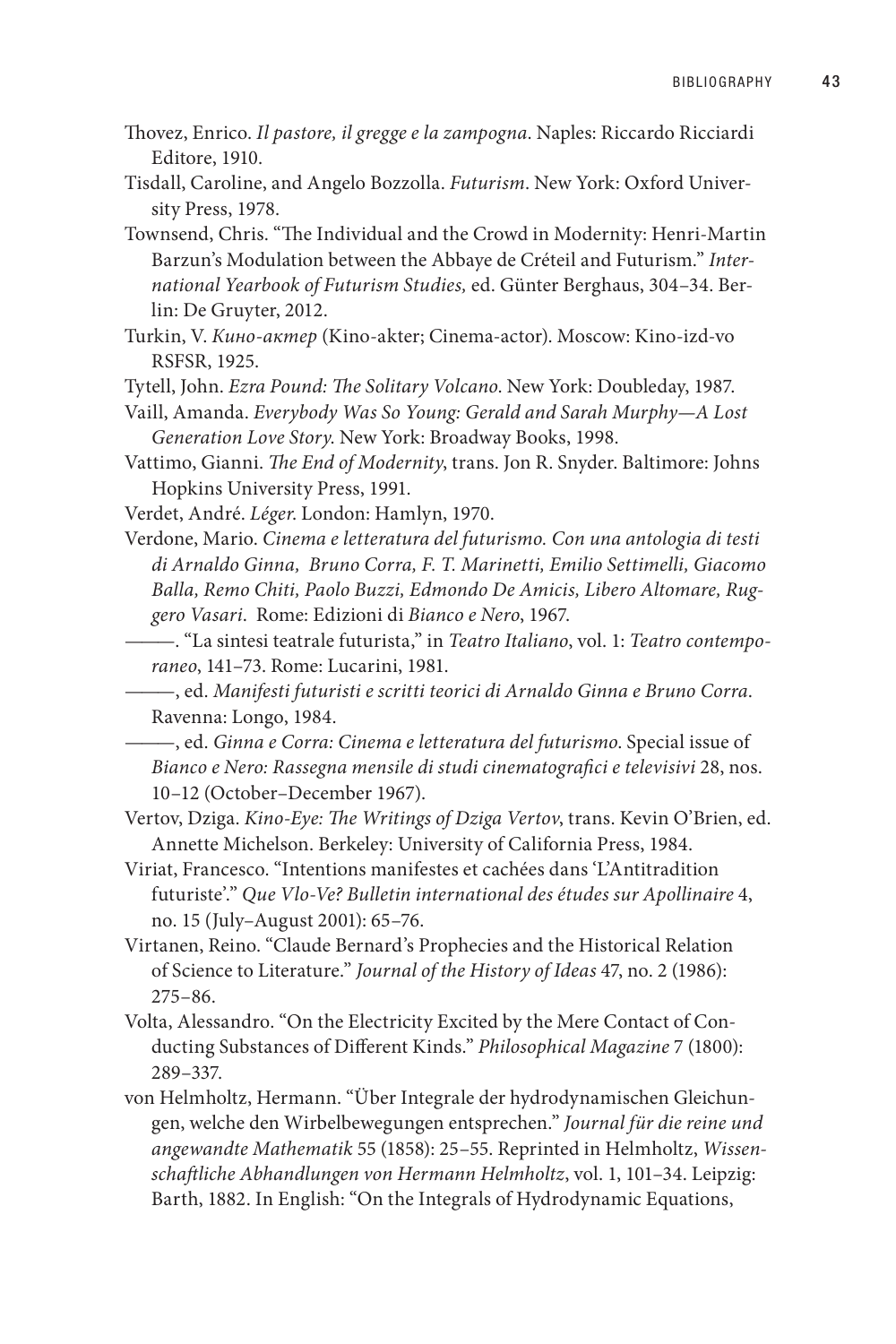Which Express Vortex Motion," *London, Edinburgh, and Dublin Philosophical Magazine and Journal of Science* 33, no. 226 (1867): 485–512.

von Hofmannsthal, Hugo. *Selected Prose*. New York: Pantheon, 1952.

- V.T. [V. Tikhonovich]. "Закономерный театр" (Zakonomernyi teatr; Regulated Theatre). *Вестник искусств* (Vestnik iskusstv; Herald of the Arts) 1 (1922): 12–13.
- Waite, Arthur Edward, Lewis Spence, and W.P. Swainson. *Three Famous Alchemists*. Philadelphia: David McKay Company, 193[?]. Reprint, Whitefish: Kessinger, 1992.
- Warder, G. Woodward. *The Universe a Vast Electric Organism*. New York: G.W. Dillingham Company 1903; Whitefish: Kessinger, 1996.
- Weber, Max. "The Fourth Dimension from a Plastic Point of View." *Camera Work*, July 1910, 25.
- Weinstein, Deena, and Michael Weinstein. "On the Visual Constitution of Society: The Contributions of Georg Simmel and Jean-Paul Sartre to a Sociology of the Senses." *History of European Ideas* 5 (1984): 349–62.
- Wild, Jennifer Jane. *L'imagination cinémentale: The Cinematic Impression on Avant-Garde Art in France, 1913–1929*. Iowa City: University of Iowa Press, 2006.
- Wilson, Edmund. *Axel's Castle: A Study of the Imaginative Literature of 1870– 1930*. New York: Scribner, 1931.
- Whitehead, Alfred North. *The Concept of Nature*. Cambridge: Cambridge University Press, 1920.

———. *An Enquiry Concerning the Principles of Natural Knowledge* [1919]. New York: Dover Publications, 1982.

- ———. *Process and Reality: An Essay in Cosmology* [1929], corrected ed., ed.
- David Ray Griffin and Donald W. Sherburne. New York: Free Press, 1978. ———. *Science and the Modern World*. Cambridge: Cambridge University
	- Press, 1926.
- Whitesitt, Linda. *Life and Music of George Antheil*. Ann Arbor: University of Michigan Research Press, 1983.
- Whitman, Walt. *Leaves of Grass* [1855–1900], ed. David S. Reynolds. New York: Oxford University Press, 2005. (First printed by James and Andrew Rome, Brooklyn, and revised continuously throughout Whitman's life.)
- Willett, John, and Ralph Manheim. "Introduction." In Bertold Brecht, *Collected Plays: One*, ed. Willett and Ralph Manheim, vii–ix. London: Methuen, 1970.
- Williams, Rosalind. "Jules Romains, *Unanimisme*, and Urban Systems." In *Literature and Technology*, ed. Mark L. Greenberg and Lance Schachterle, 177–205. Bethlehem: Lehigh University Press, 1992.
- Wilson, Robert Forrest. "Paris for Young Art." *The Bookman* 61 (June 1925): 403–12.